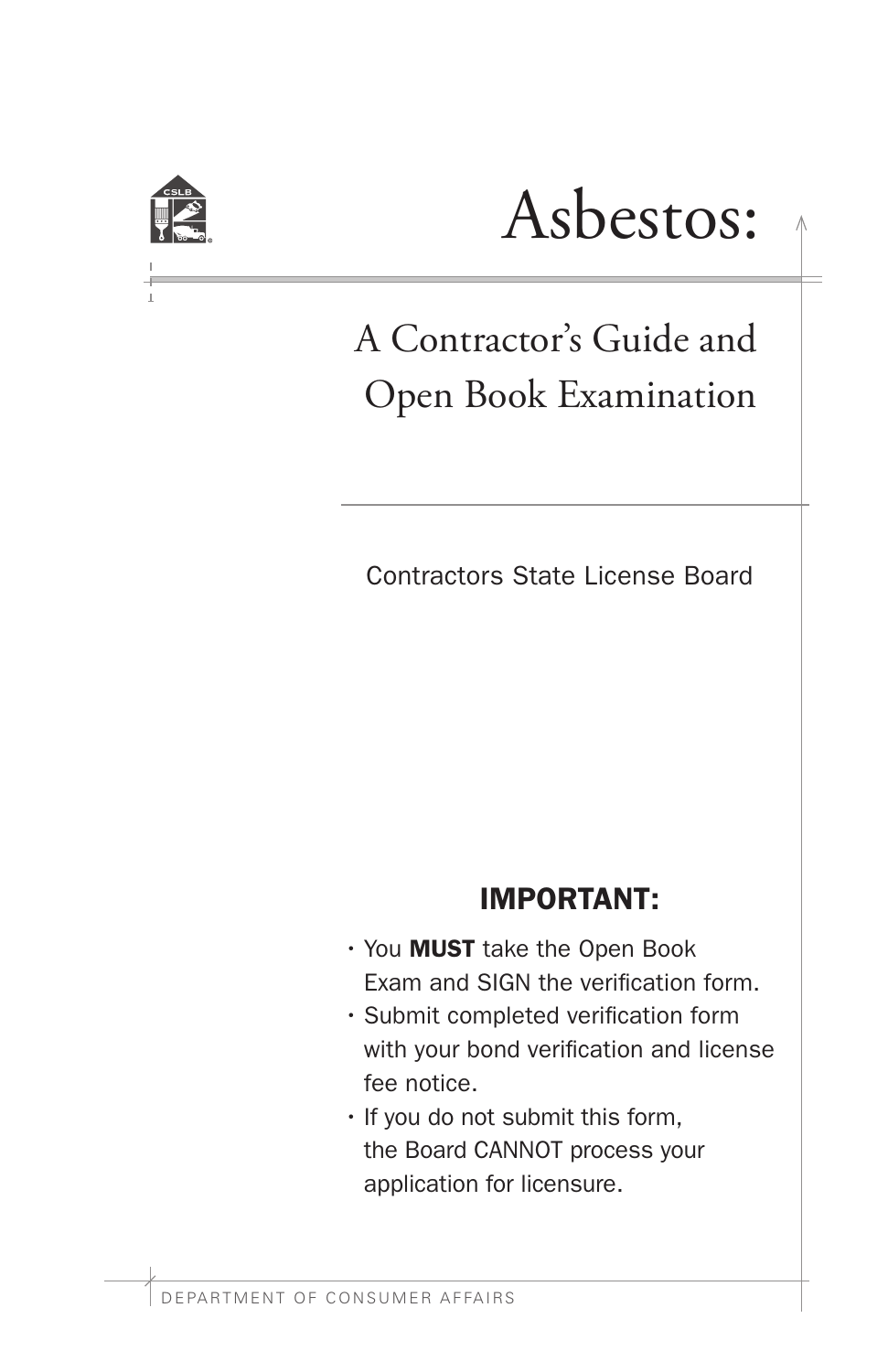Section 7058.5 (b) of the Business and Professions Code states:

The Contractors State License Board shall make available to all applicants, either on the board's Internet website or, if requested, in hard copy, a booklet containing information relative to handling and disposing of asbestos, together with an open book examination concerning asbestos-related work. All applicants for an initial contractor license shall complete the open book examination and, prior to the issuance of a contractor's license, submit it to the board electronically or by mail if the applicant elects to use the hard-copy format.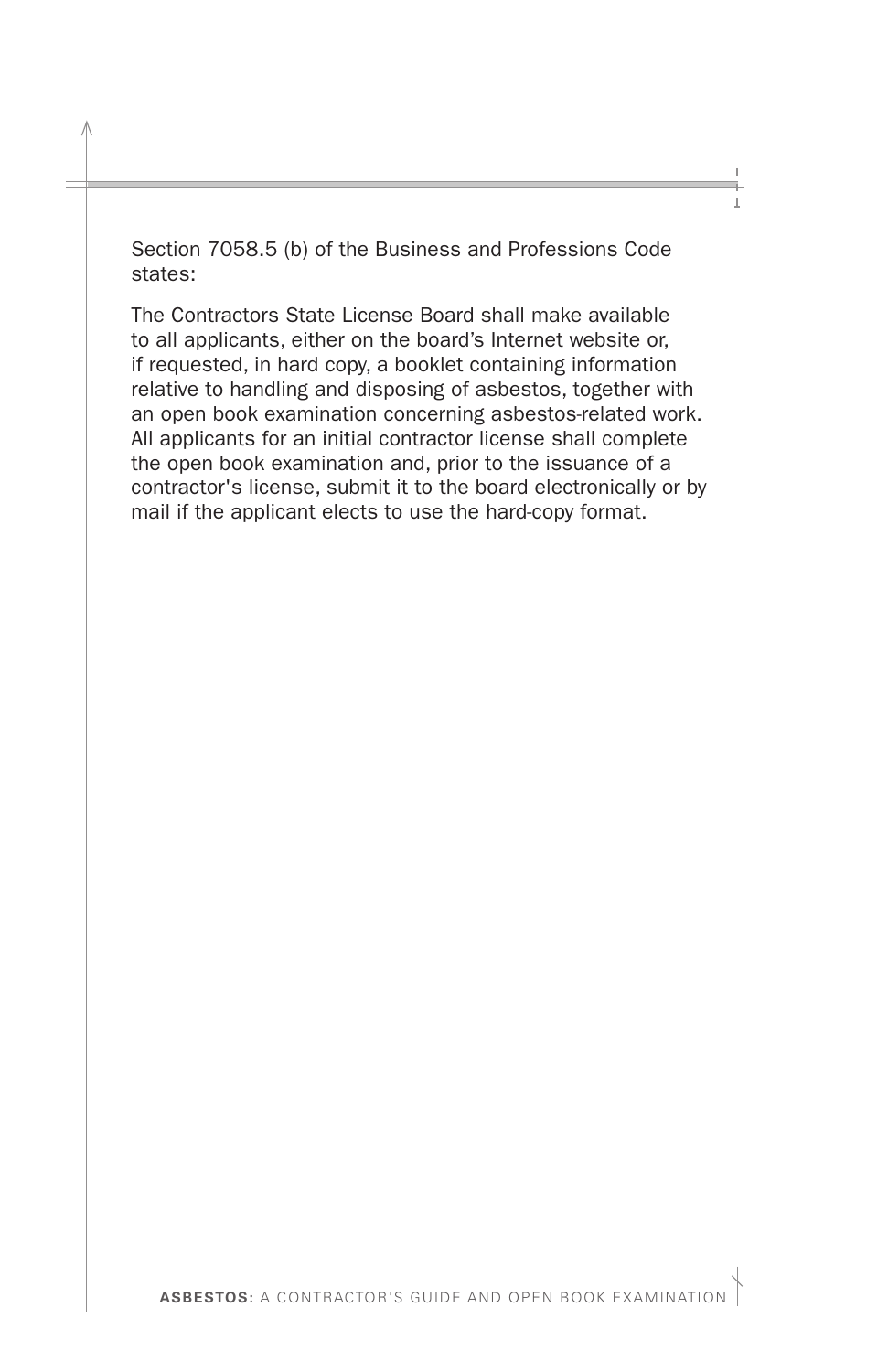

# Table of Contents

| Examples of Uses in Construction  8-12<br>$(Tables 1 - 6)$ |
|------------------------------------------------------------|
| Status of Asbestos-Containing Products 13                  |
| Labeling of Asbestos-Containing Products  14               |
|                                                            |
|                                                            |
| Who Might Be Exposed to Asbestos? 15                       |
| How Does Exposure to Asbestos Occur?  16                   |
|                                                            |
|                                                            |
|                                                            |
|                                                            |
|                                                            |

 $\wedge$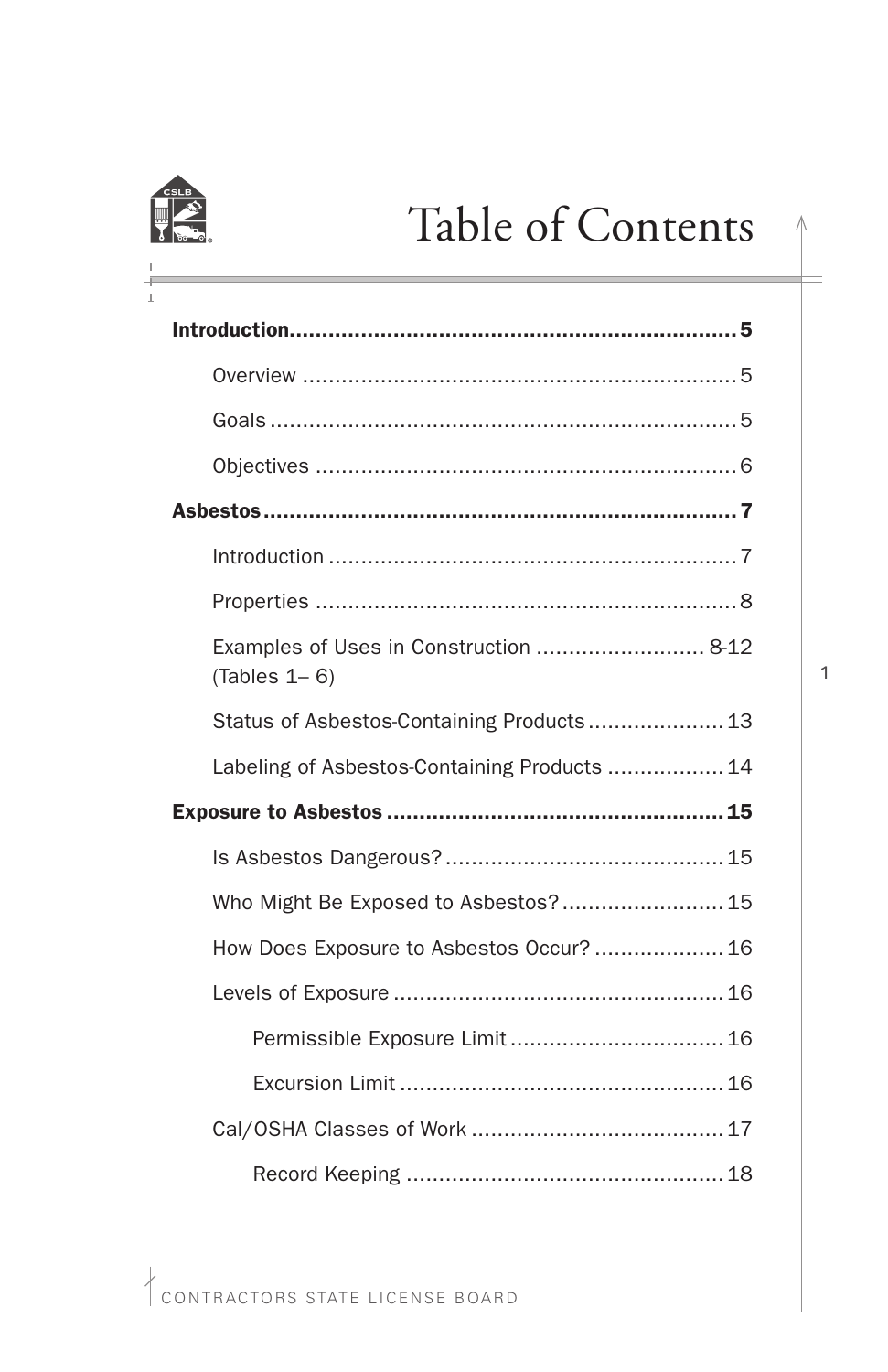### **Table of Contents**

| Asbestos Certification, C-22 Asbestos Abatement<br>License, and Cal/OSHA (DOSH) Registration 24 |
|-------------------------------------------------------------------------------------------------|
|                                                                                                 |
| Uncertified/Unlicensed Contractors  25                                                          |
|                                                                                                 |
|                                                                                                 |
| Accreditation for Public and Private Schools  26                                                |
|                                                                                                 |
|                                                                                                 |
|                                                                                                 |
| Work Practices to Follow Under NESHAP  28                                                       |
|                                                                                                 |

Λ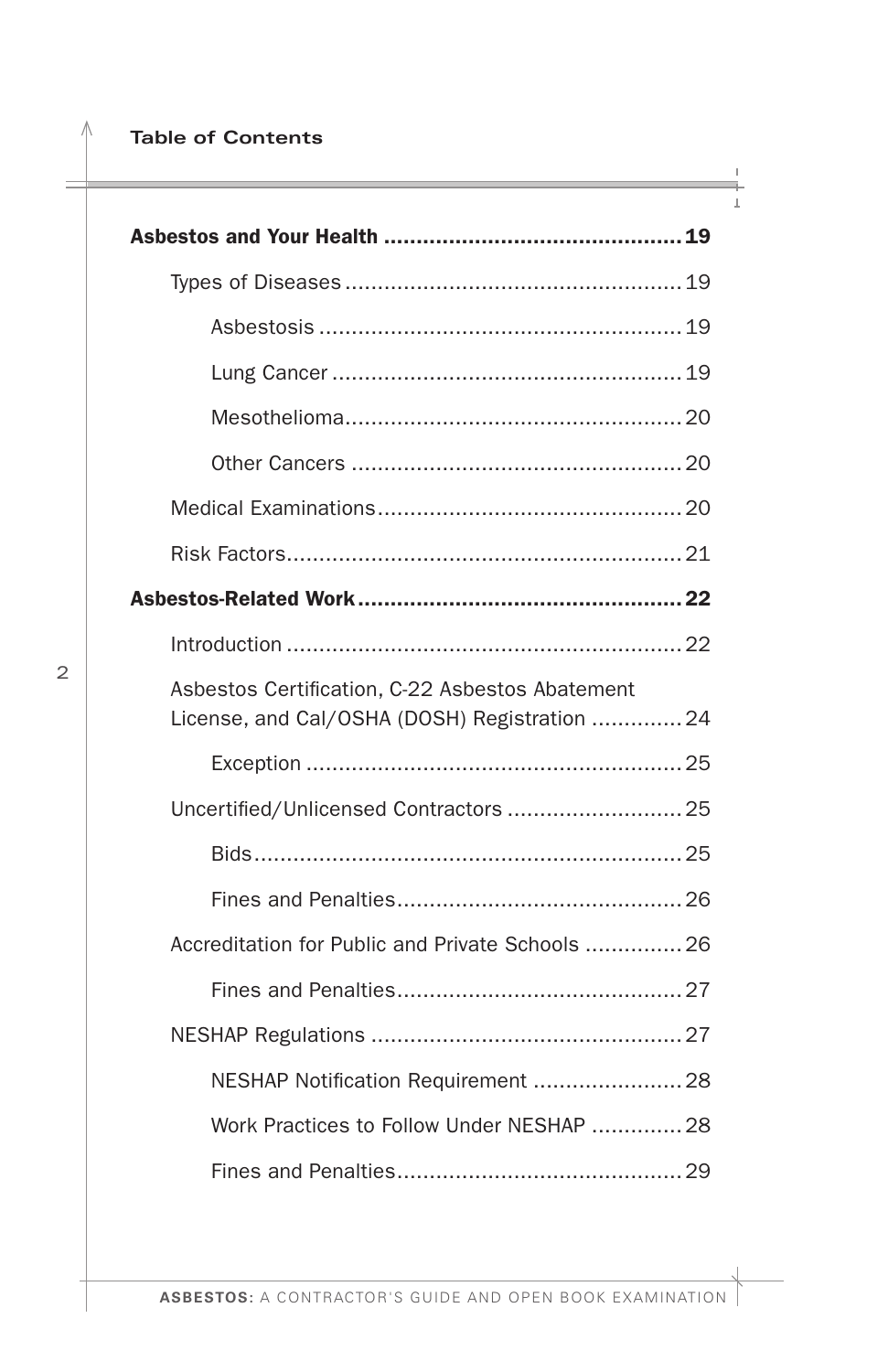| Comparison of NESHAP to Cal/OSHA (DOSH)<br>(Table 7)       |
|------------------------------------------------------------|
|                                                            |
| California Laws Governing Contractors Who<br>(Tables 8-12) |
|                                                            |
|                                                            |
|                                                            |
| Determining the Presence of Asbestos  37                   |
|                                                            |
| Federal and State Asbestos Standards for the               |
|                                                            |
|                                                            |
|                                                            |
| Reporting Incidents of Exposure  41                        |
|                                                            |
|                                                            |
|                                                            |
|                                                            |
|                                                            |
|                                                            |

Л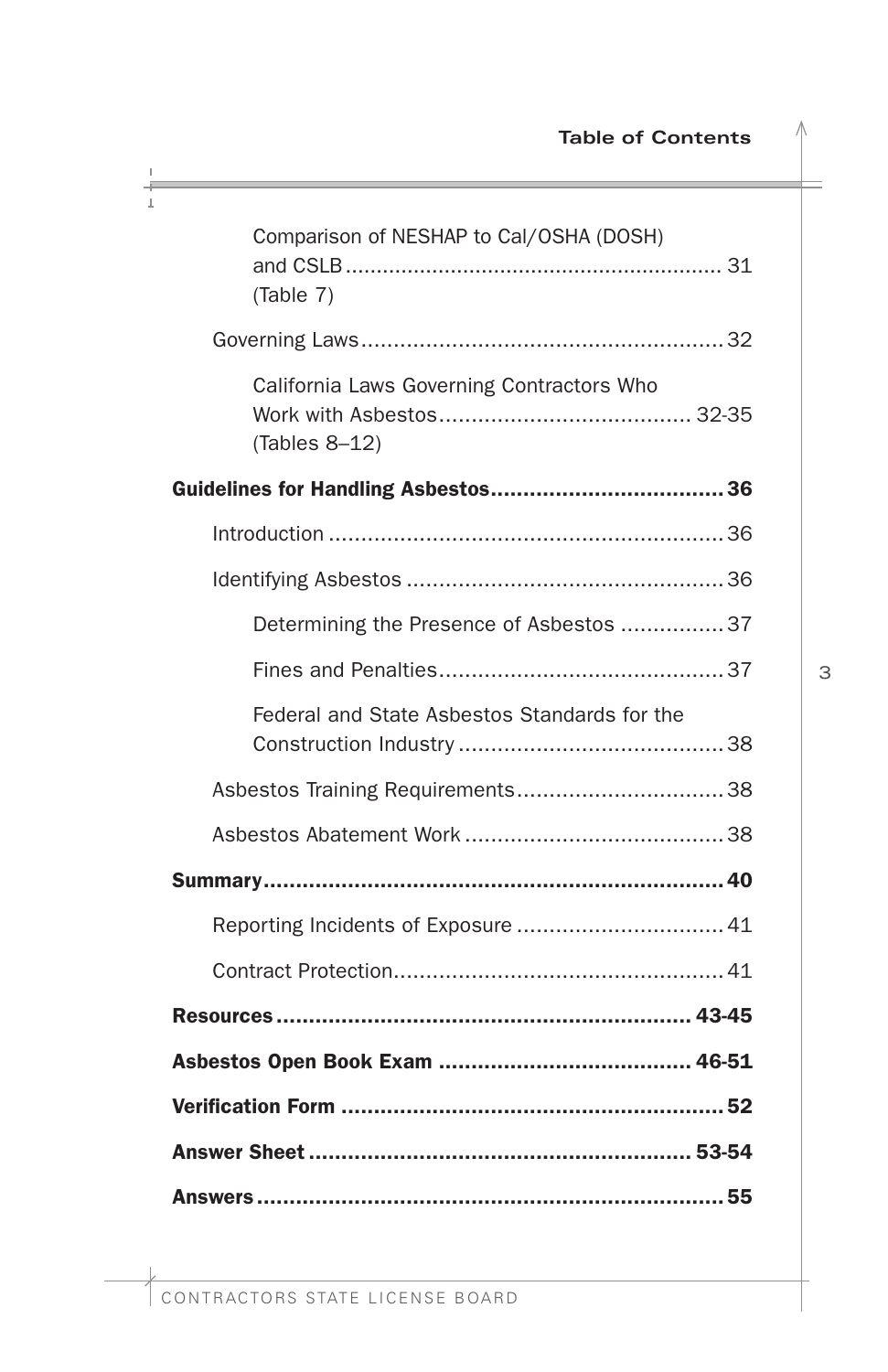**Table of Contents** 

# List of Tables

Λ

| Table 2: Pipe and Boiler Covering and Lagging  10     |
|-------------------------------------------------------|
|                                                       |
|                                                       |
|                                                       |
|                                                       |
| Table 7: Comparison of NESHAP to Cal/OSHA             |
| Table 8: Business and Professions Code,               |
|                                                       |
|                                                       |
| Table 11: California Code of Regulations, Title 8  35 |
| Table 12: California Code of Regulations, Title 16 35 |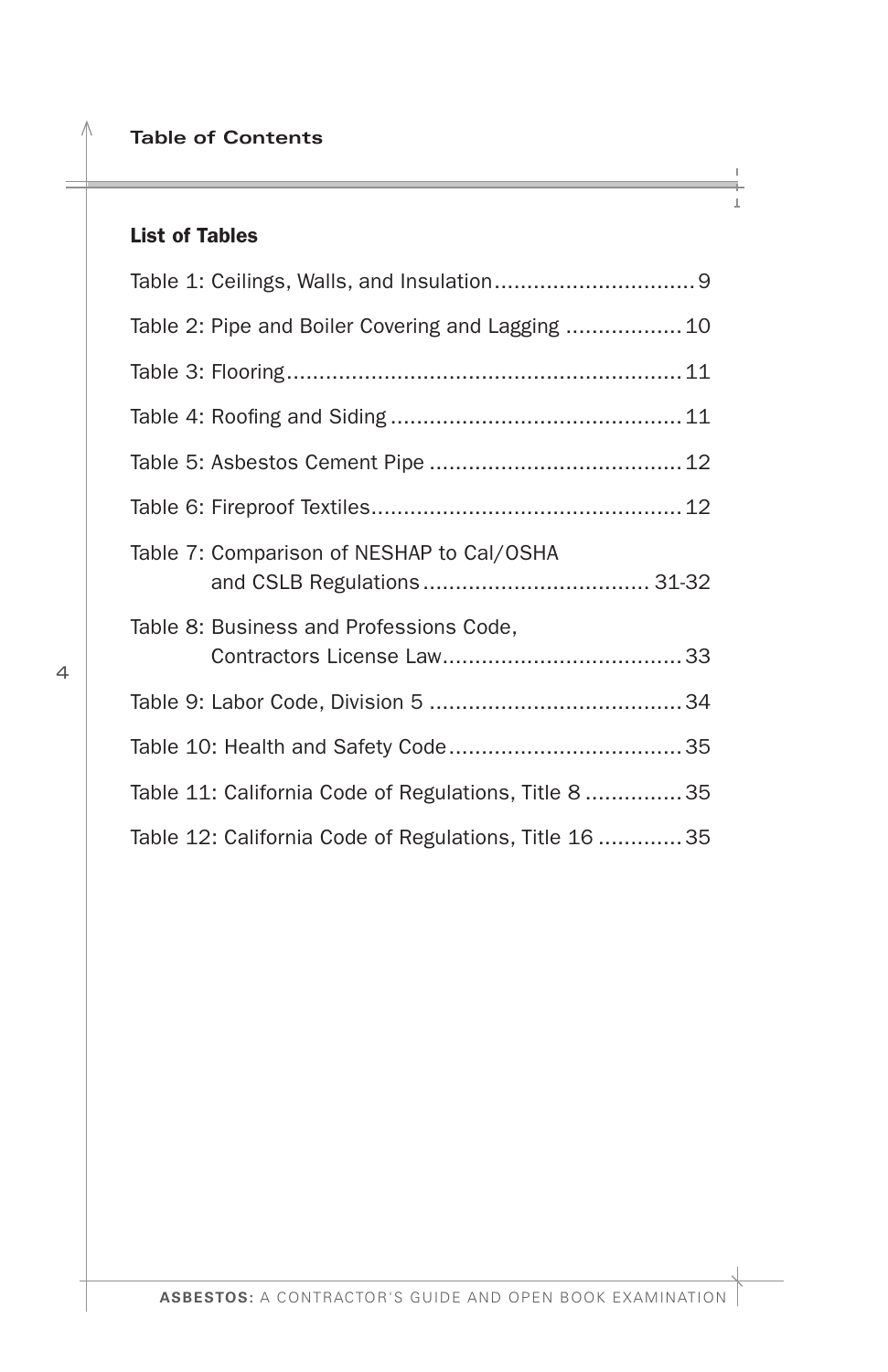<span id="page-6-0"></span>

# Introduction

# **Overview**

The Contractors State License Board (CSLB) provides this asbestos information guide to all applicants when they pass their law and trade examinations, or when CSLB requests the applicant's bond and license fee from those who are approved for an exam waiver. As an applicant, you must read this booklet and complete the open book examination at the back of this book. The verifcation and answer sheet must be submitted to CSLB with your bond verifcation and license fee.

This booklet provides an overview of asbestos information. To fully understand your obligations, review the referenced regulations and contact the relevant agencies.

# **Goals**

After reading this booklet, you will be familiar with:

- What asbestos is
- Health hazards related to asbestos
- Basic laws and regulations regarding abatement of asbestos-containing materials
- Materials suspected of containing asbestos
- Who can remove asbestos-containing materials
- Reporting requirements
- Training requirements for all individuals who work with asbestos-containing materials
- Agencies to contact if more information is needed or desired
- Methods for avoiding contact with asbestos-containing materials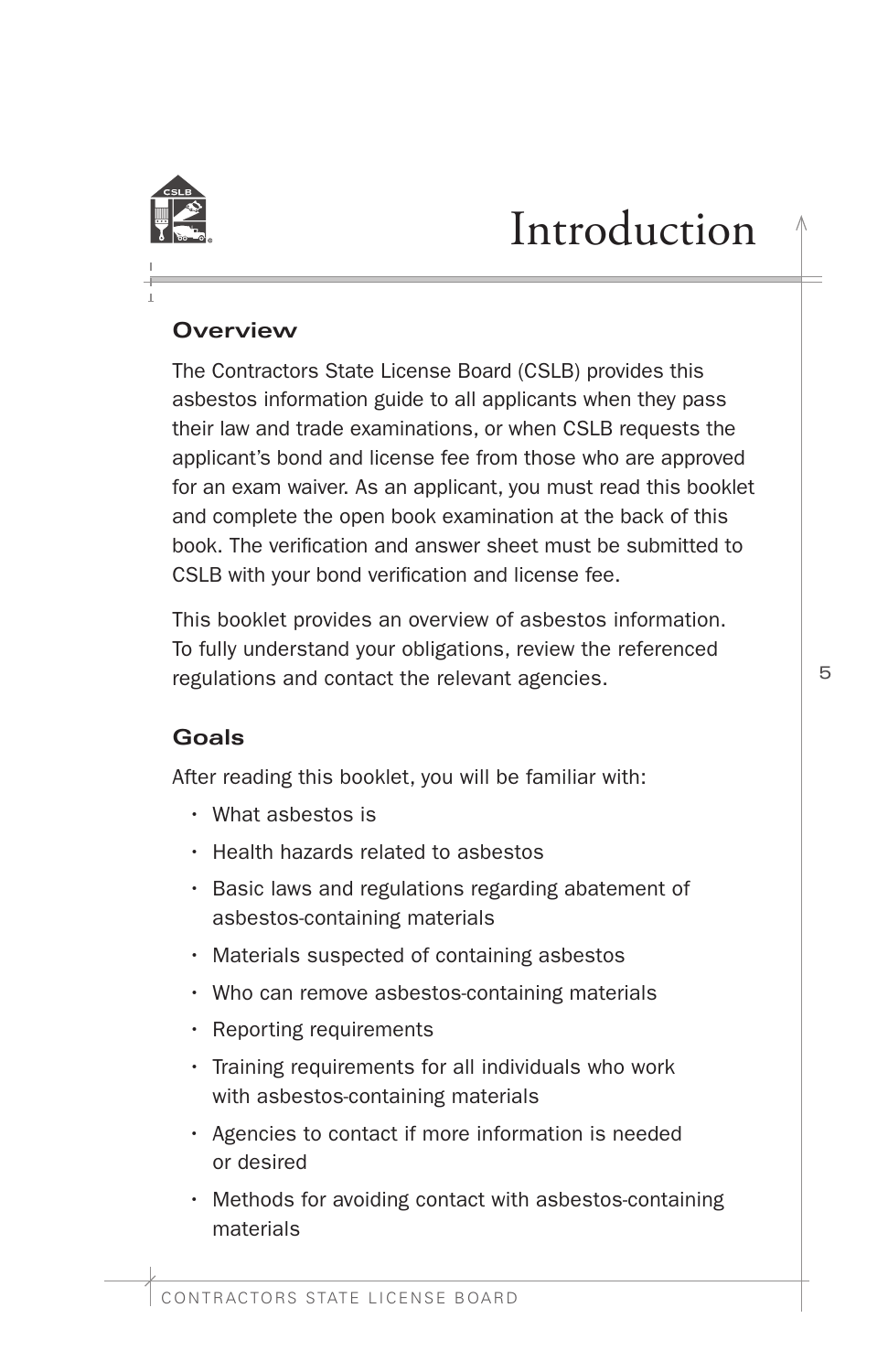### <span id="page-7-0"></span>**Objectives**

You will be aware of the risks of dealing with asbestos and possess the knowledge necessary to respond appropriately to construction situations where asbestos is or may be present.

Using the information provided in this booklet, you will demonstrate an understanding of the following:

- Health issues associated with asbestos exposure
- Diseases caused by exposure to asbestos
- How exposure to asbestos occurs
- How to prevent exposure to asbestos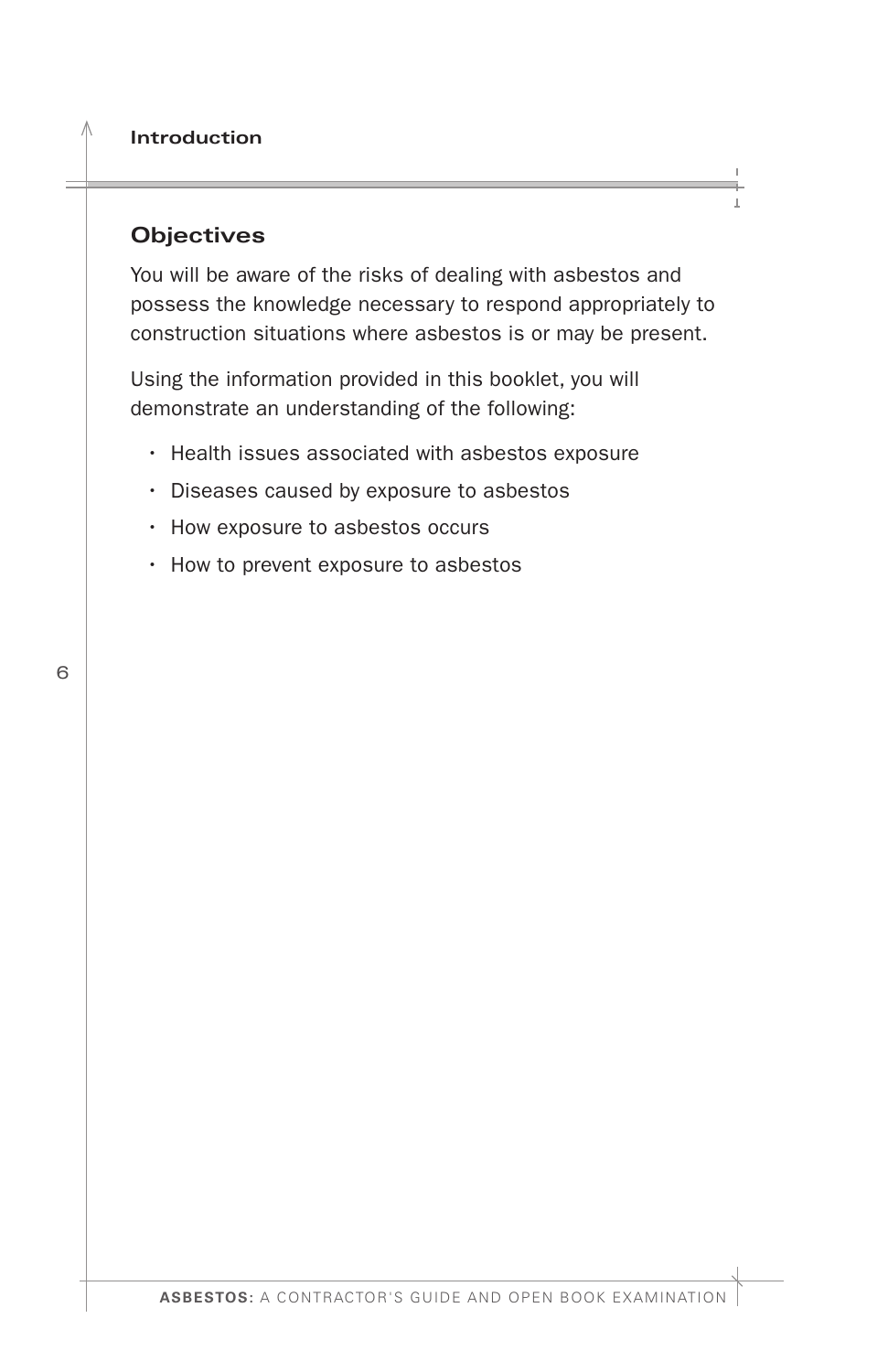<span id="page-8-0"></span>

# Asbestos

# **Introduction**

Asbestos is a naturally occurring mineral fiber that has been used extensively in construction and many other industries. Manufacturers have used asbestos in their commercial products because asbestos is noncombustible, noncorrosive, nonconductive, and has high tensile strength. Asbestos fbers have been mixed with binding agents to create approximately 3,600 different commercial products. The amount of asbestos contained in these products can vary from  $1/10<sup>th</sup>$  of 1.0 percent to 100 percent. Asbestos is currently not illegal in the United States and any building could have asbestoscontaining materials present regardless of the age of the facility or the date of manufacture. Therefore, there are no date restrictions when testing or surveying for asbestos on renovation and demolition projects.

The following six types of asbestos are regulated federally and in the state of California. The three most commonly used of these are amosite, chrysotile, and crocidolite.

- 1. Actinolite white, brown, gray, green in color, or translucent
- 2. Amosite brown in color; used most frequently in cement sheets and pipe insulation
- 3. Anthophyllite white in color; used for insulation products and construction materials
- 4. Chrysotile white in color; the most commonly used type of asbestos
- 5. Crocidolite blue in color; used most frequently to insulate steam engines, spray-on coatings, pipe insulation, plastic, and cement products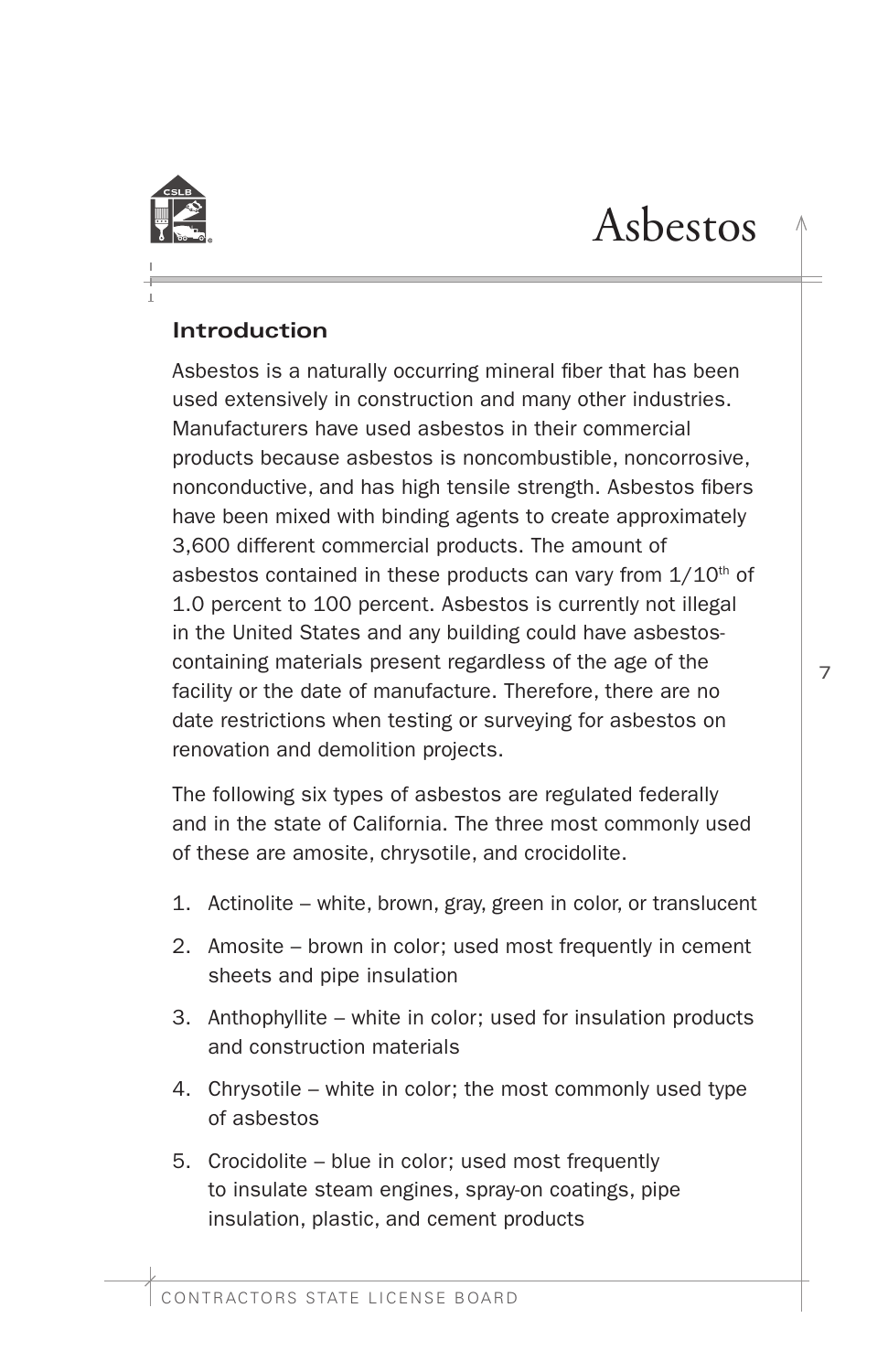- <span id="page-9-0"></span>**Asbestos**
- 6. Tremolite white, brown, gray, green in color, or translucent

Asbestos is regulated federally at >1.0 percent asbestoscontaining material and by the State of California at >0.1 percent asbestos-containing construction material. Federal and State regulations are enforced by the following agencies:

#### Environmental Protection Agency (EPA)

- California Air Resources Board (CARB)
- Department of Toxic Substance Control (DTSC)
- Local Air Districts (APCD/AQMD)

#### Occupational Safety and Health Regulations (OSHA)

• Cal/OSHA — Division of Occupational Safety and Health (DOSH)

#### **Properties**

Asbestos has several special properties that led to its widespread use in the construction industry. Asbestos fbers have been added to materials that:

- Fireproof
- Insulate
- Soundproof
- Decorate

#### **Examples of Uses in Construction**

Tables 1–6 show how asbestos-containing materials have been used in construction, the time periods in which they were used, and how asbestos fibers can be released into the air. There is also potential for exposure to asbestos through naturally occurring asbestos (NOA).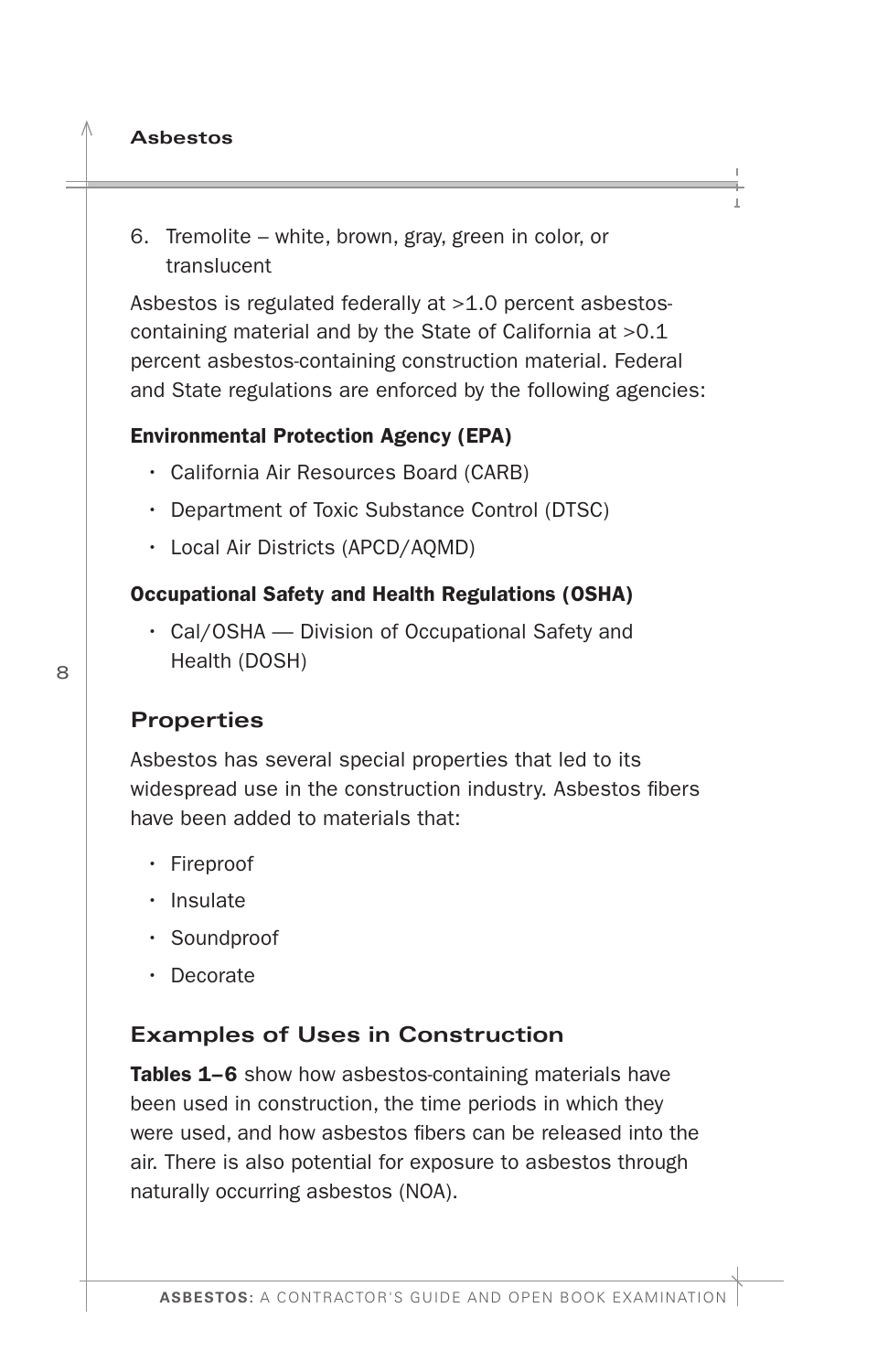#### <span id="page-10-0"></span>**TABLE 1: CEILINGS, WALLS, AND INSULATION**

| <b>LOCATION/PRODUCT</b>                                                                                                                                              | <b>HOW FIBERS ARE</b><br><b>RELEASED</b>                                                                                                                                                    | <b>COMMENTS</b>                                                                                                                                                                                            |
|----------------------------------------------------------------------------------------------------------------------------------------------------------------------|---------------------------------------------------------------------------------------------------------------------------------------------------------------------------------------------|------------------------------------------------------------------------------------------------------------------------------------------------------------------------------------------------------------|
| Sprayed-on insulation<br>(e.g., on ceilings, walls,<br>and steelwork)<br>· acoustical<br>$\cdot$ thermal<br>· fireproofing<br>· decoration<br>· condensation control | <b>Disturbances</b><br>during renovation/<br>demolition.<br>Water damage<br>Deterioration<br>Impact<br>Vibration                                                                            | In use from 1935<br>to 1970. EPA<br>banned nearly all<br>uses in 1973.                                                                                                                                     |
| Insulation under/around<br>heat sources such as<br>stoves and fireplaces<br>(e.g., asbestos-<br>containing cement<br>sheets or paper)                                | <b>Disturbances</b><br>during renovation/<br>demolition.<br>Sanding<br>Scraping<br>Cutting<br>Dry sweeping                                                                                  | In use from<br>1930 to 1972.                                                                                                                                                                               |
| Patching or Taping<br>Compound                                                                                                                                       | <b>Disturbances</b><br>during renovation/<br>demolition.<br>Sanding<br>Scraping<br>Demolishing                                                                                              | In use from 1945<br>to 1977, when<br>U.S. imposed ban.<br>Ban did not affect<br>products already<br>on market, so joint-<br>taping compounds<br>containing asbestos<br>were still sold after<br>that time. |
| Some Types of Wallboard                                                                                                                                              | <b>Disturbances</b><br>during renovation/<br>demolition.<br>Cutting<br>Damage                                                                                                               | In use from 1977<br>to present in some<br>imported wallboard.                                                                                                                                              |
| Insulation "sandwiched"<br>between plaster walls<br>and behind ceilings                                                                                              | <b>Disturbances</b><br>during renovation/<br>demolition. If<br>located in the air<br>stream, fibers may<br>be disturbed by the<br>air flow, releasing<br>fibers throughout<br>the building. | In use from<br>1900 to 1973.                                                                                                                                                                               |
| <b>Electrical Insulation</b>                                                                                                                                         | <b>Disturbances</b><br>during renovation/<br>demolition.<br>Damage<br>Fraying<br>Deterioration                                                                                              | In use from<br>1930s to present.                                                                                                                                                                           |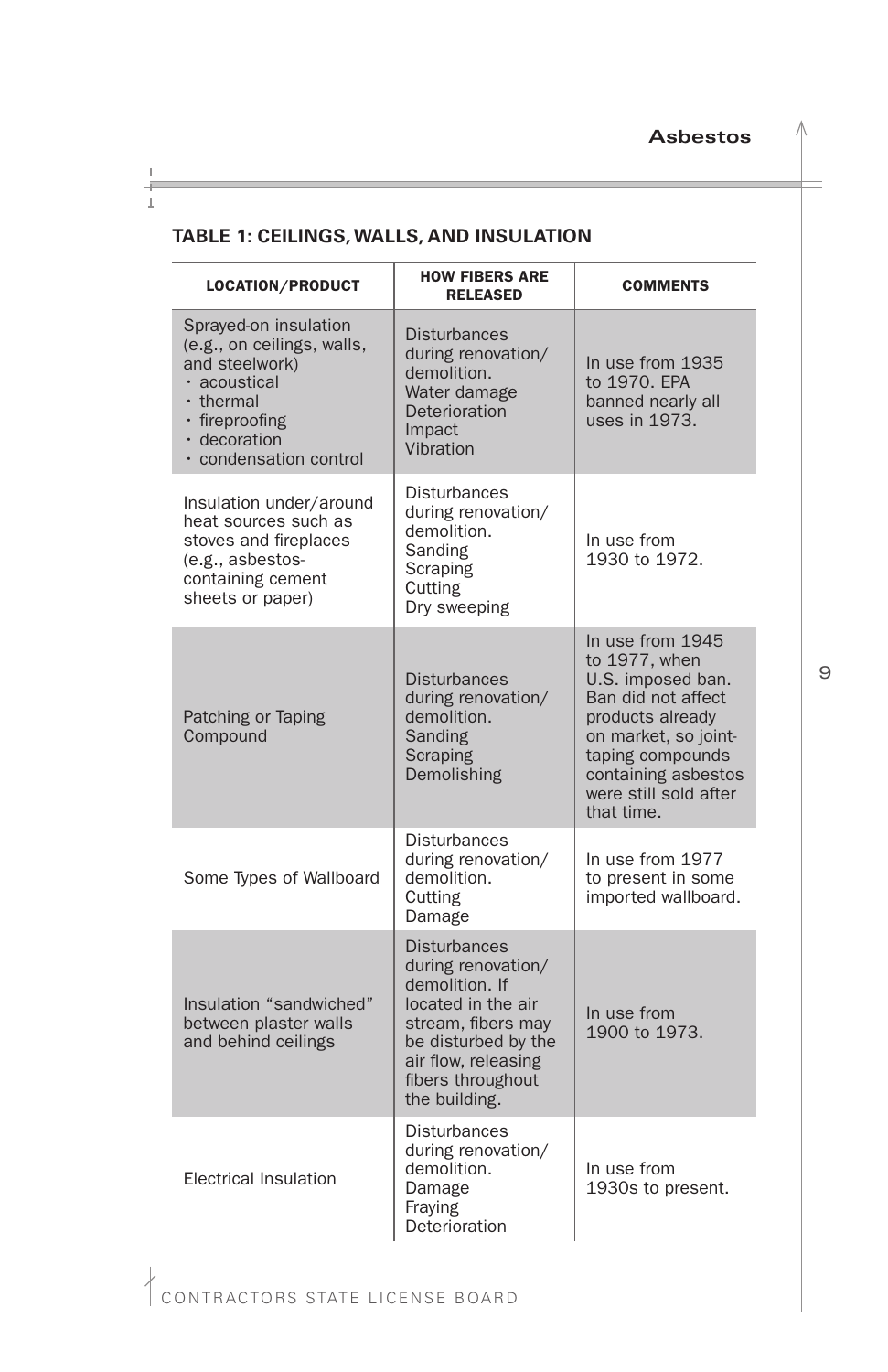#### <span id="page-11-0"></span> **TABLE 1: CEILINGS, WALLS, AND INSULATION** *(CONTINUED)*

| <b>LOCATION/PRODUCT</b>                 | <b>HOW FIBERS ARE</b><br><b>RELEASED</b>                                                   | <b>COMMENTS</b>                  |
|-----------------------------------------|--------------------------------------------------------------------------------------------|----------------------------------|
| Some Textured Paints<br>(small amounts) | <b>Disturbances</b><br>during renovation/<br>demolition.<br>Sanding<br>Scraping<br>Cutting | In use from<br>1900 to present.  |
| Wallcovering - Vinyl<br>Wallpaper       | <b>Disturbances</b><br>during renovation/<br>demolition.<br>Sanding<br>Scraping<br>Cutting | In use from<br>1920s to present. |

#### **TABLE 2: PIPE AND BOILER COVERING AND LAGGING**

| LOCATION/PRODUCT                                                    | <b>HOW FIBERS ARE</b><br><b>RELEASED</b> | <b>COMMENTS</b>               |
|---------------------------------------------------------------------|------------------------------------------|-------------------------------|
| Blocking (corrugated paper)                                         | Damage<br>Cutting<br>Deterioration       | EPA banned<br>in 1996.        |
| Pre-molded Pipe Covering<br>sections (corrugated paper)             | Damage<br>Cutting<br>Deterioration       | <b>EPA banned</b><br>in 1996. |
| <b>Corrugated Asbestos Paper</b><br>(air cell)                      | Damage<br>Cutting<br>Deterioration       | FPA banned<br>in 1996.        |
| Asbestos-Paper Tape on<br>Furnaces, Steam Valves.<br><b>Flanges</b> | Damage<br>Cutting<br>Deterioration       | <b>EPA</b> banned<br>in 1996. |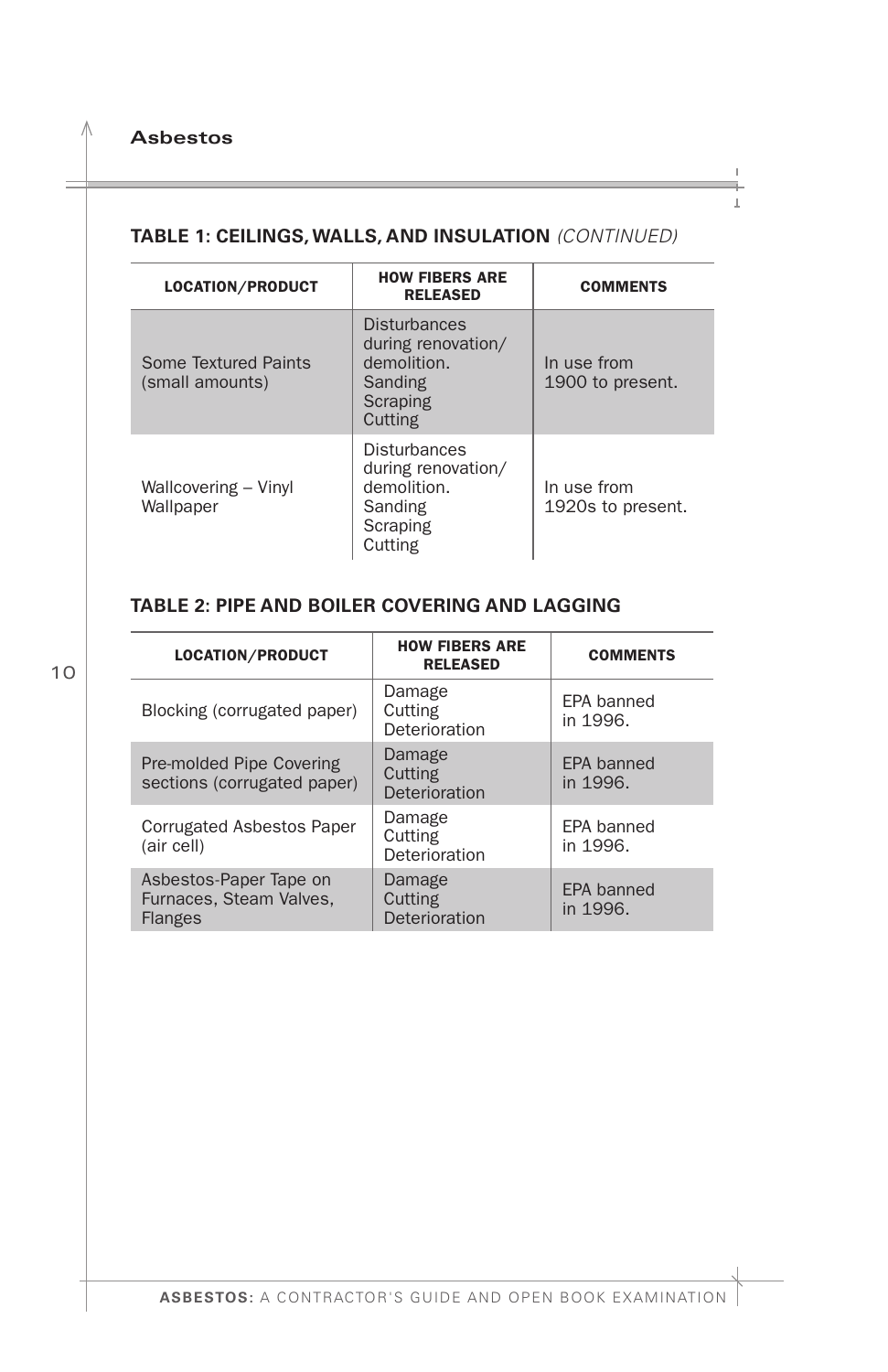<span id="page-12-0"></span>

|  | <b>TABLE 3: FLOORING</b> |  |
|--|--------------------------|--|
|--|--------------------------|--|

| <b>LOCATION/PRODUCT</b>                 | <b>HOW FIBERS ARE</b><br><b>RELEASED</b>                   | <b>COMMENTS</b>                                            |
|-----------------------------------------|------------------------------------------------------------|------------------------------------------------------------|
| Vinyl Tiles (binding agent)             | Removal<br>Sanding<br>Dry-scraping<br>Cutting<br>Polishing | In use from<br>1950 to present.                            |
| <b>Asphalt Tiles</b><br>(binding agent) | Removal<br>Sanding<br>Dry-scraping<br>Cutting<br>Polishing | In use from<br>1920 to present.                            |
| Vinyl Sheet Flooring Backing            | Removal<br>Sanding<br>Dry-scraping<br>Cutting<br>Polishing | In use between<br>1950 and 1990.<br>EPA banned<br>in 1990. |
| <b>Flooring Felt</b>                    | Removal<br>Sanding<br>Dry-scraping<br>Cutting<br>Polishing | <b>EPA banned</b><br>in 1990.                              |

#### **TABLE 4: ROOFING AND SIDING**

| LOCATION/PRODUCT                                                                                      | <b>HOW FIBERS ARE</b><br><b>RELEASED</b>         | <b>COMMENTS</b>                        |
|-------------------------------------------------------------------------------------------------------|--------------------------------------------------|----------------------------------------|
| Roofing and Siding (binding<br>agent in portland cement),<br>· Shingles (1971-1974)<br>$\cdot$ Sheets | Replacing<br>Repairing<br>Demolishing<br>Cutting | In use from<br>1920s to present.       |
| Roofing Felt                                                                                          | Replacing<br>Repairing<br>Demolishing<br>Cutting | In use from early<br>1900s to present. |
| <b>Roofing Sealants</b><br>Around Penetrations.<br>Seams, Repairs                                     | Replacing<br>Repairing<br>Demolishing<br>Cutting | In use from early<br>1900s to present. |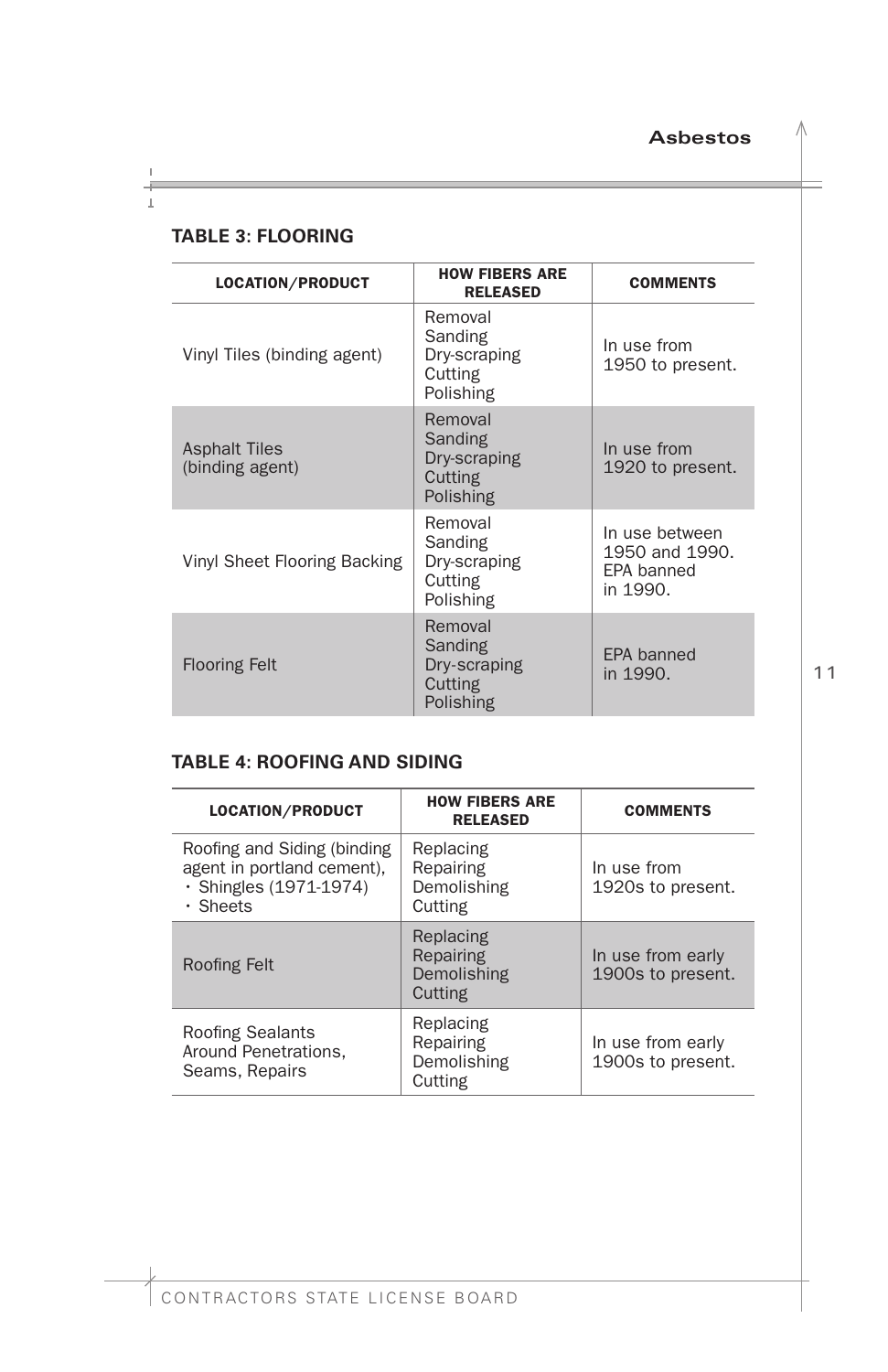<span id="page-13-0"></span>Λ.

#### **TABLE 5: ASBESTOS CEMENT PIPE**

| LOCATION/PRODUCT                          | <b>HOW FIBERS ARE</b><br><b>RELEASED</b>                                    | <b>COMMENTS</b>                 |
|-------------------------------------------|-----------------------------------------------------------------------------|---------------------------------|
| Cement Piping and<br><b>Pipe Fittings</b> | Demolishing<br>Cutting<br>Removing<br>Grading<br><b>Bursting</b><br>Reaming | In use from<br>1935 to present. |

#### **TABLE 6: FIREPROOF TEXTILES**

| <b>LOCATION/PRODUCT</b>   | <b>HOW FIBERS ARE RELEASED</b>                                      | <b>COMMENTS</b>                       |
|---------------------------|---------------------------------------------------------------------|---------------------------------------|
| <b>Fireproof Cloth</b>    | Deterioration<br>Damage<br>Handling during renovation<br>or removal | In use from late<br>1800s to present. |
| <b>Fireproof Blankets</b> | Deterioration<br>Damage<br>Handling during renovation<br>or removal | In use from 1910<br>to present.       |
| <b>Fireproof Curtains</b> | Deterioration<br>Damage<br>Handling during renovation<br>or removal | In use from 1945<br>to present.       |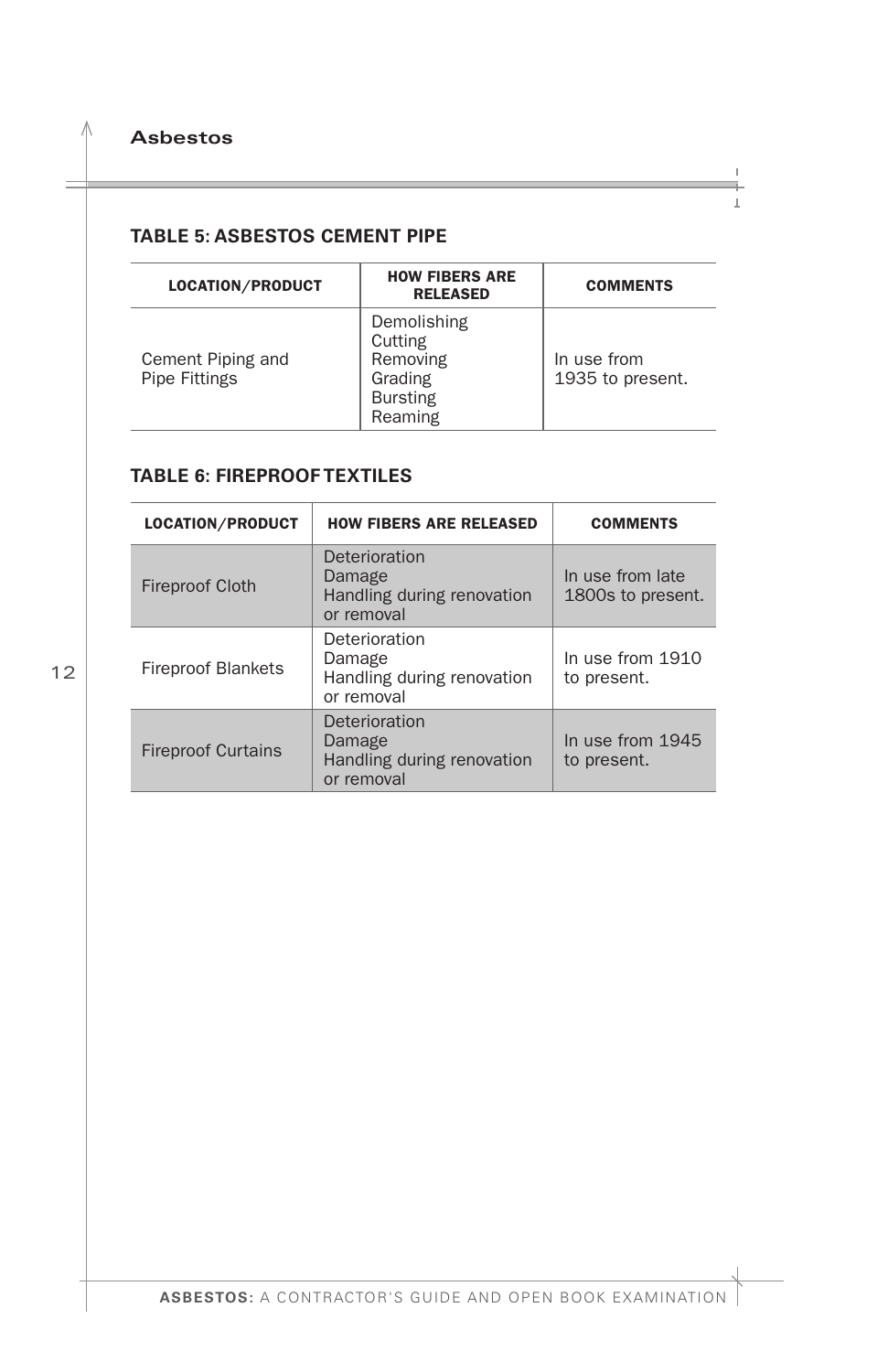# <span id="page-14-0"></span>**Status of Asbestos-Containing Products**

In 1990, the Environmental Protection Agency's (EPA's) Asbestos Ban and Phase Out (ABPO) Rule banned the manufacturing, processing, or importation of flooring felt and new uses of asbestos. However, a later court decision determined the following asbestos-containing materials were no longer subject to the ABPO Rule:

- Asbestos-cement corrugated and flat sheet
- Asbestos-cement shingles and pipe
- Asbestos clothing
- Millboard
- Pipeline wrap
- Roofing felt
- Non-roofing and roof coatings
- Vinyl-asbestos floor tile

The court decision meant that asbestos-containing materials no longer subject to the ABPO Rule could be manufactured, processed, imported, and used in the United States (Corrosion Proof Fittings v. EPA [5th Cir., 1991] 947 F. 2d 1201).

As of 1996, the following asbestos-containing products were banned from manufacture, processing, or importation:

- Corrugated paper
- Rollboard
- Commercial paper
- Specialty paper

However, there are an unknown quantity of these asbestoscontaining building materials still in use that were placed prior to being banned.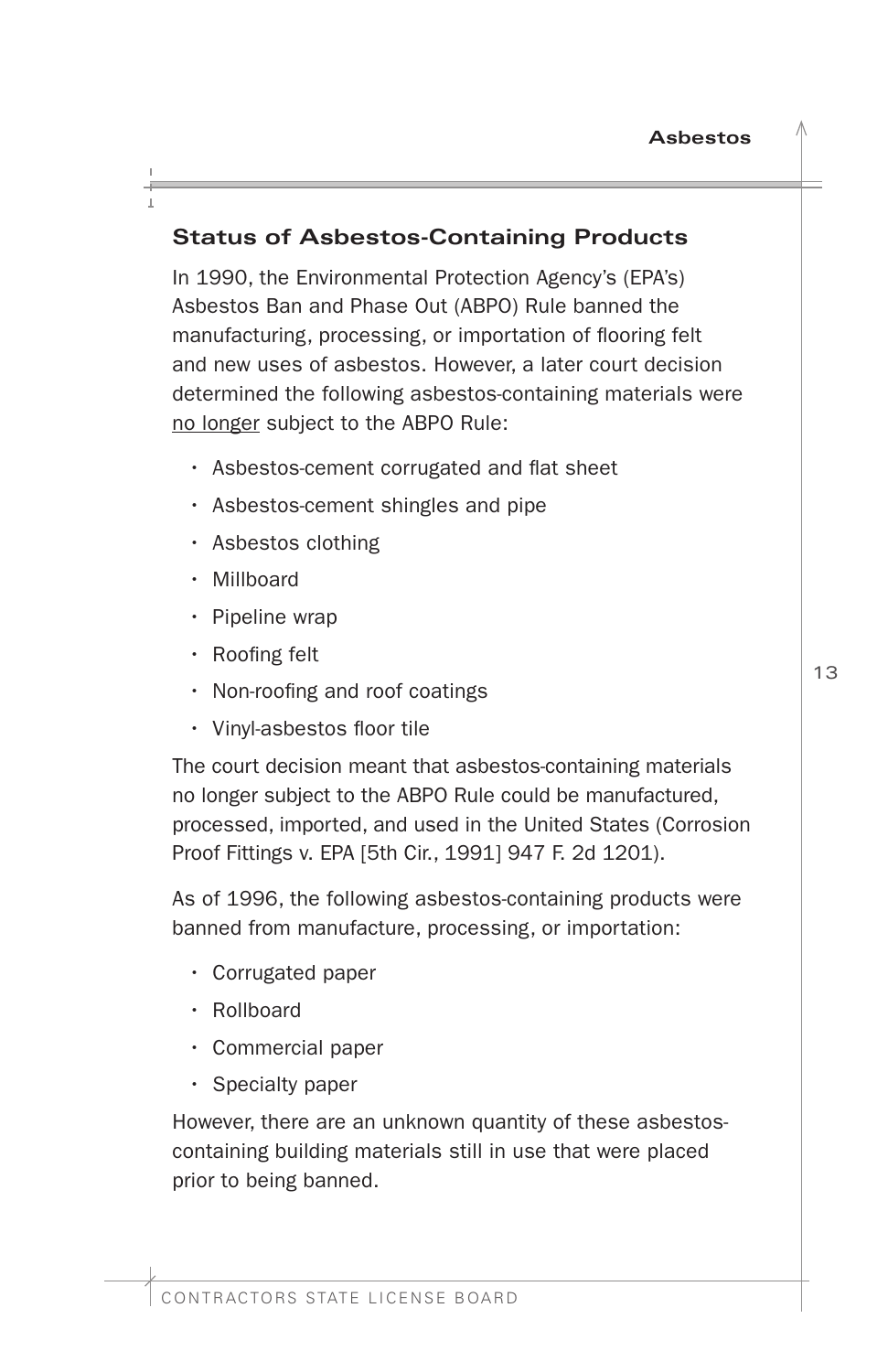<span id="page-15-0"></span>Be aware that asbestos-containing materials may be encountered in any renovation/remodel project *regardless of the age of the facility or date of manufacture*. Any building could still contain asbestos-containing materials and should be surveyed prior to renovation/demolition.

#### **Labeling of Asbestos-Containing Products**

In 1986, the U.S. Consumer Product Safety Commission (CPSC) required labeling of products containing asbestos. These products include:

- Asbestos paper and millboard
- Asbestos cement sheet
- Dry-mix asbestos furnace or boiler cement
- Central hot-air furnace duct connectors containing asbestos

In 1990, the EPA required labeling of all flooring felt stock on hand.

In 1996, the EPA required labeling of commercial paper, corrugated paper, rollboard, and specialty paper.

The ABPO Rule requires manufacturers, processors, or importers to label asbestos-containing material while the material remains in distribution.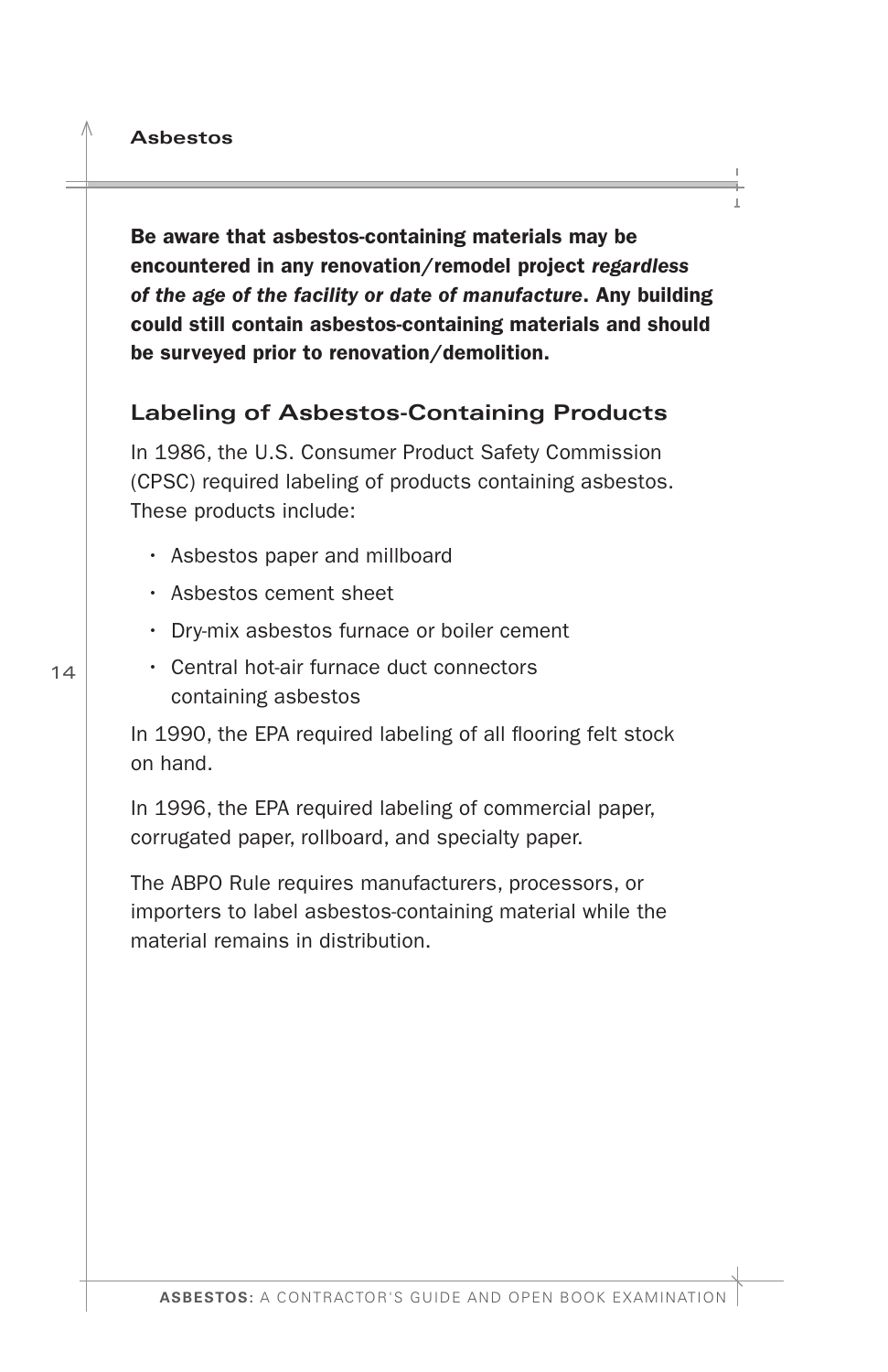<span id="page-16-0"></span>

# Exposure to Asbestos

### **Is Asbestos Dangerous?**

Inhalation of asbestos fbers can be deadly. Even short-term exposure to asbestos fibers can be harmful. For example, in documented cases, family members of asbestos workers have been sickened by exposure to asbestos fibers on the workers' clothing. Authorities believe there is no safe level of exposure, and many experts believe the more a person is exposed to asbestos, the higher the risk of contracting an asbestos-related disease.

# **Who Might Be Exposed to Asbestos?**

Work in renovation, demolition, and construction may result in exposure to asbestos, either directly or indirectly (i.e., as a result of the activity of nearby workers in other trades) and from naturally occurring asbestos (NOA). The list below includes some of the construction-related workers who may be exposed to asbestos on the job:

- Bricklayers
- Carpenters
- Cement masons
- Demolition contractors
- Drywall tapers
- Earth movers/graders
- Electricians
- Floor coverers
- Fumigators
- General building maintenance workers
- General manufactured housing contractors
- Glaziers
- Heat and frost insulators
- Heating/air-conditioning workers
- Home improvement contractors
- Janitorial workers
- Laborers
- Landscapers
- Operating engineers
- Painters/decorators
- Plasterers
- Plumbers
- Renovators
- Roofers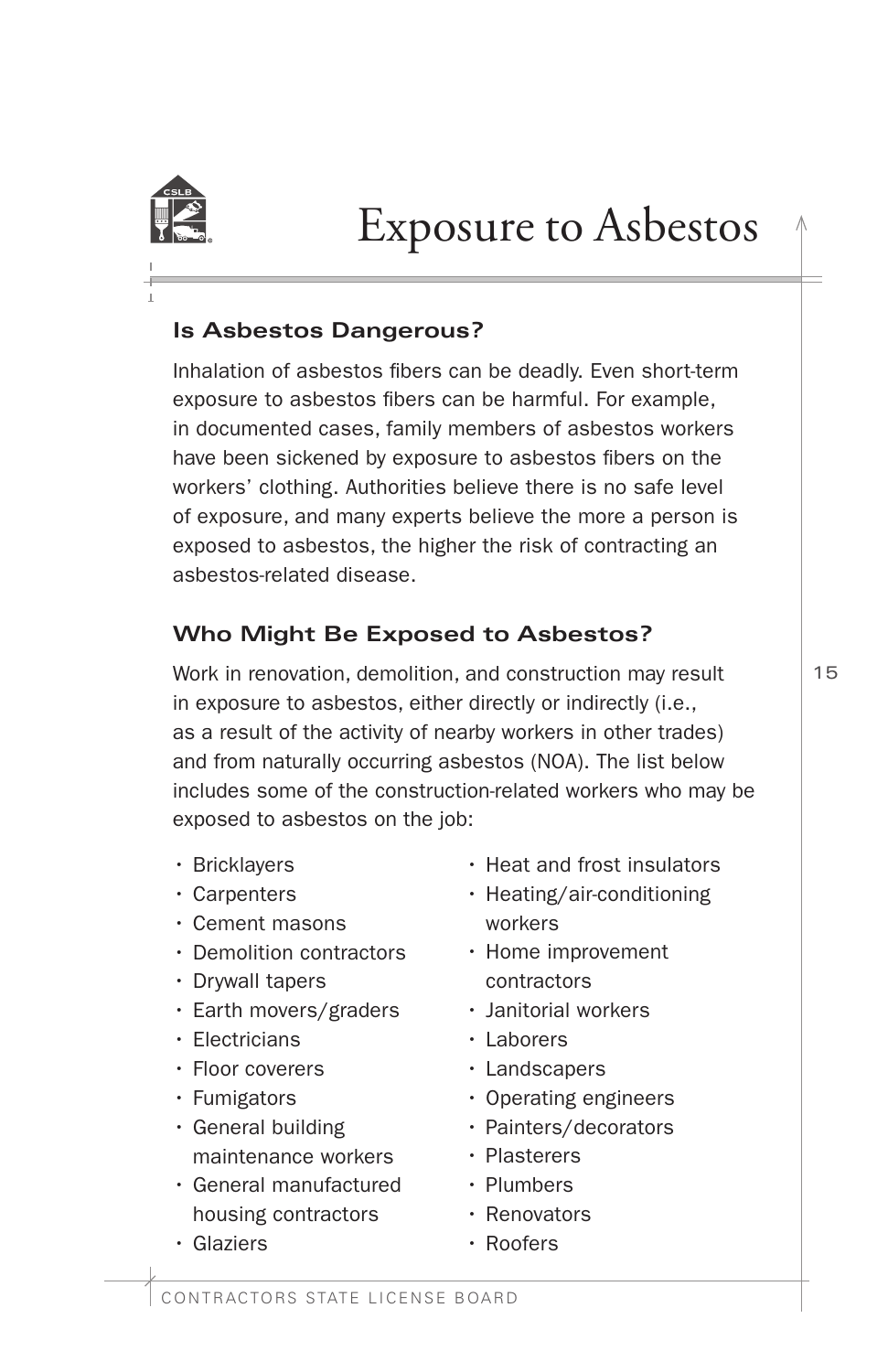- <span id="page-17-0"></span>• Sheet metal workers
- Steamfitters
- Sprinkler fitters
- Welders
- Stationary engineers

# **How Does Exposure to Asbestos Occur?**

Exposure to asbestos occurs when asbestos fibers are released into the air. Typically, asbestos fiber is so small that it cannot be seen with the naked eye. In fact, asbestos fbers can pass through normal vacuum cleaner flters and escape into the air. The fibers are so light that they can stay airborne for many hours. These properties increase the extent of asbestos exposure for individuals within the affected area.

Asbestos-containing material that can be crumbled by hand pressure or impact, causing the asbestos fbers to become airborne is called **friable**. Asbestos fibers can be inhaled and embedded in the lungs. Fibers caught in the throat can be carried and ingested. The body has no natural mechanism to remove these fibers.

# **Levels of Exposure**

While there is no "safe" level of exposure to asbestos, to help protect workers handling asbestos-containing materials, the federal Occupational Safety & Health Administration (OSHA) established two levels of exposure: permissible exposure limit (PEL) and the excursion limit.

**Permissible exposure limit (PEL)** – defined as exposure to an airborne concentration of asbestos not to exceed 0.1 fibers per cubic centimeter of air (0.1 f/cc) averaged over an eighthour work day.

*Excursion limit* – defned as exposure to an airborne concentration of asbestos not to exceed 1.0 fbers per cubic centimeter of air (1.0 f/cc) averaged over a sampling period of 30 minutes.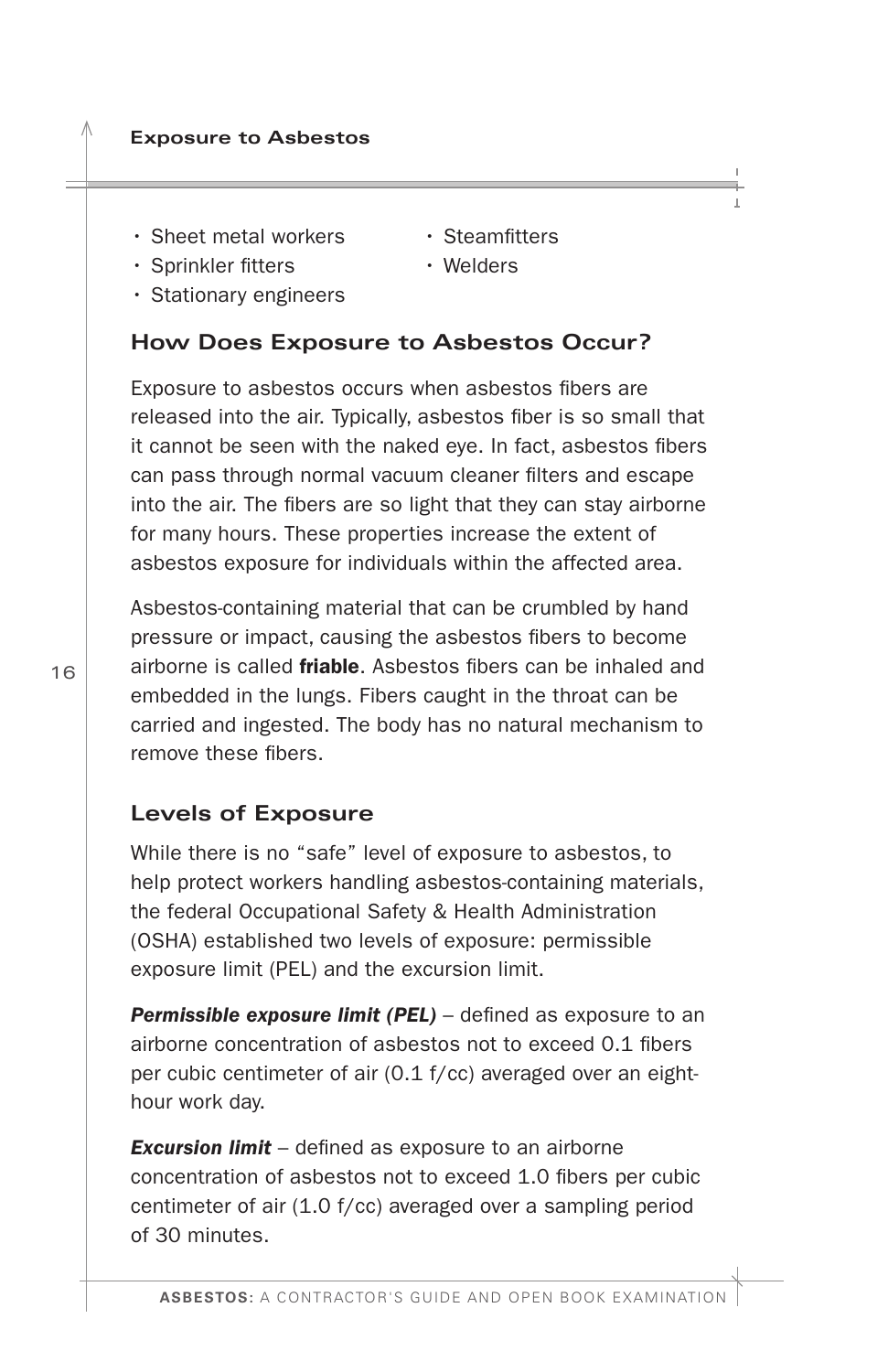# <span id="page-18-0"></span>**Cal/OSHA Classes of Work**

*Cal/OSHA classifes asbestos abatement work into four categories or classes (I, II, III, IV). Contractors should know which class of work pertains to their project.* 

*Class I –* Means activities involving the removal of thermal system insulation (TSI), surfacing asbestos-containing material (ACM), and presumed asbestos-containing material (PACM).

*Class II* – Means activities involving the removal of ACM that is not TSI or surfacing material. This includes, but is not limited to, the removal of asbestos-containing wallboard, foor tile and sheeting, roofing and siding shingles, and construction mastics.

*Class III* – Means repair and maintenance operations where ACM, including TSI and surfacing ACM, and PACM, is likely to be disturbed.

*Class IV* – Means maintenance and custodial construction activities during which employees contact, but do not disturb, ACM or PACM, and activities to clean up dust, waste, and debris resulting from Class I, II, and III activities.

All or some of the following activities may apply, depending on the abatement class:

- Warning signs
- Regulated work areas
- Hygiene/decontamination facilities
- Personnel training
- Personal protective equipment
- Prohibited behaviors (e.g., smoking, eating, drinking)
- Air monitoring
- Housekeeping and disposal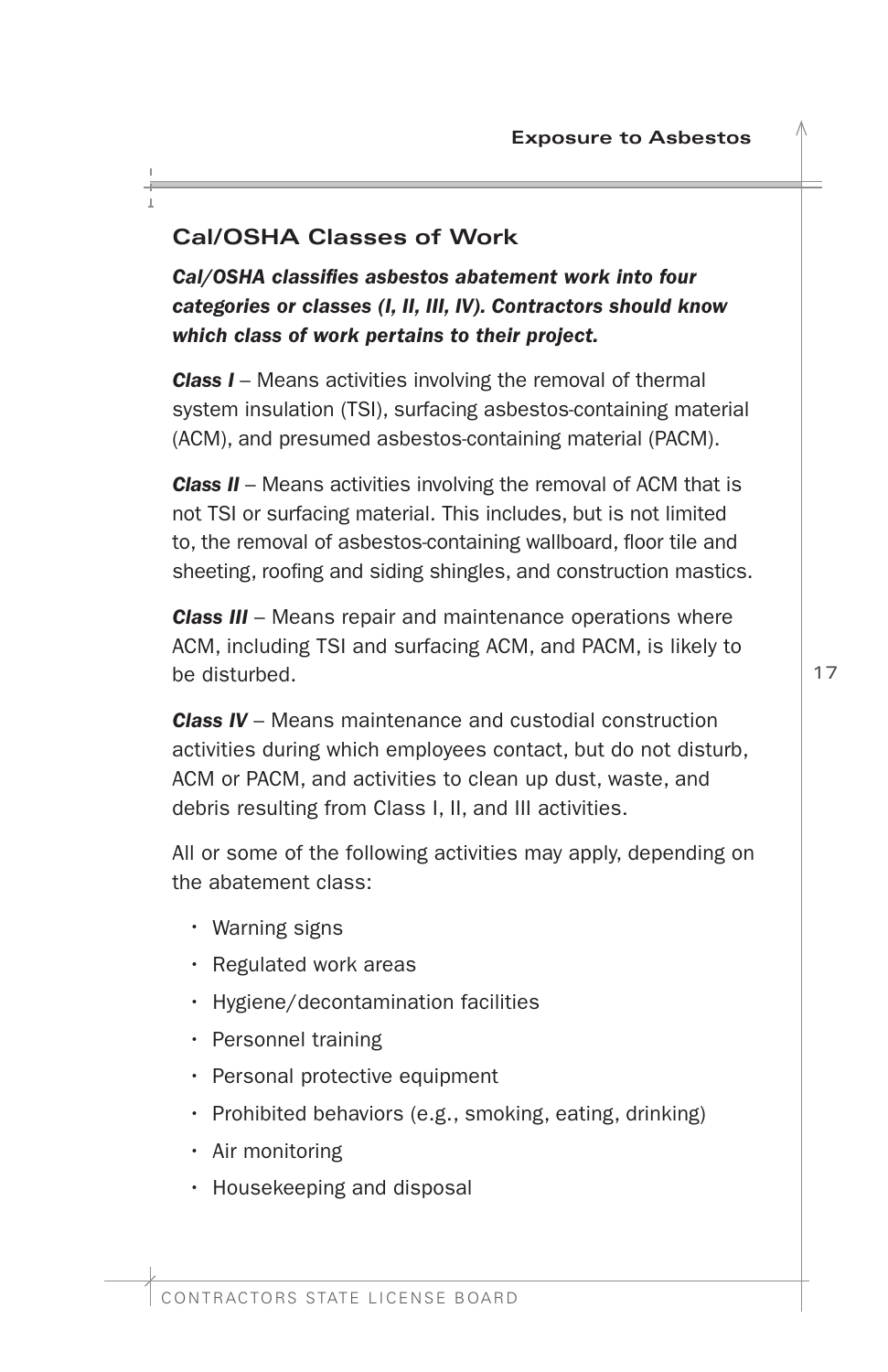<span id="page-19-0"></span>**Exposure to Asbestos** 

*Record Keeping* – Complete and accurate records of the following must be kept and maintained for at least 30 years in accordance with Cal/OSHA and EPA guidelines:

- Medical exams
- Training records
- Respirator fit test records
- Exposure measurements
- Required notification records

These records must be made available to employees and former employees upon request.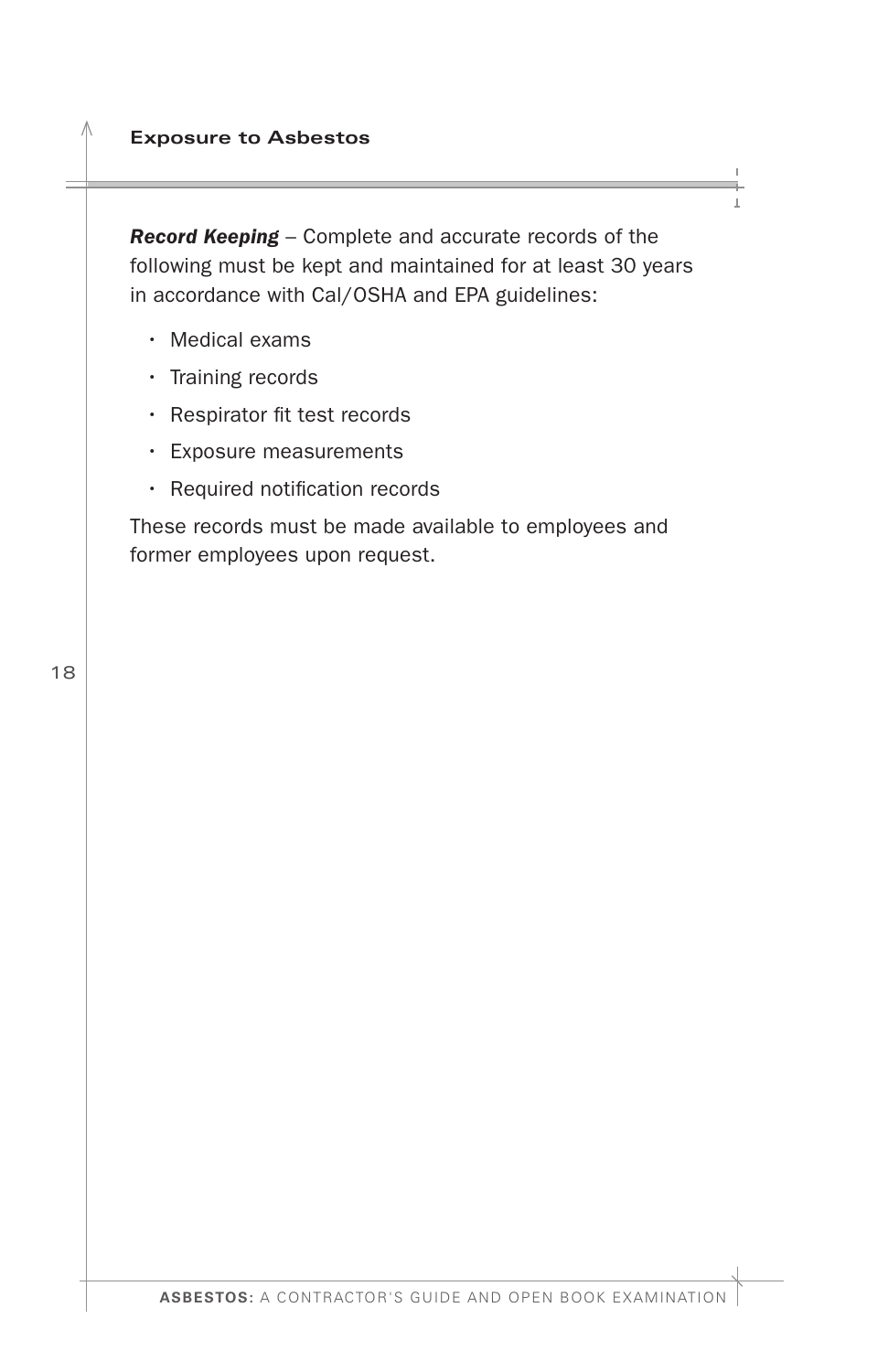<span id="page-20-0"></span>

# Asbestos and Your Health

## **Types of Diseases**

A worker can either inhale or ingest airborne asbestos fibers. Once inhaled or ingested, asbestos fibers can easily penetrate body tissues. Exposure to asbestos may cause several serious diseases.

*Asbestosis* (aka "white lung") – A serious, chronic, noncancerous respiratory disease that occurs when asbestos fbers lodge in the lungs. The lung tissues become irritated, and the small air tubes and sacs in the lungs become infamed. As the infammation heals, permanent scar tissue (called fbrosis) remains.

- *Early Symptoms:* Shortness of breath, coughing, fatigue
- *Treatment:* There is no effective treatment for this condition
- *Prognosis:* Disabling or fatal

**Lung Cancer** – Malignant lung tumor(s) are five times more common in people exposed to asbestos than in those not exposed. A smoker who is heavily exposed to asbestos is 30 to 90 times or more likely to develop lung cancer than a nonsmoker.

- *Early Symptoms:* Coughing, changes in breathing, shortness of breath, chest pains, hoarseness, and anemia
- *Treatment:* There is no cure; however, if diagnosed early, medical treatment is available
- *Prognosis:* Disabling or fatal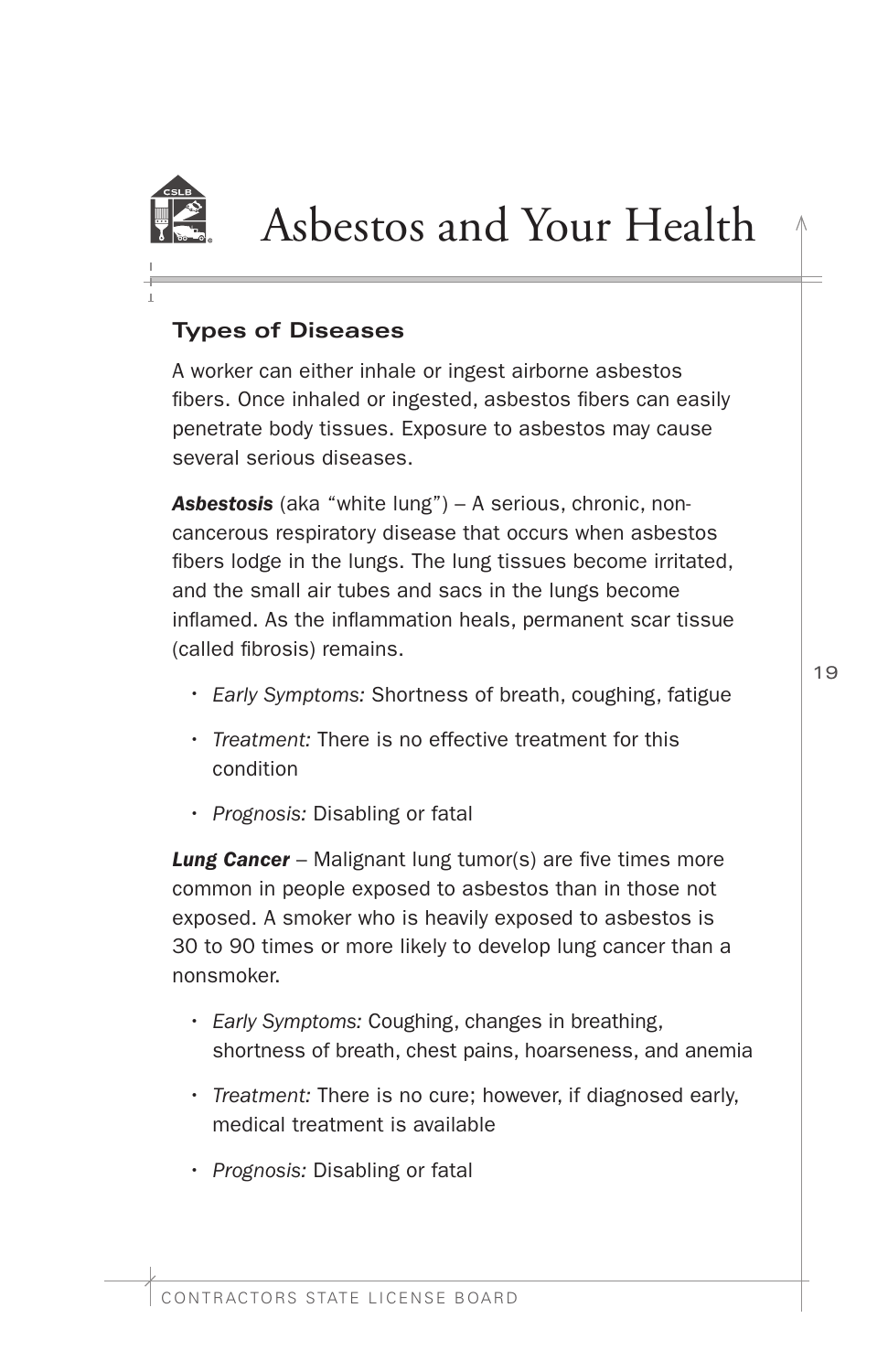<span id="page-21-0"></span>*Mesothelioma* – A deadly form of cancer that may occur from relatively light exposure to asbestos. This cancer involves the lining of the chest and abdomen.

- *Early Symptoms:* Shortness of breath, chest or abdominal pain
- *Treatment:* There is no effective treatment for this condition
- *Prognosis:* Fatal

**Other Cancers** – Exposure to asbestos is also thought to result in cancers of the esophagus, larynx, stomach, colon, rectum, and gastrointestinal tract. These diseases may be due to ingesting some asbestos fbers that are caught in the upper air passages and then carried to the throat in mucous.

• *Treatment:* There is no cure; however, if diagnosed early, medical treatment is available.

Individuals who contract an asbestos-related disease often do not show symptoms for 10 to 30 years after exposure.

### **Medical Examinations**

Workers who are frequently exposed to asbestos must receive medical examinations on a regular basis. All asbestos abatement workers should be given a full physical when hired and annually thereafter. These medical exams must include the following tests:

- $\cdot$  Complete medical and work history (specifically symptoms of the respiratory systems, cardiovascular systems, and digestive tract)
- Chest x-ray
- Pulmonary function test
- Any lab or other tests the doctor deems necessary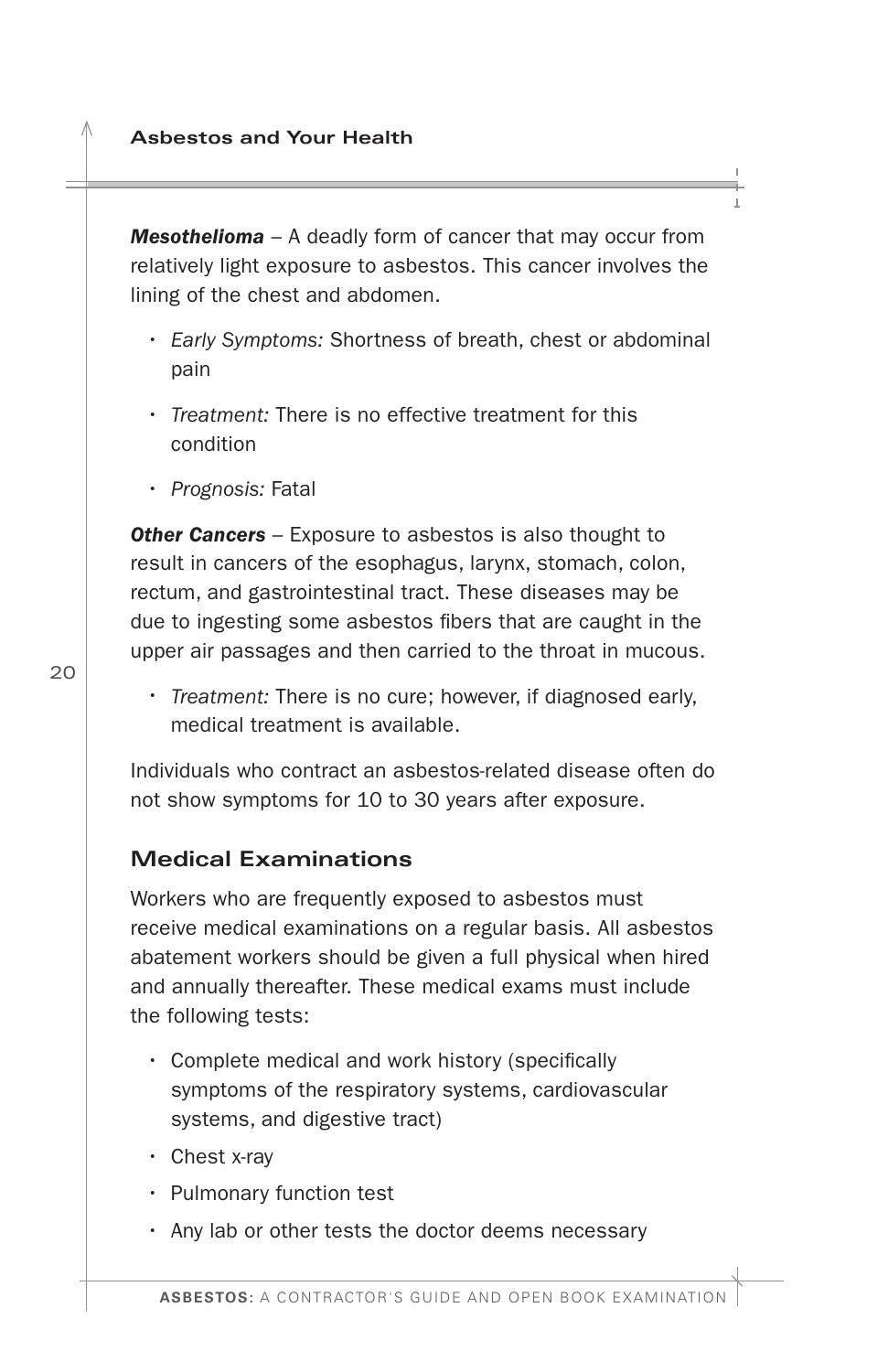# <span id="page-22-0"></span>**Risk Factors**

The amount of asbestos exposure, the length of exposure, and number of exposures all seem to infuence the likelihood of developing an asbestos-related disease. The higher the total exposure to asbestos, the greater the risk of becoming ill.

Reduce this risk by taking the necessary precautions to limit the exposure to asbestos as much as possible. There is no "safe" level of exposure to asbestos.

As mentioned previously, smoking greatly increases the chances of contracting an asbestos-related disease.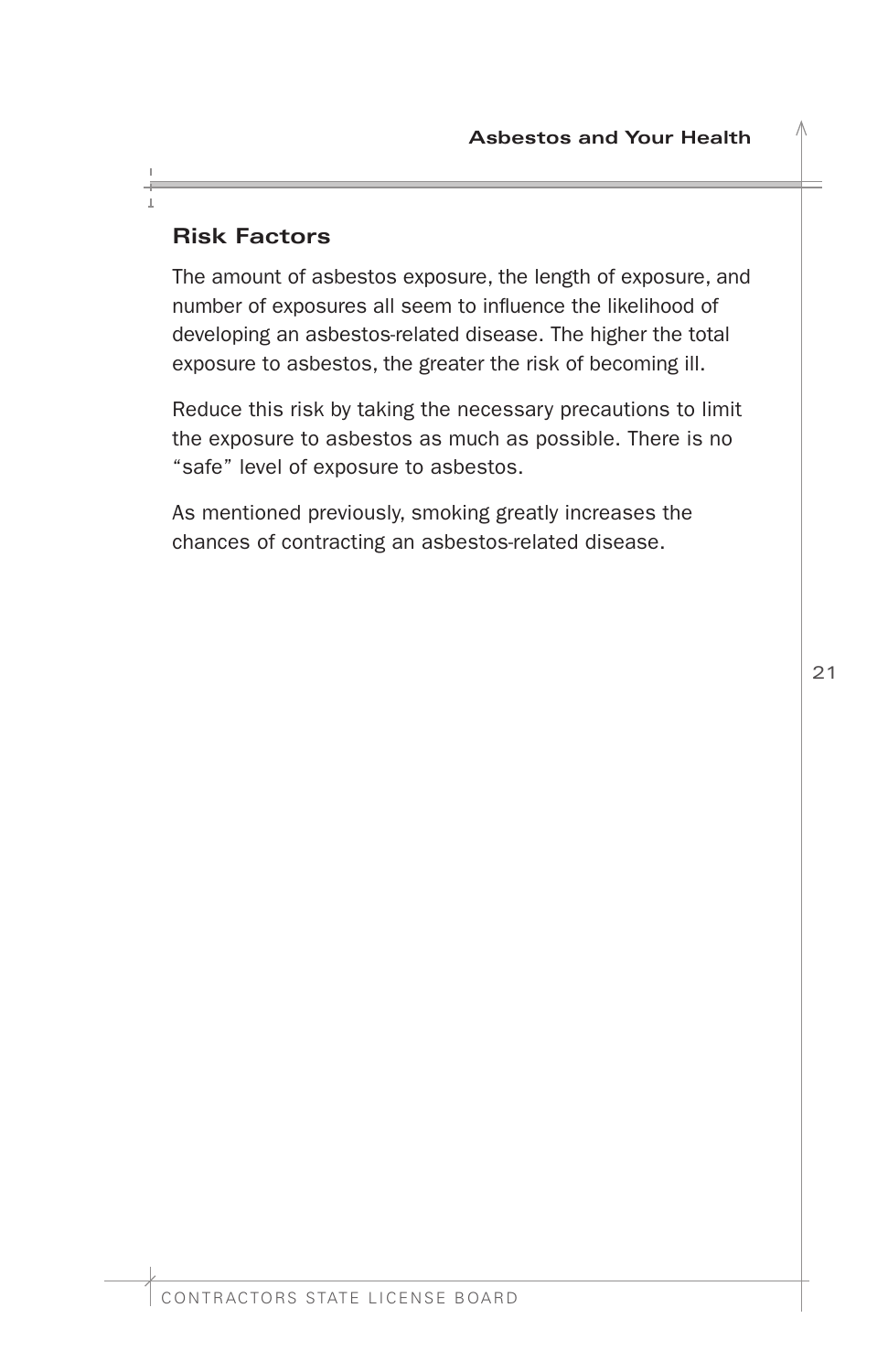

# <span id="page-23-0"></span>Asbestos-Related Work

#### **Introduction**

As a contractor, you are required to be aware of the presence of asbestos on a job. The property owner, general contractor, or contractor must determine whether asbestos is present before employees begin work on a project.

The contractor(s) must always presume that asbestos is present in any building or structure unless the owner can produce proof that materials are asbestos-free. The owner's response should be documented. The property owner, general contractor, or contractor must perform due diligence to prove the presence or absence of asbestos before disturbing suspect building materials on any building or structure built at any time.

During the pre-job safety conference, the asbestos contractor must provide a copy of his or her Cal/OSHA (DOSH) registration to the prime/general contractor and any other employers at the site before beginning any asbestos-related work.

To obtain Cal/OSHA (DOSH) registration the asbestos contractor must provide documentation that the contractor has CSLB asbestos certification or licensure; employee health insurance coverage and workers compensation insurance; that all employee training and certifcation requirements have been met; written asbestos removal operating policies and procedures; and verifcation of having the necessary equipment for asbestos-related work.

The asbestos contractor and other contractors on the job site should ensure that all individuals on site are aware of asbestos abatement activities. Your health, your employees'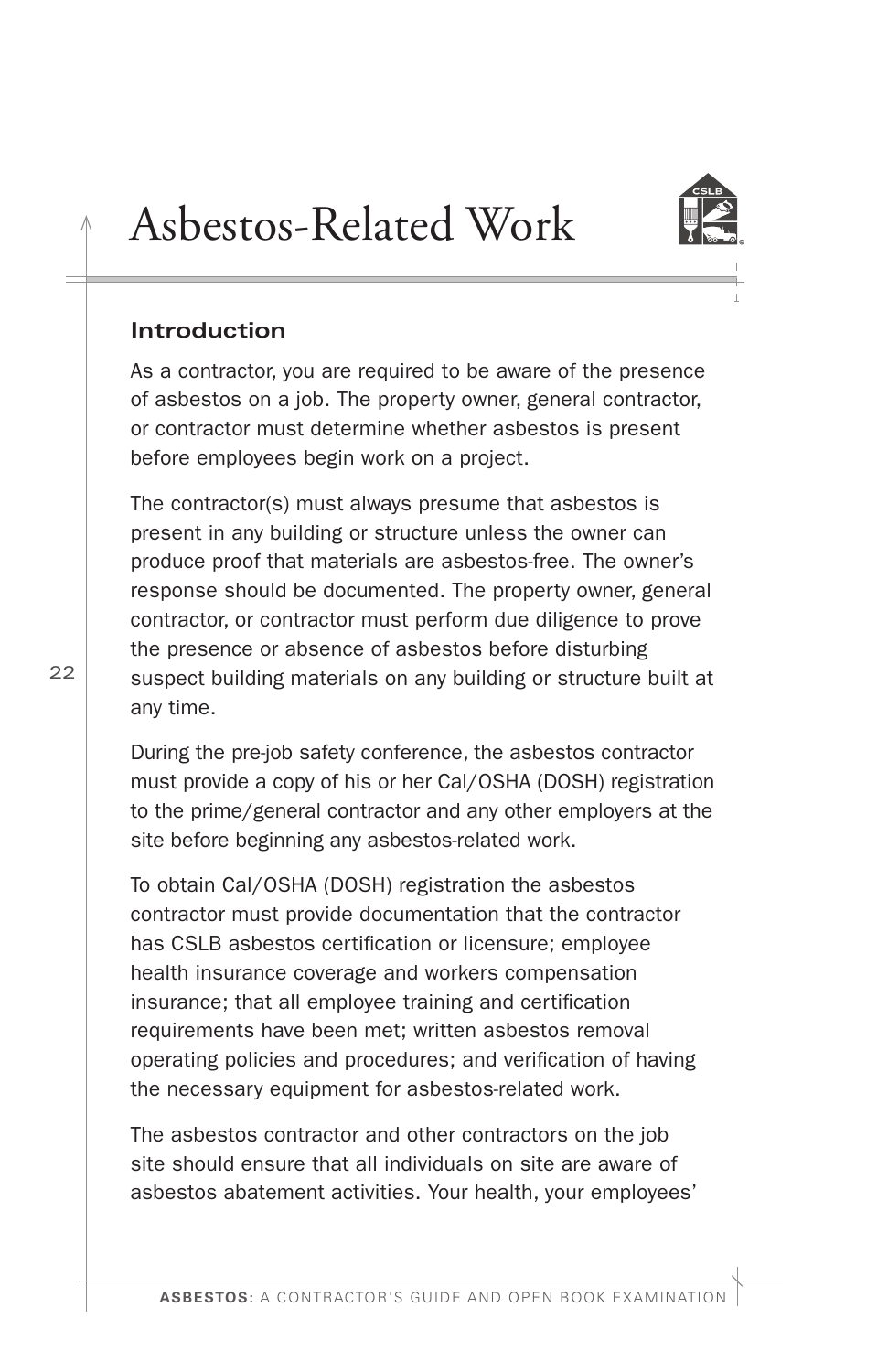health, and your protection from liability all depend on your awareness of the presence of asbestos on a job.

The California Labor Code (section 6501.8) defnes *asbestosrelated work* as "any activity which by disturbing asbestoscontaining construction materials may release asbestos fbers into the air." The Labor Code further defnes asbestoscontaining construction material as "any manufactured construction material that contains more than  $1/10<sup>th</sup>$  of 1.0 percent asbestos by weight." As suggested by this defnition, exposure to asbestos can occur from a number of construction-related operations.

For example:

- While remodeling a home to add a stairway, a contractor who cuts through a ceiling section may encounter sprayedon asbestos insulation.
- While replacing pipes during a minor renovation, a plumber may be exposed to deteriorated pipe covering that contains asbestos.
- Insulation contractors may be exposed to asbestos fibers when cutting through asbestos (transite) shingle siding to insulate a wall.

Whenever any suspect building material is going to be affected by construction activities, whether a renovation or a remodel, that material needs to be either tested for asbestos prior to construction or presumed to be asbestos-containing and handled and disposed of properly.

Asbestos abatement work includes encapsulating, enclosing, and removing asbestos at a site. Workers performing this work may have high potential for exposure to asbestos fbers. Removing asbestos is the only permanent solution to its dangers. However, if the asbestos is intact, enclosing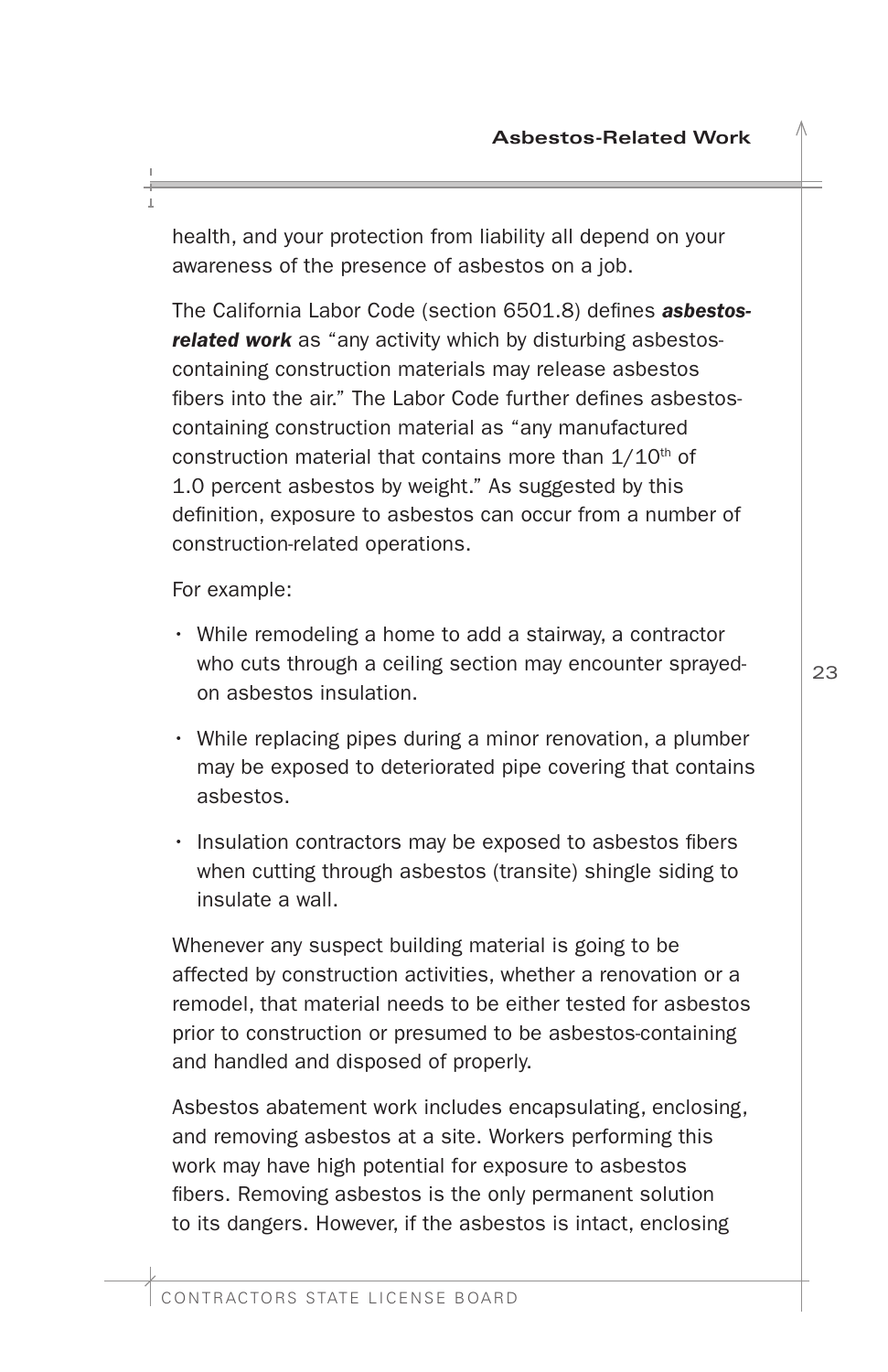<span id="page-25-0"></span>or encapsulating asbestos on site, together with periodic monitoring, may be the best course of action.

# **Asbestos Certifcation, C-22 Asbestos Abatement License, and Cal/OSHA (DOSH) Registration**

For any work that involves 100 square feet or more surface area of asbestos-containing construction material a contractor must be asbestos certifed or licensed and also registered with Cal/OSHA (DOSH). This means that contractors must pass either an Asbestos Certifcation examination or a C-22 Asbestos Abatement Licensure examination administered by CSLB. In addition, the contractor must be registered with the Asbestos Contractor's Registration Unit of Cal/OSHA's Division of Occupational Safety and Health (DOSH). Applications for DOSH registration must include the following documentation:

- Asbestos certifcation or C-22 licensure from CSLB for asbestos abatement work
- Health insurance coverage (or a \$500 trust account for each employee)
- Workers' compensation insurance coverage
- Evidence that all employees are trained and certifed in asbestos-related abatement work as required by state and federal regulations
- Written asbestos removal operating policies and procedures
- Verifcation that the contractor has the necessary equipment to safely perform asbestos-related work

The penalties are stiff if a contractor performs asbestosrelated work of 100 square feet or more without CSLB certifcation/licensure and DOSH registration.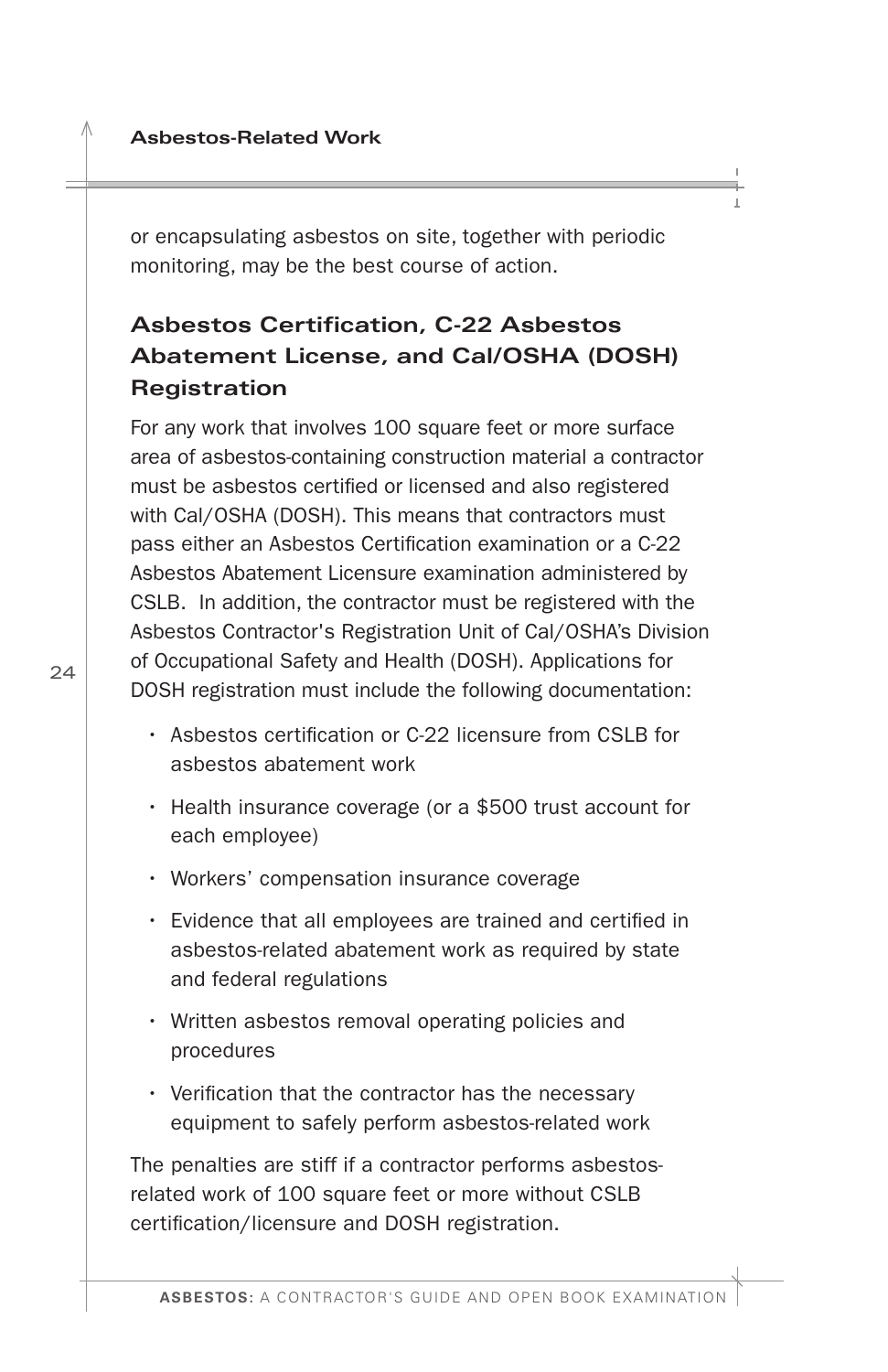<span id="page-26-0"></span>**Exception** – A contractor does not have to be asbestos certifed/licensed or DOSH registered to install, repair, maintain, or perform nondestructive removal of asbestos cement pipe used outside of buildings. This is not considered asbestos-related work if the work operations do not result in employees exceeding the Permissible Exposure Limit (PEL) of  $0.1$  fibers per cubic centimeter of air (f/cc) as an 8-hour timeweighted average. However, the employees and supervisors involved in the work operations must be trained and certifed by an asbestos cement pipe training program approved by DOSH (Title 8, California Code of Regulations, section 1529(r)).

# **Uncertifed / Unlicensed Contractors**

If the removal of asbestos-containing materials involves less than 100 square feet of surface area, CSLB does not require asbestos certifcation/licensure and DOSH does not require registration. However, because the contractor is still doing asbestos-related work they must fle a CARCINOGEN 'REPORT OF USE' form, both electronically via email and original by U.S. mail, with the Occupational Carcinogen Control Unit of DOSH and fle a TEMPORARY WORKSITE NOTIFICATION form with the nearest DOSH district office. Also, the contractor (and anyone else involved in the project) must complete 40 hours of asbestos training provided by a DOSH-approved asbestos trainer. In addition, the Cal/OSHA worker protection rules (Title 8, California Code of Regulations, section 1529) and all federal, state, and local regulations must be followed.

*Bids* – A licensed contractor who is not asbestos certifed/ licensed may **bid** on a project involving asbestos-related work of 100 square feet or more of surface area if the asbestosrelated work is subcontracted to a contractor who is properly asbestos-certifed or licensed by CSLB and registered with DOSH. For a list of contractors registered to perform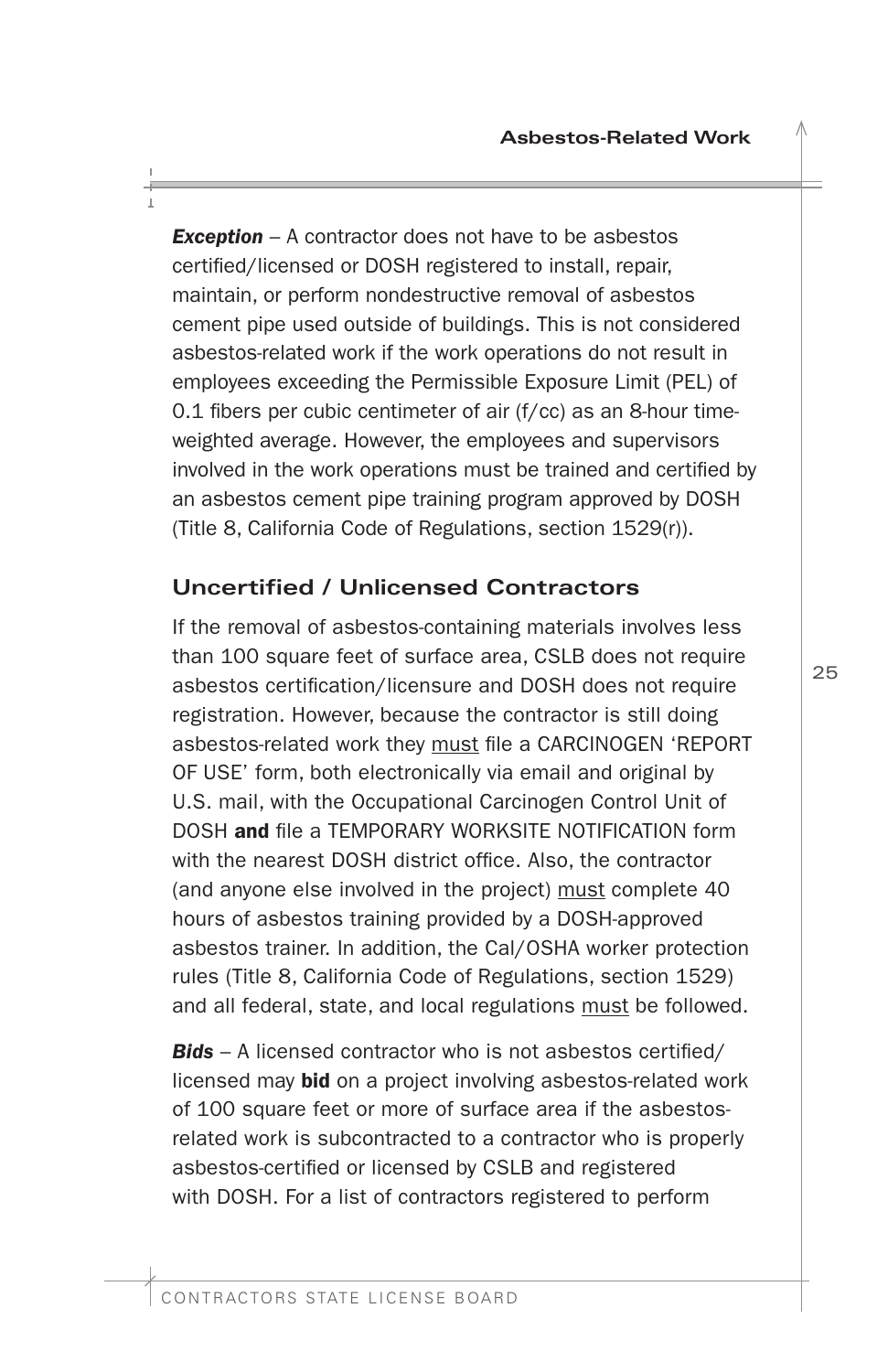<span id="page-27-0"></span>asbestos-related work and for additional information, contact the Asbestos Contractors' Registration Unit (ACRU) at:

#### ACRU-DOSH

P.O. Box 420603, San Francisco, CA 94142 (916) 574-2993 Fax (916) 483-0572 [ACRU@dir.ca.gov](mailto:ACRU@dir.ca.gov)  <www.dir.ca.gov>

*Fines and Penalties* – A contractor who engages in asbestosrelated abatement work of 100 square feet or more surface area of asbestos-containing materials without CSLB certifcation/licensure and DOSH registration is subject to one of the following fnes and penalties by CSLB:

- $\cdot$  For a first offense conviction, the fine is between \$1,000 and \$3,000 and may include license revocation or suspension (Business and Professions Code section 7028.1(a)).
- $\cdot$  For conviction of a subsequent offense, the fine is between \$3,000 and \$5,000 or possible imprisonment in county jail for up to one year, or both, as well as license suspension or revocation (Business and Professions Code section 7028.1(b)).

Note: Other agencies (federal, state, or local) may impose additional fnes and penalties for violations during asbestos abatement or asbestos disturbance and disposal from other activities.

### **Accreditation for Public and Private Schools**

The Asbestos Hazard Emergency Response Act (AHERA) (Title II of the Toxic Substance Control Act), requires local education agencies to use accredited persons to perform the following asbestos-related tasks: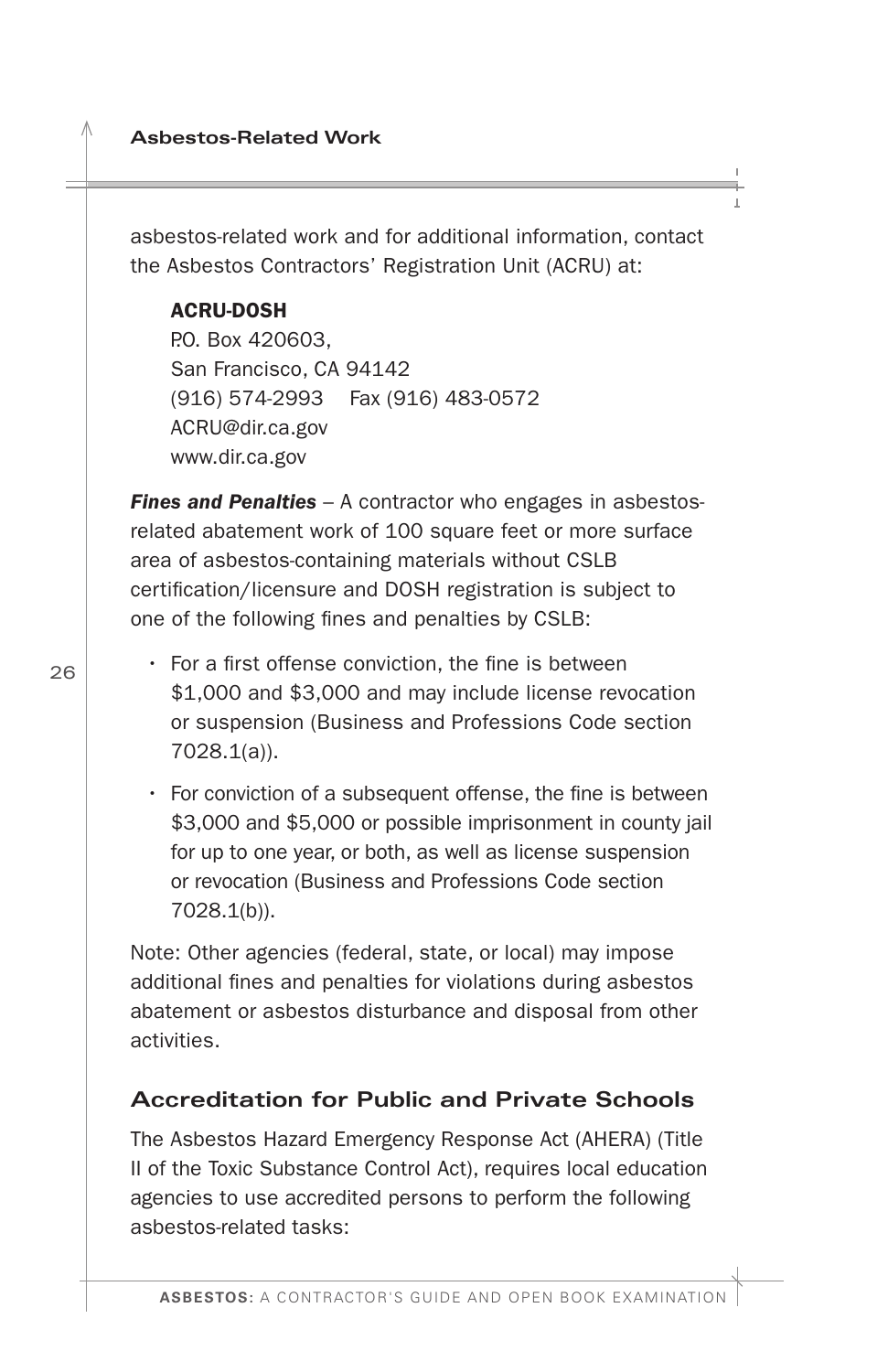- <span id="page-28-0"></span>• Inspect for asbestos-containing materials in buildings
- Prepare management plans concerning the presence of asbestos-containing materials
- Design and draft specifcations for asbestos abatement projects
- Supervise and conduct the abatement work

Personnel involved in asbestos-related work in private and public schools (grades K-12) must attend and pass an approved DOSH training course that is EPA-accredited. Approved trainers and courses can be located at:

<www.dir.ca.gov/dosh/asbestostraining.html>. There are separate accreditation courses for inspectors, management planners, project designers, asbestos abatement contractors and supervisors, and for asbestos abatement workers. You are only allowed to work in your accredited areas.

**Fines and Penalties** – Abatement work in schools must be done by persons trained in DOSH approved EPA-accredited courses. Persons who violate these regulations are subject to a fne, and criminal penalties may also be assessed if the violation is knowing and willful. Contractors who improperly remove asbestos from schools can be liable under both EPA AHERA and National Emissions Standards for Hazardous Air Pollutants (NESHAP).

#### **NESHAP Regulations**

The Clean Air Act of 1970 required the EPA to develop and enforce regulations to protect the general public from exposure to hazardous air pollutants. In response, the EPA established National Emission Standards for Hazardous Air Pollutants (NESHAP). Because of its inherent health risks, asbestos was one of the frst hazardous air pollutants regulated. NESHAP jurisdiction includes all facilities, including but not limited to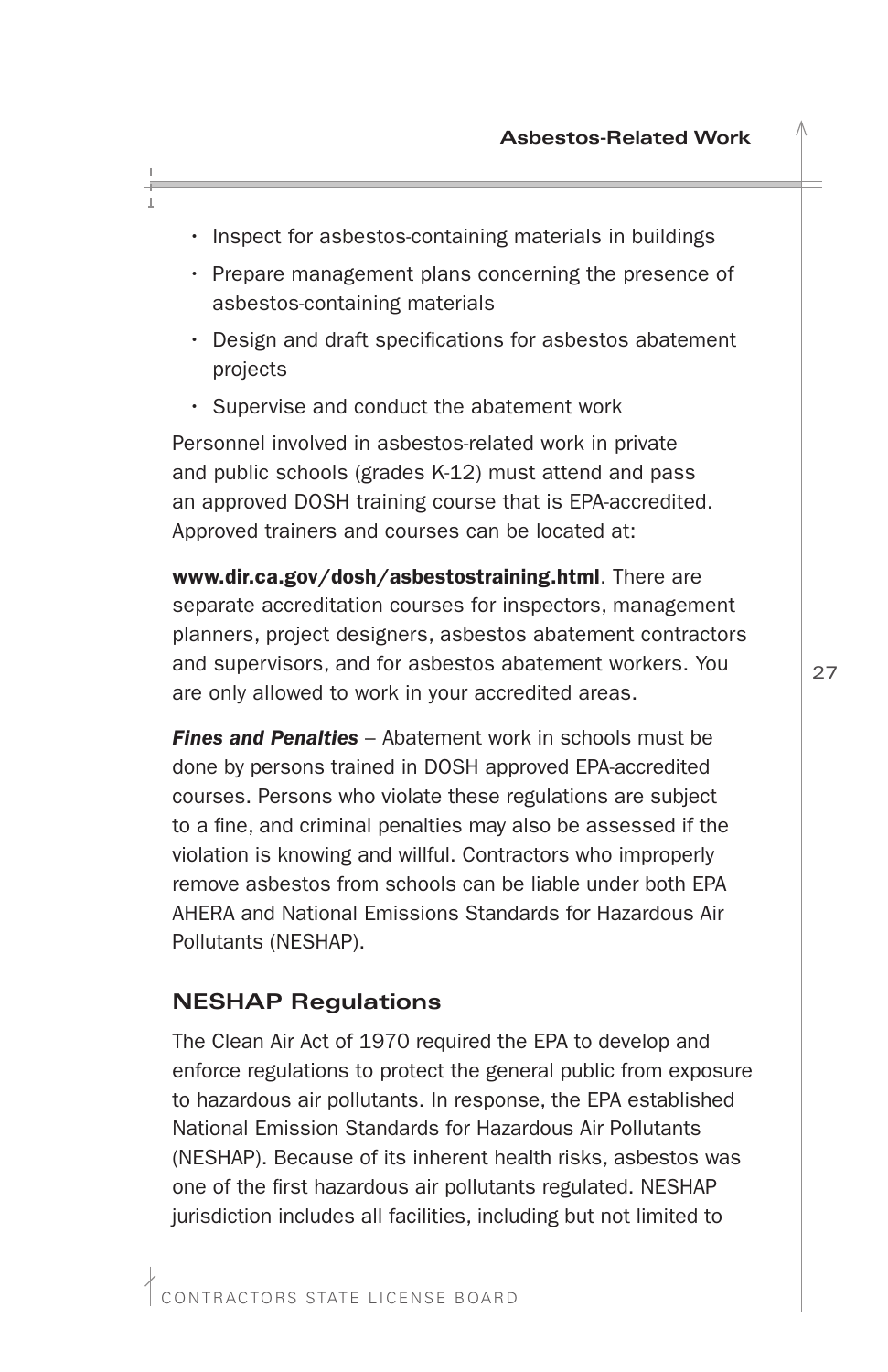<span id="page-29-0"></span>structures, installations, and buildings other than residential dwellings that have four or fewer units. In California, the Air Resources Board (CARB) and delegated local air districts enforce asbestos NESHAP regulations. Contractors should contact the local authority for the project to understand local requirements.

*NESHAP Notifcation Requirement* – Any demolition project must provide notifcation of planned work to EPA or delegated air pollution authority. Demolition work must not begin until 10 working days after notifcation of the planned project is made to EPA or delegated air pollution authority. This notice is required even if there is no asbestos or the asbestos has been removed. NESHAP defnes demolition as, the "means of wrecking or taking out of any load-supporting structural member of a facility together with any related handling operations, or the intentional burning of any facility."

**Work Practices to Follow Under NESHAP** - The following work practices should be adhered to for demolition or renovation of any structures, installations, and buildings involving asbestoscontaining material except residential buildings that have four or fewer dwelling units:

The contractor should adhere to the following work practices for demolition or renovation of any structures, installations, and buildings involving asbestos-containing material.

- Notify EPA and CARB (or local air district) to get information about survey requirements and to express intent to demolish or renovate.
- Remove all asbestos-containing material from the facility being demolished or renovated **before** any disruptive activity begins or before access to the material is obstructed.
- Keep asbestos-containing material adequately wet before, during, and after removal.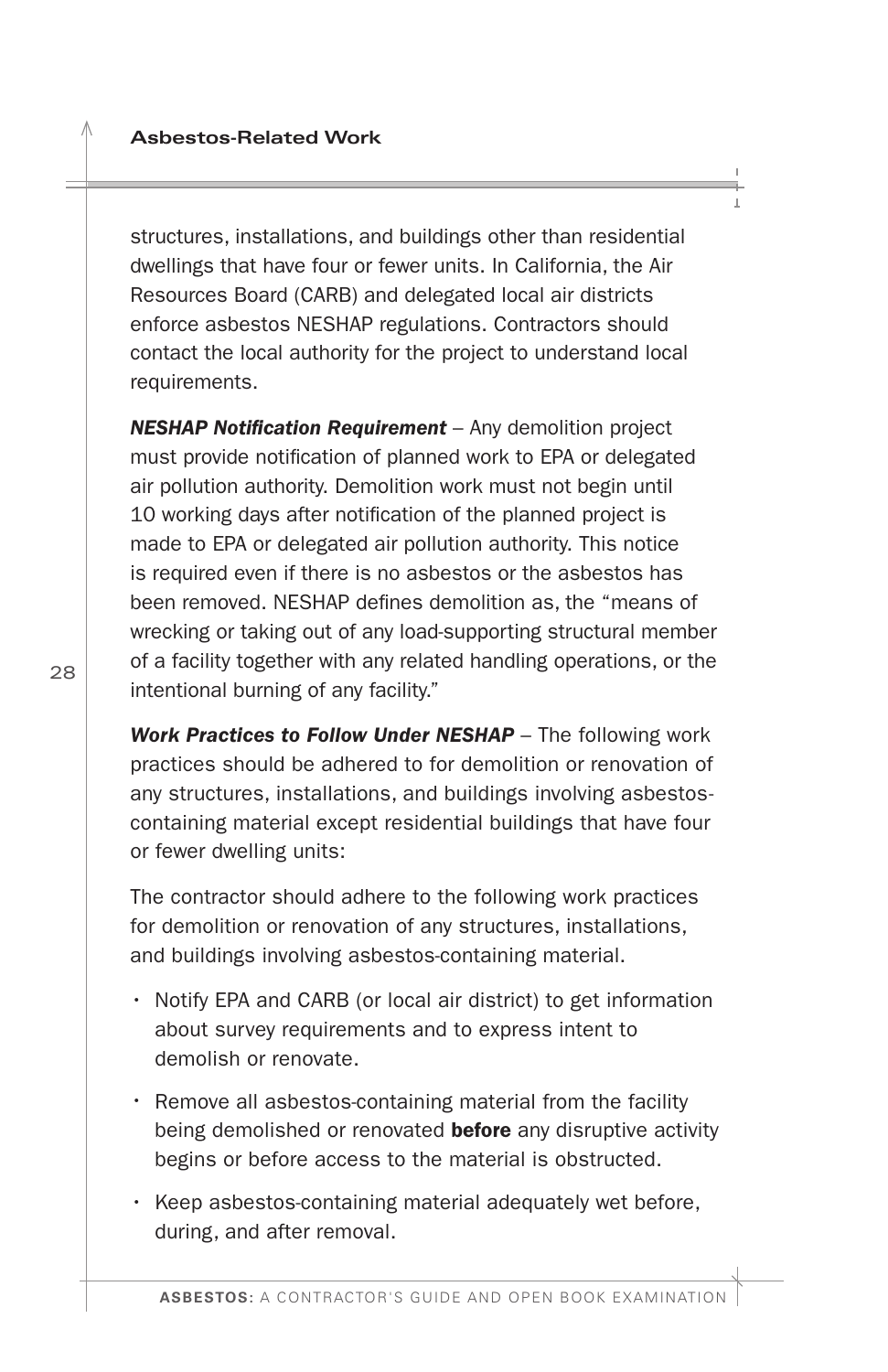- <span id="page-30-0"></span>• Conduct demolition or renovation activities in a manner that produces no visible emissions to the outside air.
- Handle and dispose of all asbestos-containing material by placing in leak-tight containers with warning labels and transport to a state-approved waste disposal site.

While NESHAP does not require following these work practices for residential buildings that have four or fewer dwelling units, the contractor should check with local air quality management or air pollution control districts, as some may have requirements for these buildings.

## NESHAP rules are in addition to Cal/OSHA regulations and any local air quality district restrictions.

*Fines and Penalties* – A contractor who engages in asbestos abatement work in a facility under NESHAP jurisdiction without certifcation/licensure or in violation of NESHAP work practice standards is subject to the following fines and penalties:

- Fines assessed up to \$25,000 per day per violation
- Criminal charges for a "knowing" violation of the law, with a penalty of imprisonment

Below are some examples of violations of EPA NESHAP regulations, as well as local air quality control agencies' requirements, and CARB:

- Failure to thoroughly inspect for asbestos
- Failure to provide written notification prior to conducting a regulated project or disturbing a regulated quantity of asbestos
- Failure to have a competent person present during the disturbance of asbestos-containing material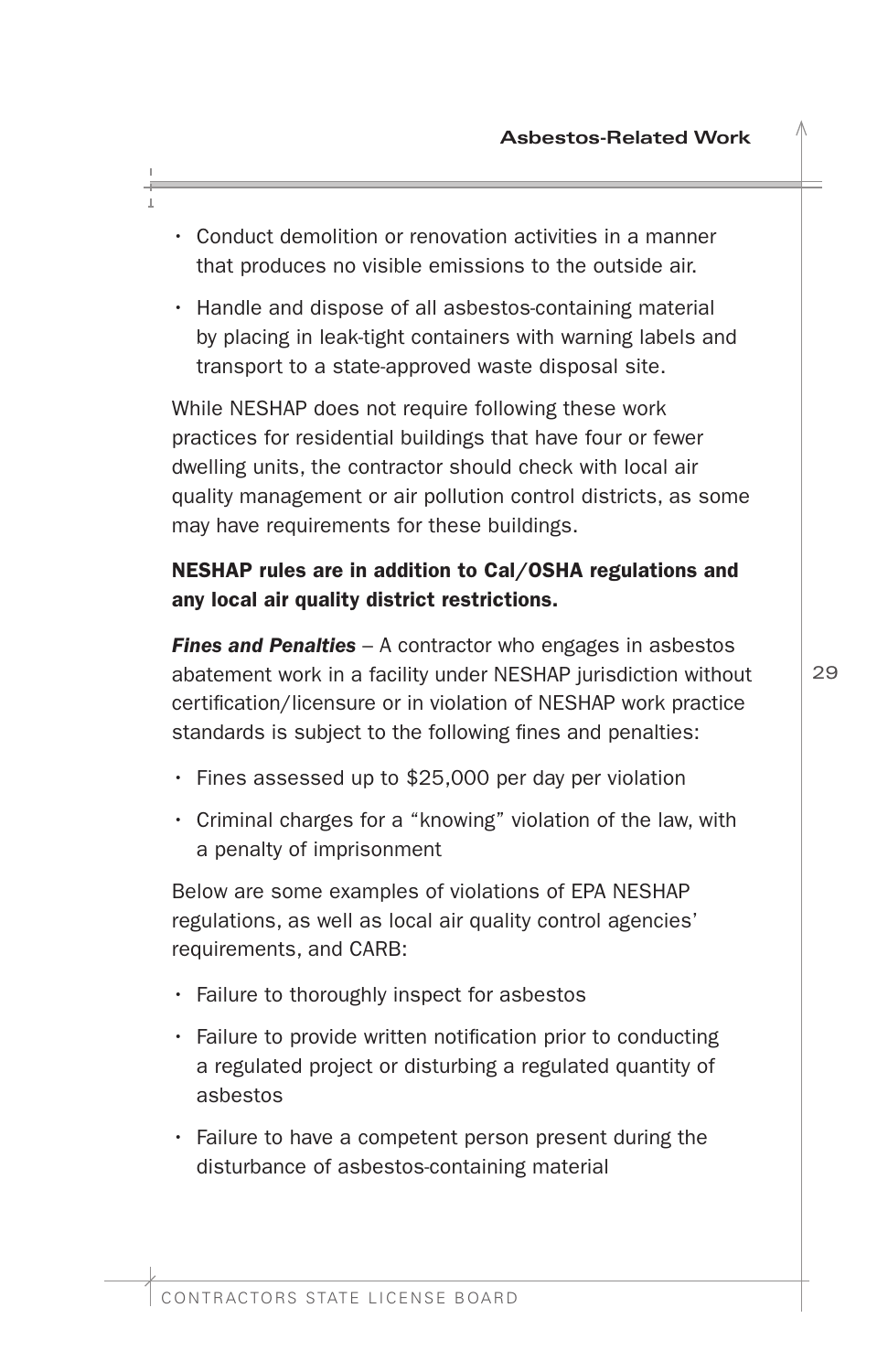#### **Asbestos-Related Work**

- Failure to keep asbestos-containing material adequately wet throughout the project until it is sealed in leak-tight containers
- Failure to properly handle asbestos-containing material during removal and disposal
- Failure to properly seal all asbestos waste material in leaktight containers prior to transporting waste for disposal
- Failure to properly label asbestos waste prior to transporting off site
- Failure to mark asbestos waste material transport vehicles with asbestos warning signs during loading and unloading of waste
- Failure to properly dispose of asbestos waste material
- Failure to properly maintain asbestos waste removal records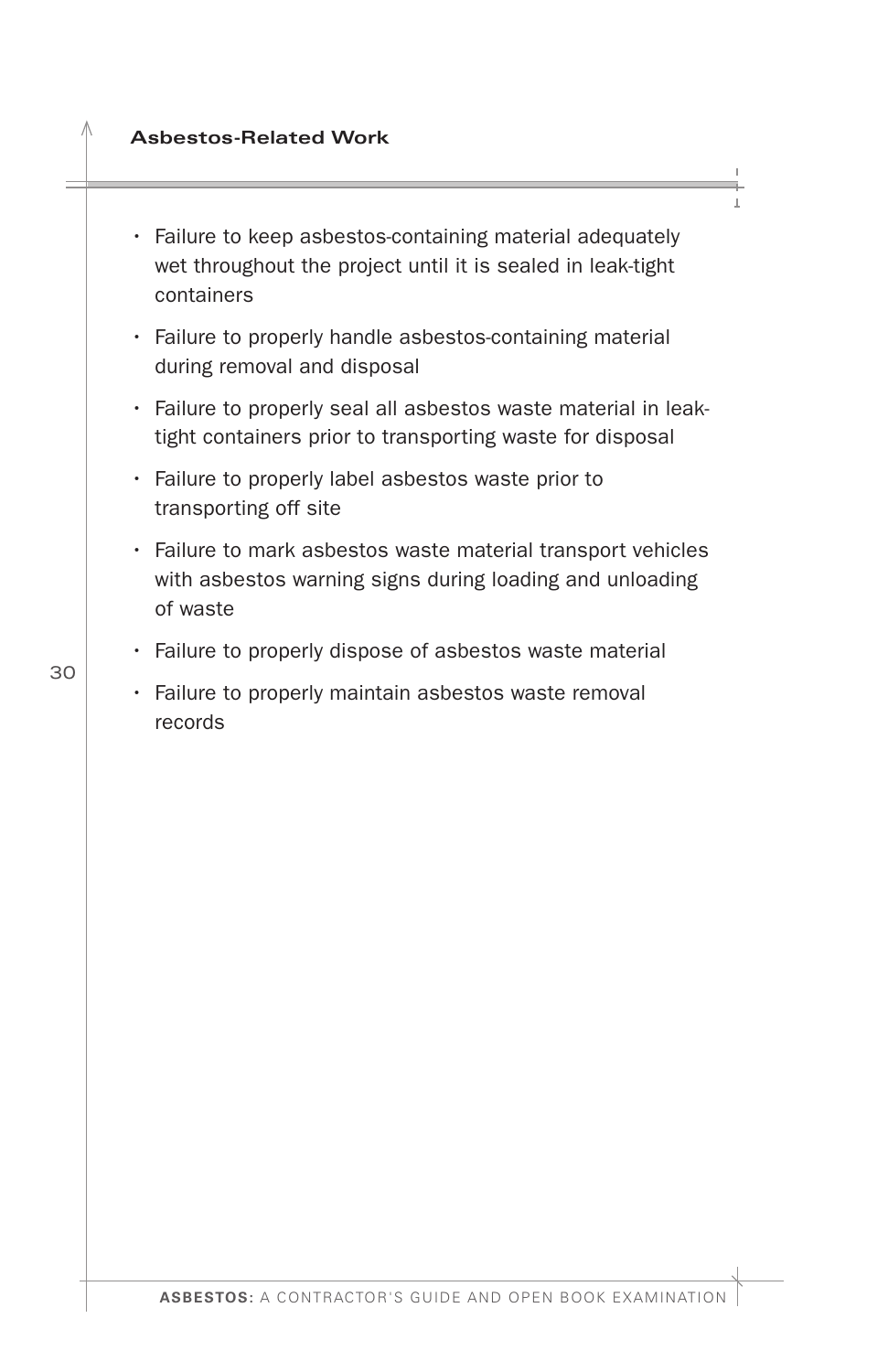#### <span id="page-32-0"></span>*Comparison of NESHAP to Cal/OSHA (DOSH) and CSLB* –

Table 7 provides a comparison of the practice standards for Cal/OSHA, NESHAP, and CSLB. Notice that Cal/OSHA's standards are more rigorous than those of NESHAP and CSLB, although the penalties for violations of NESHAP standards are the strictest. It also is important to note that local air quality districts may have regulations more stringent than Cal/OSHA's.

|                                                                                                                                                                                            | <b>NESHAP</b><br><b>PRACTICE</b><br><b>STANDARDS</b>                    | <b>CAL/OSHA PRAC-</b><br><b>TICE STANDARDS</b>                                                                 | CSLB/<br><b>CONTRACTORS</b><br><b>LICENSE LAW</b>                                                                                                                                                                                                                                                      |
|--------------------------------------------------------------------------------------------------------------------------------------------------------------------------------------------|-------------------------------------------------------------------------|----------------------------------------------------------------------------------------------------------------|--------------------------------------------------------------------------------------------------------------------------------------------------------------------------------------------------------------------------------------------------------------------------------------------------------|
| Asbestos-<br>Containing<br>Material                                                                                                                                                        | More than 1%                                                            | Registration<br>required for any<br>concentration above<br>0.1%<br>Surface area:<br>100 square feet<br>or more | Surface area:<br>100 square feet<br>or more                                                                                                                                                                                                                                                            |
| Demolition or<br>renovation of<br>all structures.<br>installations,<br>and buildings,<br>excluding<br>Facility<br>residential<br>buildings that<br>have four or<br>fewer dwelling<br>units |                                                                         | All structures and<br>buildings, including<br>all residential<br>buildings                                     | Construction or<br>alteration of any<br>building, highway,<br>road, parking facility,<br>railroad, excavation,<br>or other structure in<br>California requires a<br>contractor license if<br>the total cost (labor<br>and materials) of one<br>or more contracts on<br>the project is \$500<br>or more |
| Removal of<br>Asbestos-<br>Containing<br>Material                                                                                                                                          | Surface area:<br>160 square<br>feet or more<br>Pipe: 260<br>linear feet | >1%: Class of work<br>trigger-any amount<br>can trigger some<br>work practice rules                            | Surface area:<br>100 square feet<br>or more                                                                                                                                                                                                                                                            |
| Monitoring<br>of Air                                                                                                                                                                       | None                                                                    | PEL and excursion<br>limit                                                                                     | None                                                                                                                                                                                                                                                                                                   |
| Wetting<br>Requirement                                                                                                                                                                     | Adequately wet<br>and no visible<br>dust                                | Visibly wet<br>(as determined by<br>Cal/OSHA inspector)                                                        | None                                                                                                                                                                                                                                                                                                   |

#### **TABLE 7: COMPARISON OF NESHAP TO CAL/OSHA (DOSH) AND CSLB REGULATIONS**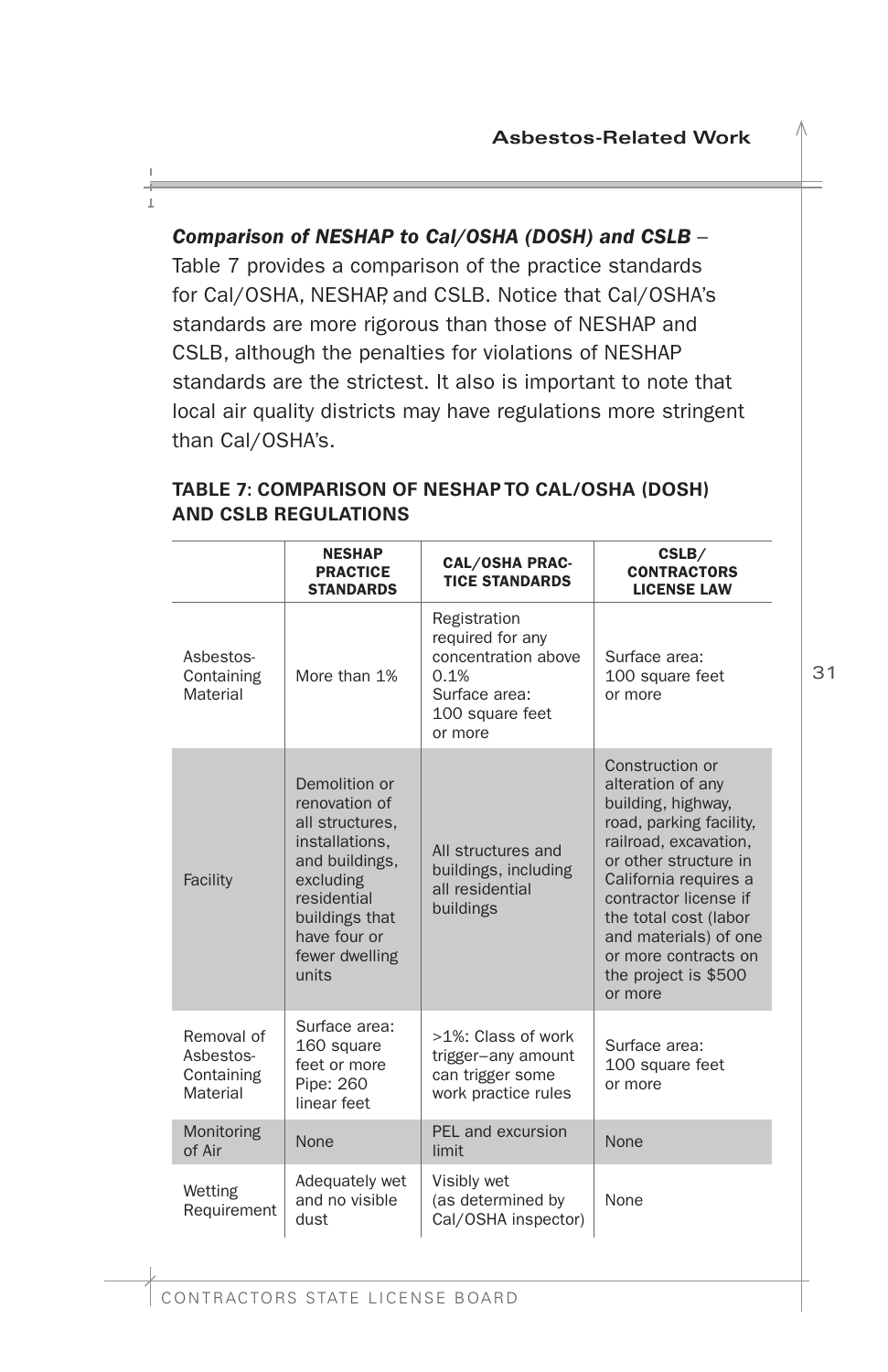#### <span id="page-33-0"></span>**TABLE 7: COMPARISON OF NESHAP TO CAL/OSHA (DOSH) AND CSLB REGULATIONS** *(CONTINUED)*

|                        | <b>NESHAP</b><br><b>PRACTICE</b><br><b>STANDARDS</b>                                                                                   | <b>CAL/OSHA PRAC-</b><br><b>TICE STANDARDS</b>                                                                                                                                                                                         | CSLB/<br><b>CONTRACTORS</b><br><b>LICENSE LAW</b>                                                                                                                                                                                                                                                                                              |
|------------------------|----------------------------------------------------------------------------------------------------------------------------------------|----------------------------------------------------------------------------------------------------------------------------------------------------------------------------------------------------------------------------------------|------------------------------------------------------------------------------------------------------------------------------------------------------------------------------------------------------------------------------------------------------------------------------------------------------------------------------------------------|
| Fines and<br>Penalties | Civil penalties:<br>up to \$25,000<br>per day per<br>violation<br>Criminal<br>penalties:<br>prison terms<br>for a knowing<br>violation | First conviction:<br>up to \$3,000<br>fine, or both fine<br>and revocation,<br>or suspension of<br>license<br>Subsequent: up<br>to \$5,000 fine.<br>imprisonment.<br>or both fine and<br>imprisonment.<br>and revocation of<br>license | First conviction: Fine<br>of up to \$3,000,<br>possible revocation<br>or suspension of the<br>contractor's license<br>Subsequent: Fine of<br>not less than \$3,000<br>or more than \$5,000.<br>or imprisonment in<br>county jail up to one<br>year, or both fine and<br>imprisonment, and<br>mandatory license<br>suspension or<br>revocation. |

### **Governing Laws**

These laws are designed to protect the health of the contractor, the employees, and the public who might be exposed to asbestos fibers by someone who is not trained or equipped for proper asbestos abatement. For the most up-todate information on the law, contact the appropriate agency listed in the "Resources" section of this booklet, starting on page 43.

*California laws governing contractors who work with asbestos:*  Tables 8-12 display the section and topic of California laws that pertain to asbestos-related work.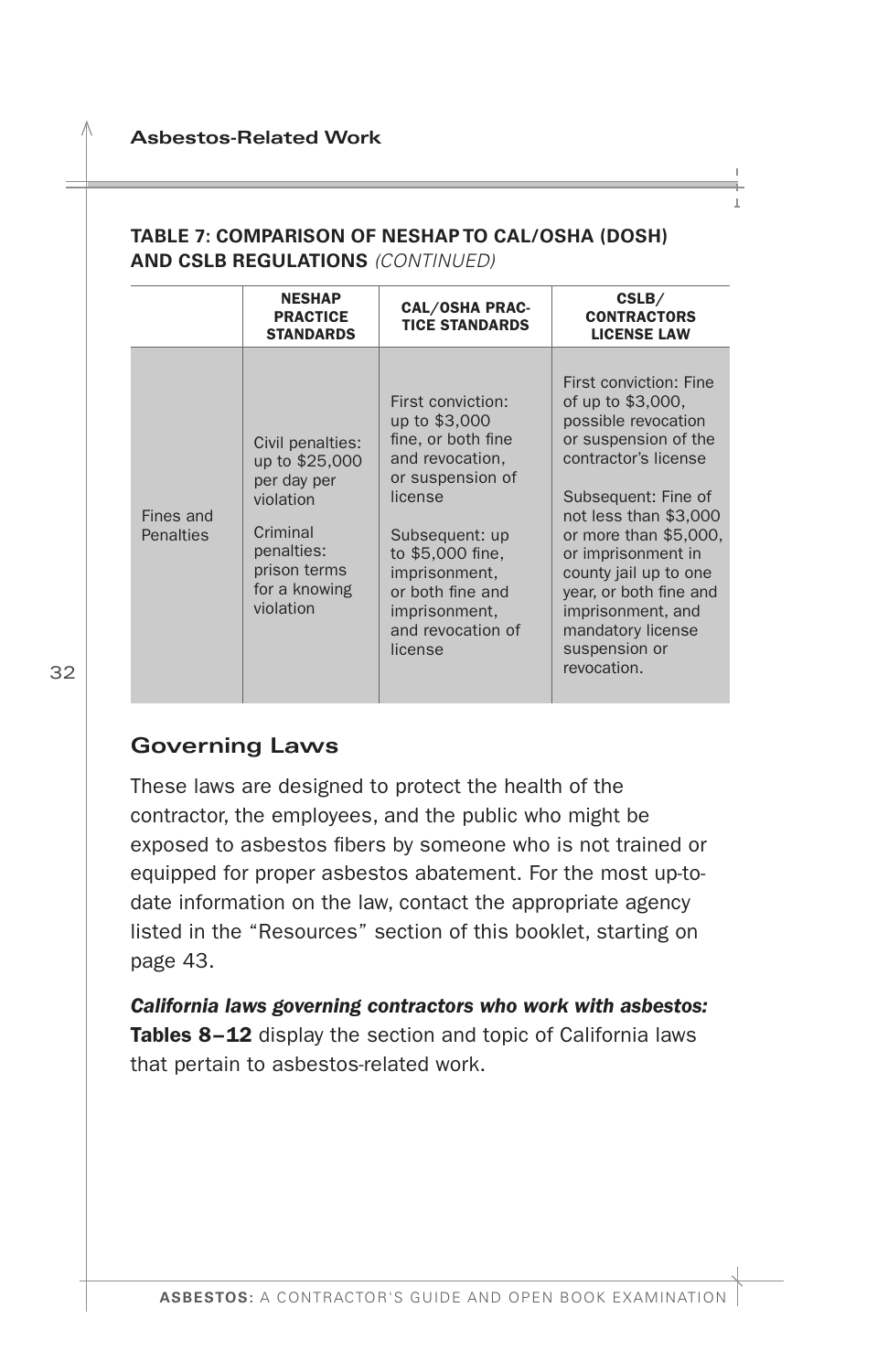#### <span id="page-34-0"></span>**TABLE 8: BUSINESS AND PROFESSIONS CODE, CONTRACTORS LICENSE LAW**

| <b>SECTION</b> | <b>TOPIC</b>                                                                                                                                                                                                                                                                                                                                                                |
|----------------|-----------------------------------------------------------------------------------------------------------------------------------------------------------------------------------------------------------------------------------------------------------------------------------------------------------------------------------------------------------------------------|
| 7028.1         | Fines and penalties for performing asbestos-related<br>work by licensed or unlicensed contractor who is not<br>asbestos certified/licensed                                                                                                                                                                                                                                  |
| 7058.5         | Outlines when asbestos certification is needed;<br>requires all contractors to complete open book<br>examination on asbestos-related work                                                                                                                                                                                                                                   |
| 7058.6         | Requires registration of asbestos contractor with<br>Division of Occupational Safety and Health (DOSH)                                                                                                                                                                                                                                                                      |
| 7058.8         | CSLB shall provide to public, upon request, a current list<br>of certified and DOSH-registered asbestos contractors                                                                                                                                                                                                                                                         |
| 7099.11        | Penalties and fines for contractors who falsely or<br>incorrectly advertise asbestos-related work                                                                                                                                                                                                                                                                           |
| 7118.5         | Penalties and fines for contracting with an uncertified<br>contractor for asbestos-related work                                                                                                                                                                                                                                                                             |
| 7180           | Asbestos consultants and site surveillance technicians<br>shall be certified by DOSH                                                                                                                                                                                                                                                                                        |
| 7181           | Defines scope of work practice for asbestos consultant:<br>building inspections, abatement project design, contract<br>administration, supervisor of site surveillance technicians,<br>sample collections, preparation of asbestos management<br>plans, and clearance air monitoring                                                                                        |
| 7182           | Defines scope of practice for site surveillance technician:<br>Independent on-site representative of asbestos consultant<br>who monitors the asbestos abatement activities of others.<br>provides asbestos air monitoring services for area and<br>personnel samples, performs building surveys and contract<br>administration at the directions of the asbestos consultant |
| 7183           | Sets time limits for DOSH to accept or reject applications<br>for asbestos consultant or site surveillance technicians                                                                                                                                                                                                                                                      |
| 7183.5         | DOSH enforces and revokes certification for asbestos<br>consultant or site surveillance technician                                                                                                                                                                                                                                                                          |
| 7184           | Asbestos consultant requirements for DOSH certification                                                                                                                                                                                                                                                                                                                     |
| 7185           | Site surveillance technician requirements for<br><b>DOSH</b> certification                                                                                                                                                                                                                                                                                                  |
| 7187           | Asbestos consultant or site surveillance technician<br>conflicts of interest with asbestos abatement contractor                                                                                                                                                                                                                                                             |
| 7189           | Penalties for uncertified practice as an asbestos<br>consultant or site surveillance technician                                                                                                                                                                                                                                                                             |
| 7189.5         | Defines asbestos abatement projects as 100 square feet<br>or more of surface area of asbestos-containing material                                                                                                                                                                                                                                                           |
| 7189.7         | Allows certified state employees to perform asbestos<br>consultant or site surveillance technician work for<br>agencies of the state                                                                                                                                                                                                                                        |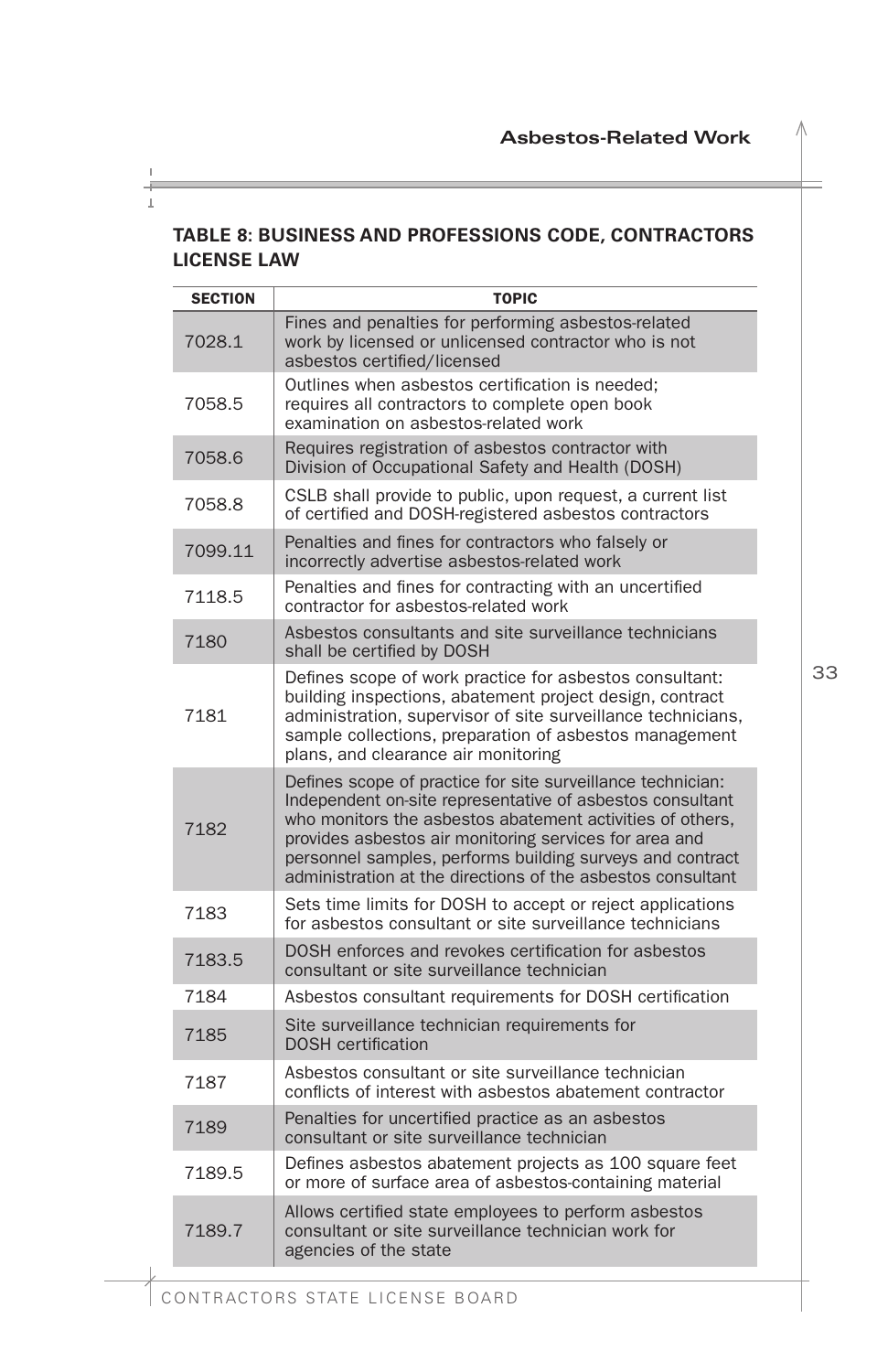### <span id="page-35-0"></span>**TABLE 9: LABOR CODE, DIVISION 5**

| <b>SECTION</b> | <b>TOPIC</b>                                                                                                                                                   |
|----------------|----------------------------------------------------------------------------------------------------------------------------------------------------------------|
| 6325.5         | If DOSH believes workplace contains friable asbestos and<br>protection for employees is inadequate, DOSH may issue<br>an order prohibiting use                 |
| 6436           | Outlines who may bring a criminal complaint for asbestos-<br>related work violations; disposition of penalties                                                 |
| 6501.5         | Establishes registration requirements for asbestos-related<br>work employers or contractors                                                                    |
| 6501.7         | Defines asbestos                                                                                                                                               |
| 6501.8         | Defines asbestos-related work and asbestos-containing<br>construction materials; identifies exceptions                                                         |
| 6501.9         | Requires good-faith effort to determine presence<br>of asbestos before beginning construction work                                                             |
| 6503.5         | Guidelines for safety conference prior to handling<br>asbestos                                                                                                 |
| 6505.5         | Penalties for failure to determine presence of asbestos                                                                                                        |
| 6508.5         | All public entities involved in asbestos-related work must<br>be registered with DOSH                                                                          |
| 6509.5         | Contains provisions regarding asbestos consultant<br>inspection and related corrective work as a condition<br>for loan or permit; includes penalties and fines |
| 9004           | Identifies asbestos as a carcinogen                                                                                                                            |
| 9021.5         | Establishes asbestos consultants and site surveillance<br>technicians shall be certified by DOSH                                                               |
| 9021.6         | Gives DOSH permission to charge an application<br>fee for certification of asbestos consultant and site<br>surveillance technician                             |
| 9021.8         | Establishes requirements for annual renewal of asbestos<br>consultant and site surveillance technician certification                                           |
| 9021.9         | Establishes an advisory committee to develop content<br>for task-specific training program for employees and<br>supervisors; authorizes fee for training       |
| 9040           | Requires employers to provide regular medical exam<br>for employees                                                                                            |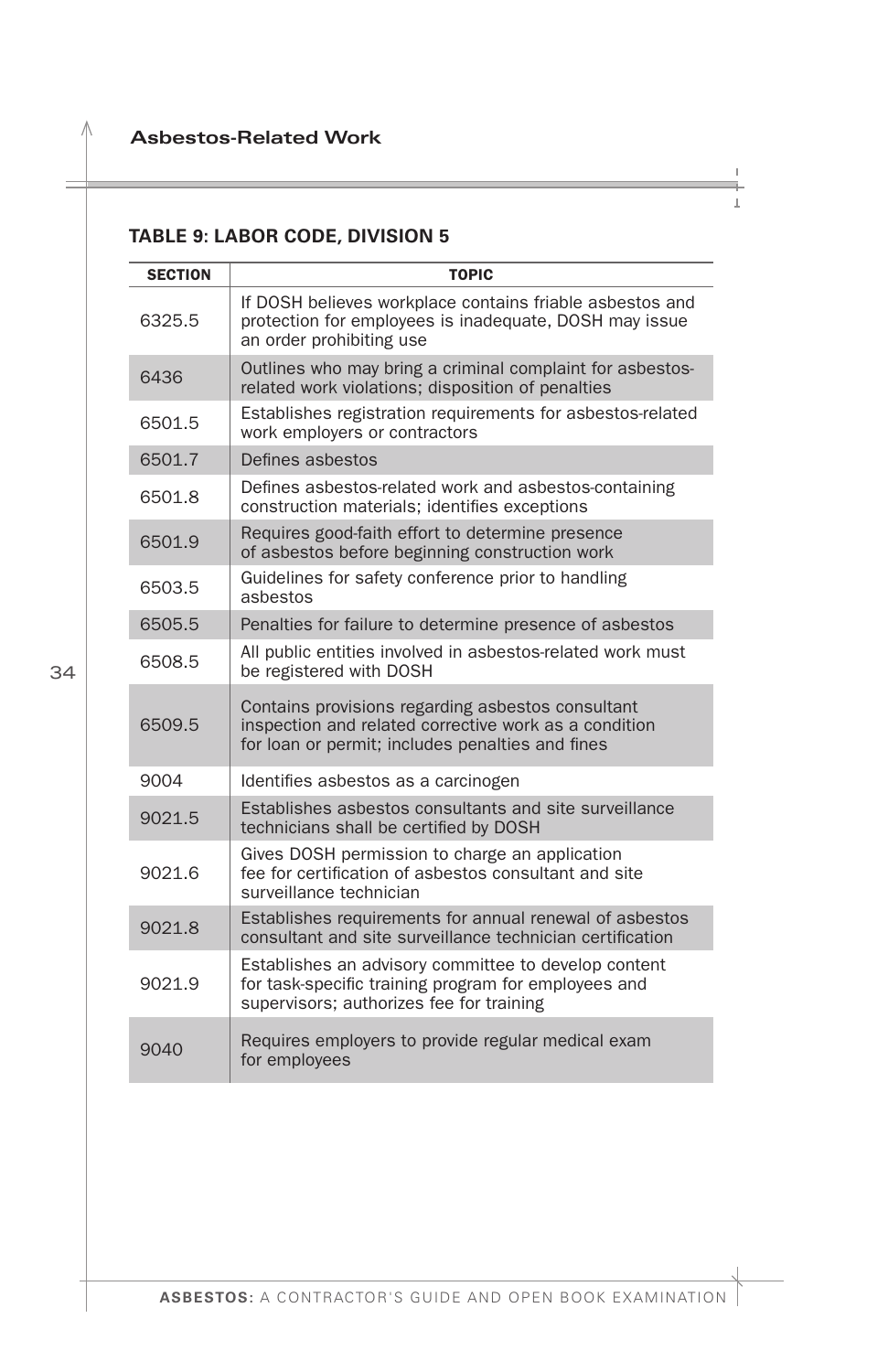#### <span id="page-36-0"></span>**TABLE 10: HEALTH AND SAFETY CODE**

| <b>SECTION</b> | <b>TOPIC</b>                                                                                                                                                      |
|----------------|-------------------------------------------------------------------------------------------------------------------------------------------------------------------|
| 19827.5        | Local agencies may not issue permits to demolish until<br>the applicant has demonstrated exemption from or<br>compliance with notification requirements of NESHAP |
| 25143.7        | Guidelines for disposal of asbestos at landfill sites                                                                                                             |
| 25914.2        | Guidelines for contracts regarding asbestos-related work;<br>continuance of work in unaffected areas; emergency<br>conditions                                     |
| 25914.3        | Provision for uncertified contractor to bid on a project<br>involving asbestos-related work                                                                       |

<u> 1989 - Johann Barnett, mars eta idazlea (h. 19</u>

#### **TABLE 11: CALIFORNIA CODE OF REGULATIONS,TITLE 8**

| <b>SECTION</b>    | <b>TOPIC</b>                                                                                                                                                                                                     |
|-------------------|------------------------------------------------------------------------------------------------------------------------------------------------------------------------------------------------------------------|
| 341.6             | Establishes DOSH asbestos-related work registration<br>requirement for work of 100 square feet or more surface<br>area of asbestos-containing material; registration valid for<br>one year; contains definitions |
| 341.7             | Outlines DOSH requirements for registration to perform<br>asbestos-related work; renewal provisions                                                                                                              |
| 341.9             | Establishes DOSH notification requirements to perform<br>asbestos-related work                                                                                                                                   |
| 341.10            | Establishes guidelines for postings and notifications<br>related to asbestos work                                                                                                                                |
| 341.11            | Establishes procedures for safety conference before<br>starting asbestos-related work                                                                                                                            |
| 341.13-<br>341.14 | Outlines conditions under which a DOSH registration<br>may be revoked, denied, or suspended                                                                                                                      |
| 1529              | Establishes procedures and guidelines for<br>asbestos-related work; contains definitions                                                                                                                         |
| 5208              | Establishes procedures for asbestos-related work for<br>non-construction trades and for construction-related<br>spraying of asbestos-containing materials                                                        |

#### **TABLE 12: CALIFORNIA CODE OF REGULATIONS, TITLE 16**

| <b>SECTION</b> | <b>TOPIC</b>                                                                                                                       |
|----------------|------------------------------------------------------------------------------------------------------------------------------------|
| 832.22         | Establishes C-22 asbestos abatement contractor<br>specialty classification and requirements, including<br><b>DOSH</b> registration |
| 833            | Sets forth C-22 classification and certification limitations<br>and examination requirements                                       |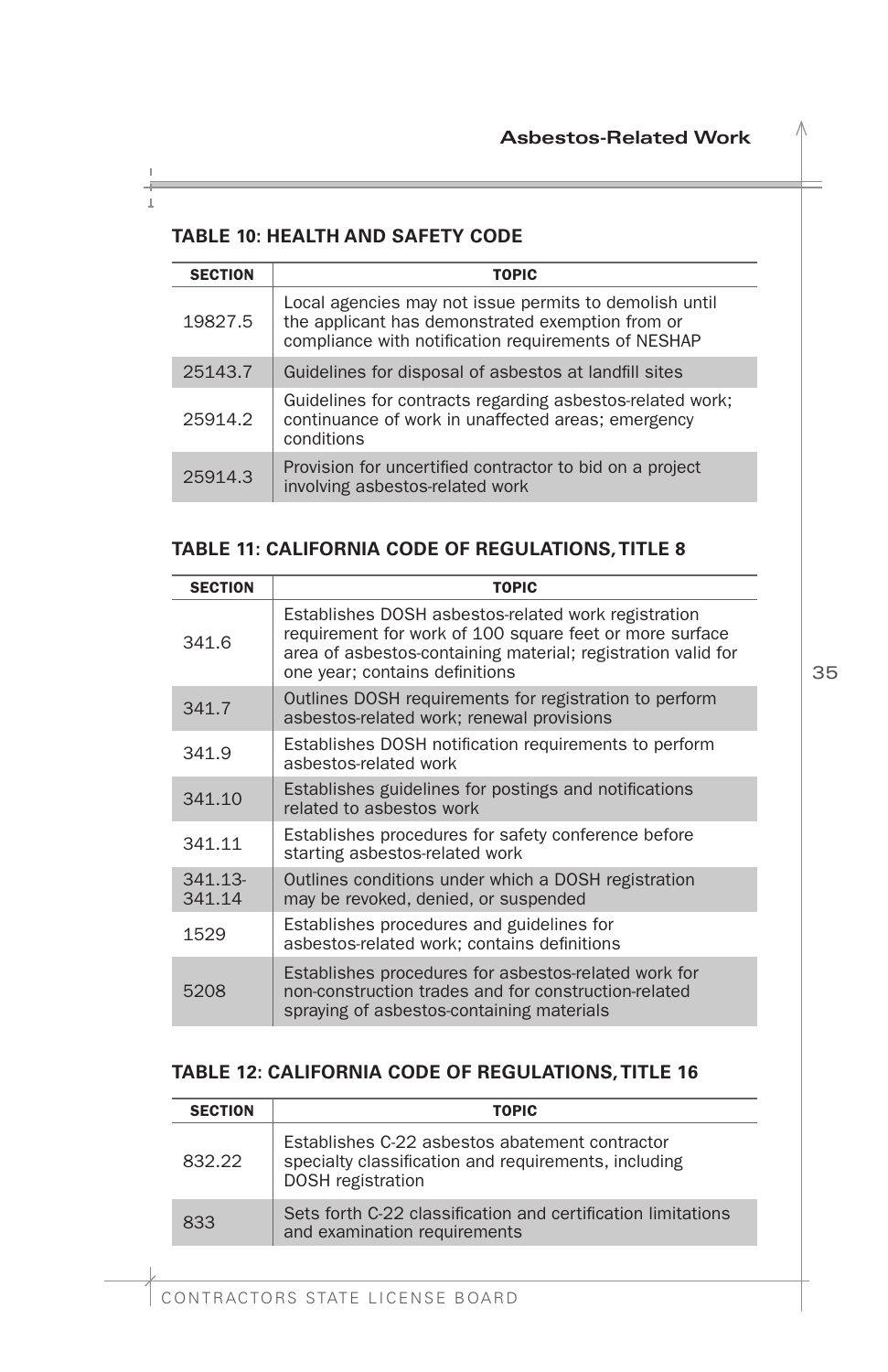# <span id="page-37-0"></span>Guidelines for Handling Asbestos



#### **Introduction**

The following discussion is intended to provide general information about proper asbestos-related work practices for all licensed contractors. If you will be working with asbestos directly, you should obtain further information, training, and certification/licensure. There is more to know about asbestos-related work than can be covered in this booklet. Contact your trade association, insurance company, Cal/OSHA (DOSH), Federal OSHA, and EPA for further information.

#### **Identifying Asbestos**

While it is possible to "suspect" that a material contains asbestos by visual inspection, actual determinations can only be made by laboratory analysis. Stop work in the area immediately. A certifed industrial hygienist, certifed in the practice of industrial hygiene by the American Board of Industrial Hygiene; an asbestos consultant certifed by DOSH, or a contractor who has completed AHERA inspector training must sample any presumed asbestos-containing material. If the results reveal the presence of asbestos one of these individuals must monitor the air to determine the concentration of airborne asbestos fbers.

Until the material is tested, the contractor should assume that the product contains asbestos unless the label or the manufacturer verifes that it does not. The EPA requires that the asbestos content of suspect material be determined by collecting bulk samples and analyzing the samples by polarized light microscopy (PLM). The PLM technique determines both the percentage and type of asbestos in the sampled material. Contact a regulatory agency such as Federal OSHA or Cal/ OSHA (DOSH) for a list of testing laboratories.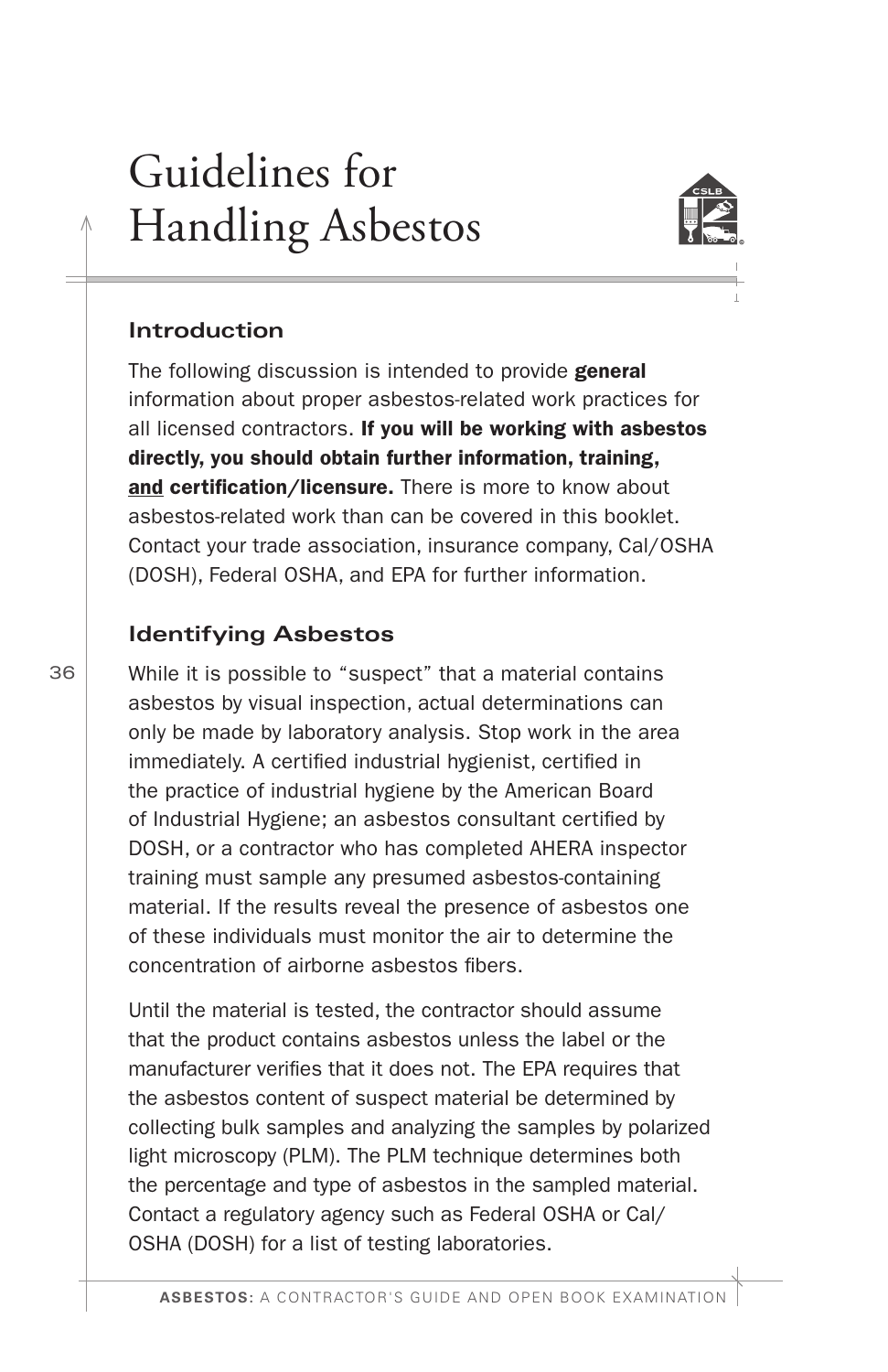<span id="page-38-0"></span>Building records may indicate the presence of asbestos on a site, but these records are often inaccurate and should not be used as a substitute for professional advice. However, schools are required to identify the location of all building and construction material that contain asbestos and must make this information available to the public.

*Determining the Presence of Asbestos* – The owner, general contractor, or contractor must determine whether asbestos is present before work begins on a project. The general contractor or contractor must always presume that asbestos is present in any building or structure unless the owner can produce proof that materials are asbestos-free. The owner's response should be documented. The property owner, general contractor, or contractor must perform due diligence to prove the presence or absence of asbestos before disturbing suspect building materials on any building or structure built at any time.

*Fines and Penalties* – According to the Labor Code (section 6505.5), a contractor who begins asbestos-related work without first determining if asbestos-containing material is present may be subject to one of the following penalties:

- $\cdot$  A fine up to \$5,000 or up to six months in county jail, or both, for a knowing or negligent violation
- $\cdot$  A fine of up to \$10,000 or up to one year in county jail, or both, for a willful violation that results in death, serious injury or illness, or serious exposure and a subsequent willful violation may be punishable by a fine up to \$20,000 or by up to one year in county jail, or both
- A civil penalty up to \$2,000 for each violation
- A civil penalty up to \$20,000 for each willful or repeat violation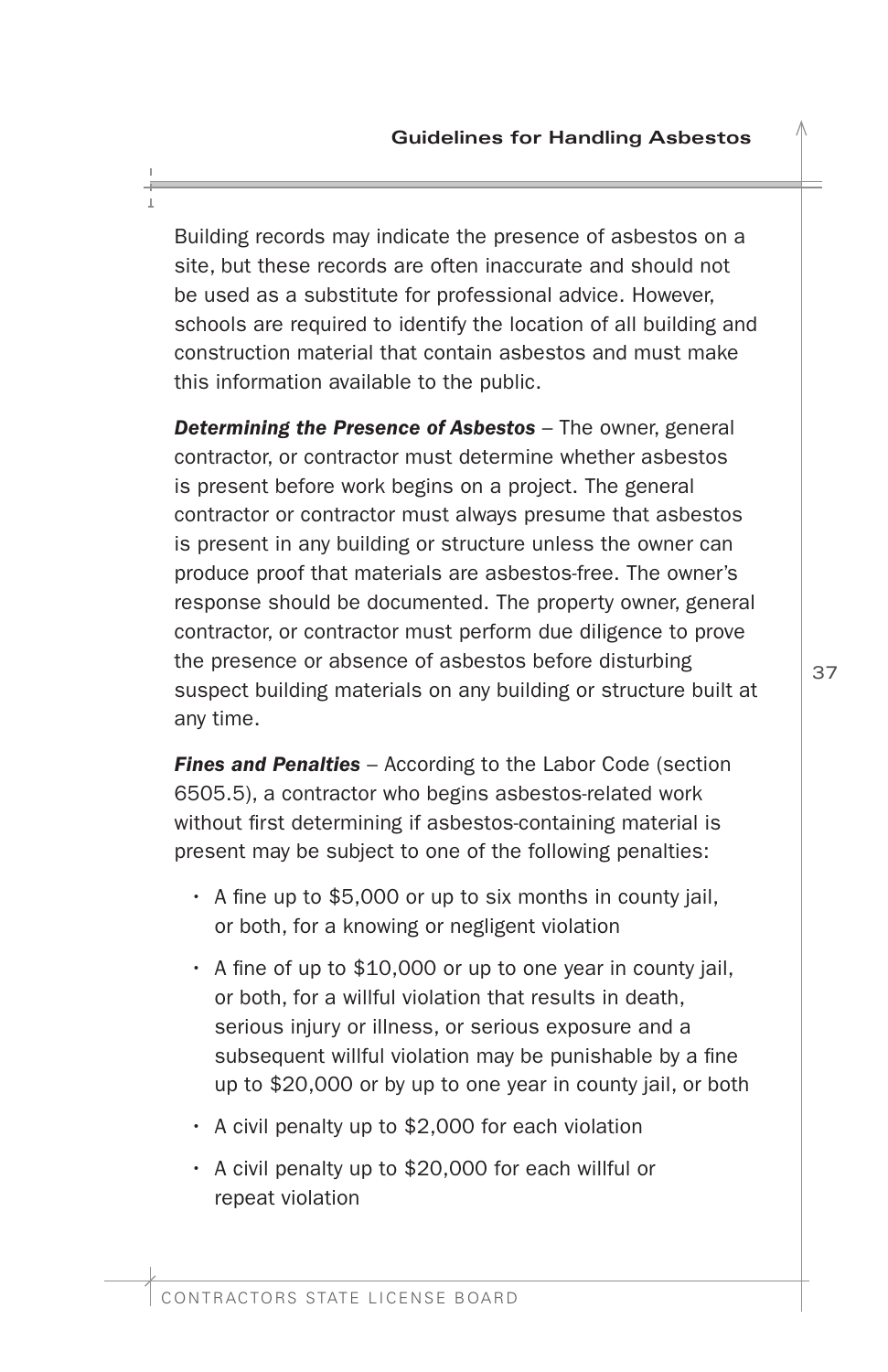<span id="page-39-0"></span>*Federal and State Asbestos Standards for the Construction Industry* – Most workers and contractors in California fall under the jurisdiction of the federal OSHA Standard, Asbestos Standard for the Construction Industry, and Title 8 of the California Code of Regulations, section 1529 (Cal/OSHA). These standards describe the methods used to sample, test, or remove asbestos-containing materials, and explain the documentation procedures necessary when working with asbestos-containing materials. Even if the contractor is working with less than 100 square feet of surface area of asbestos-containing material, they must still follow the provisions of Cal/OSHA and the federal standard.

#### **Asbestos Training Requirements**

All asbestos work site employers are responsible for training employees about asbestos and for providing them with health insurance to cover the entire cost of medical examinations and monitoring required by law. Federal and state regulations require an employer, at no cost to the employee, to institute a training program for all employees likely to be exposed to asbestos in excess of the permissible exposure limit, and for all employees who perform Class I through Class IV asbestos operations. The employer also must ensure employee participation in the training program. Contact federal OSHA or Cal/OSHA for information regarding what must be covered in the training program.

#### **Asbestos Abatement Work**

Asbestos-abatement work includes encapsulating, enclosing, and removing asbestos at a site. Workers performing this work may have high potential for exposure to asbestos fbers. Removing asbestos is the only permanent solution to its dangers. However, if the asbestos is intact, enclosing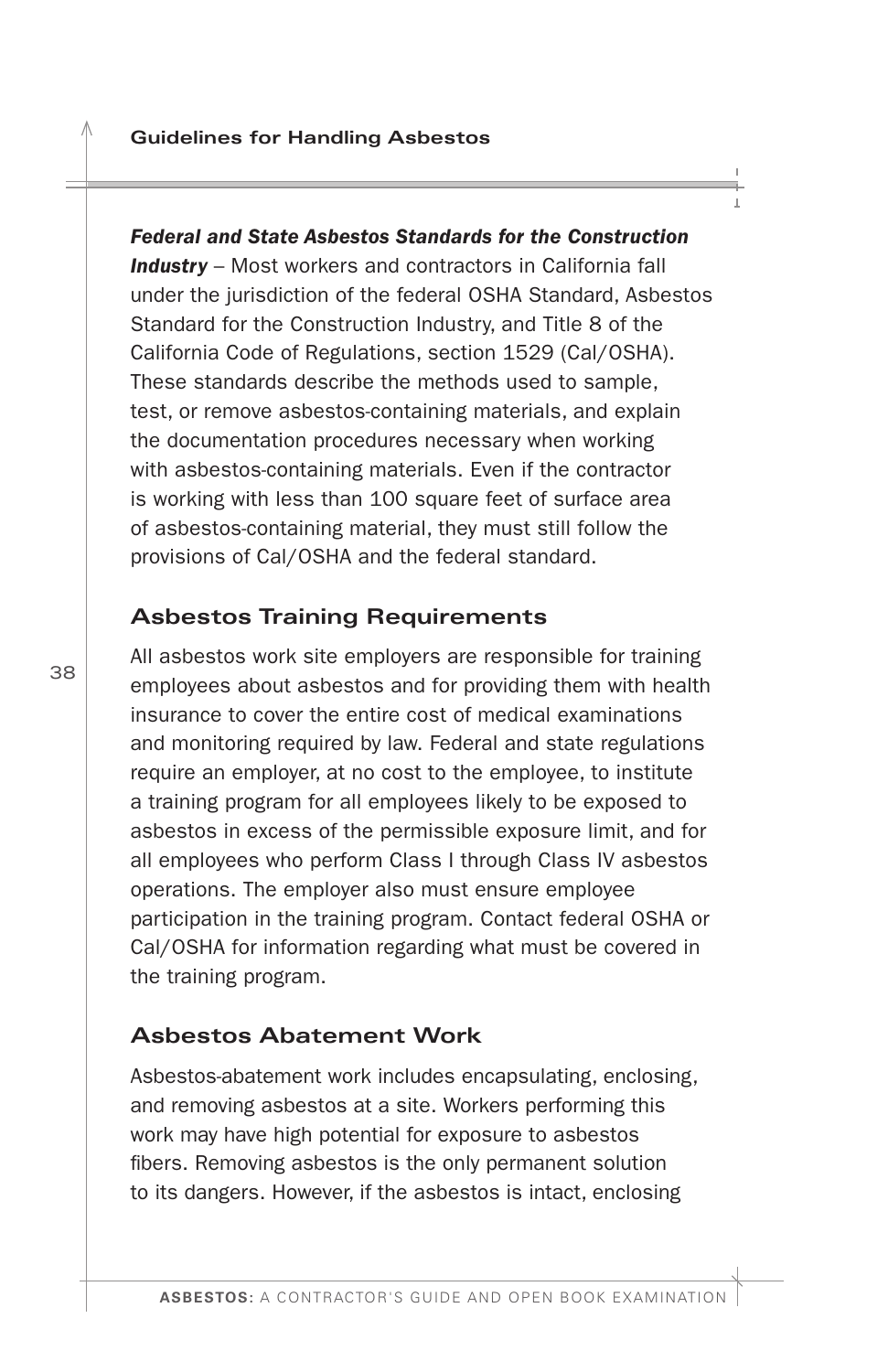or encapsulating asbestos on site, together with periodic monitoring, may be the best course of action.

Improper removal of asbestos-containing material can create a dangerous situation where little or no risk previously existed.

A safety conference must be held before the start of work on all asbestos-handling jobs. The conference must include:

- Representatives of the owner of the contracting agency
- Employer/Contractor
- Employees
- Employee representatives

Such a conference must include a discussion of the employer's safety program and safe work practices.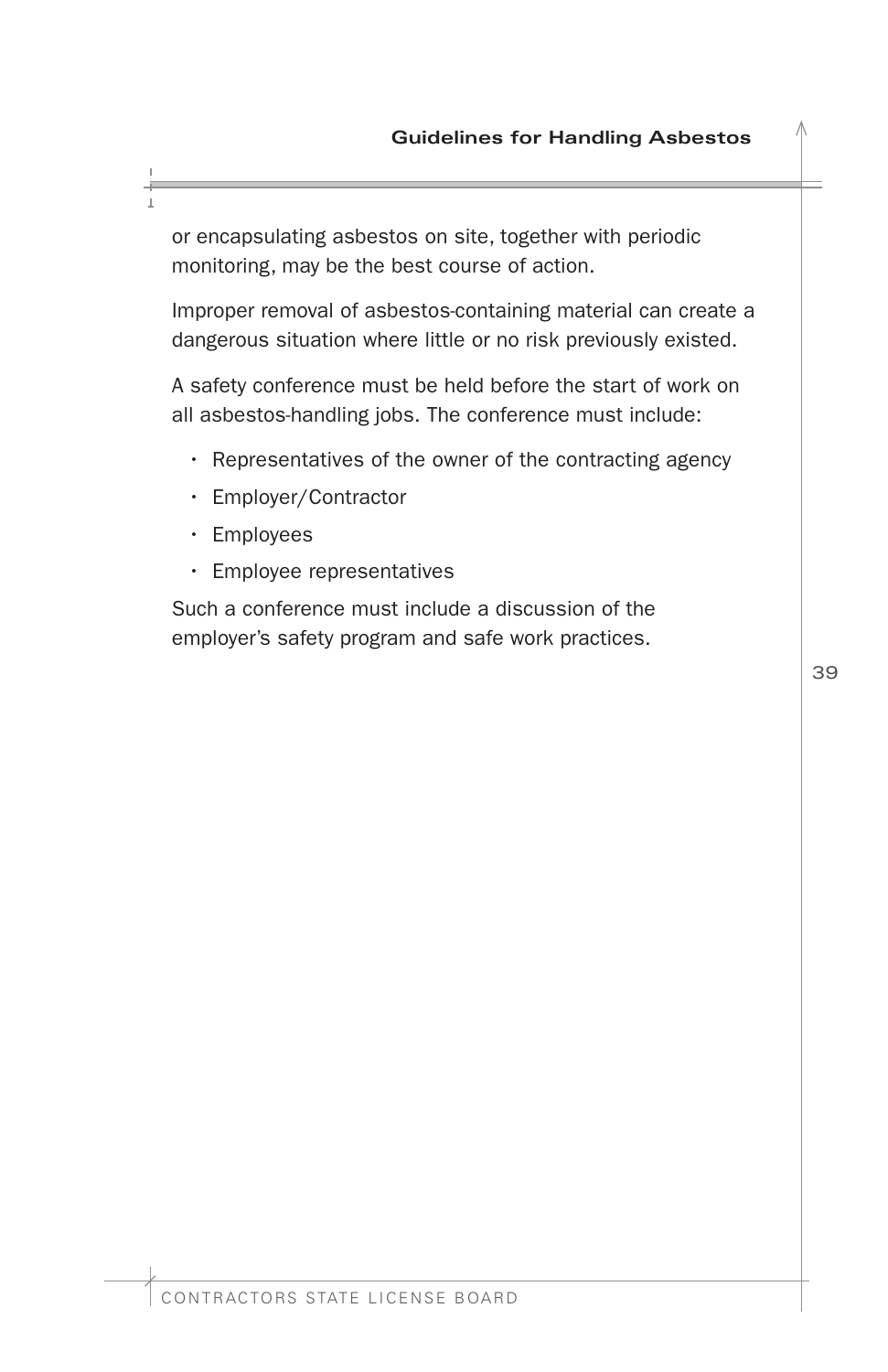As mentioned previously, the contractor must make every attempt to fnd out if asbestos is present on a site before beginning work. Otherwise, they run the risk of criminal prosecution if asbestos-related work is done without proper CSLB certifcation/licensure and DOSH registration. If the contractor does not obtain necessary certifcation/licensure and registration and/or does not follow proper abatement procedures, they may also be in violation of laws that regulate asbestos exposure and risk lawsuits stemming from claims of negligence.

<span id="page-41-0"></span>Summary

Note that federal OSHA regulations require a pre-job site assessment for general health and safety hazards, including asbestos. It is in the contractor's best interest to document this assessment and any other efforts to determine the presence of asbestos before work begins.

If asbestos is discovered in the middle of a project, stop work in the area immediately! Contact the nearest DOSH district office and EPA, CARB, or local air quality agency for assistance. The contractor may want to obtain the services of a certifed industrial hygienist or asbestos consultant to determine the best way to deal with asbestos problems. Sampling of any presumed asbestos-containing material must be done by a certifed industrial hygienist, an asbestos consultant certifed by DOSH, or a contractor who has completed AHERA inspector training.

If the presence of asbestos is confrmed, steps must be taken to abate the hazard. Remember that no one may do abatement or other asbestos-related work of 100 square feet or more without CSLB asbestos certifcation/licensure and DOSH registration. Even in cases where the removal involves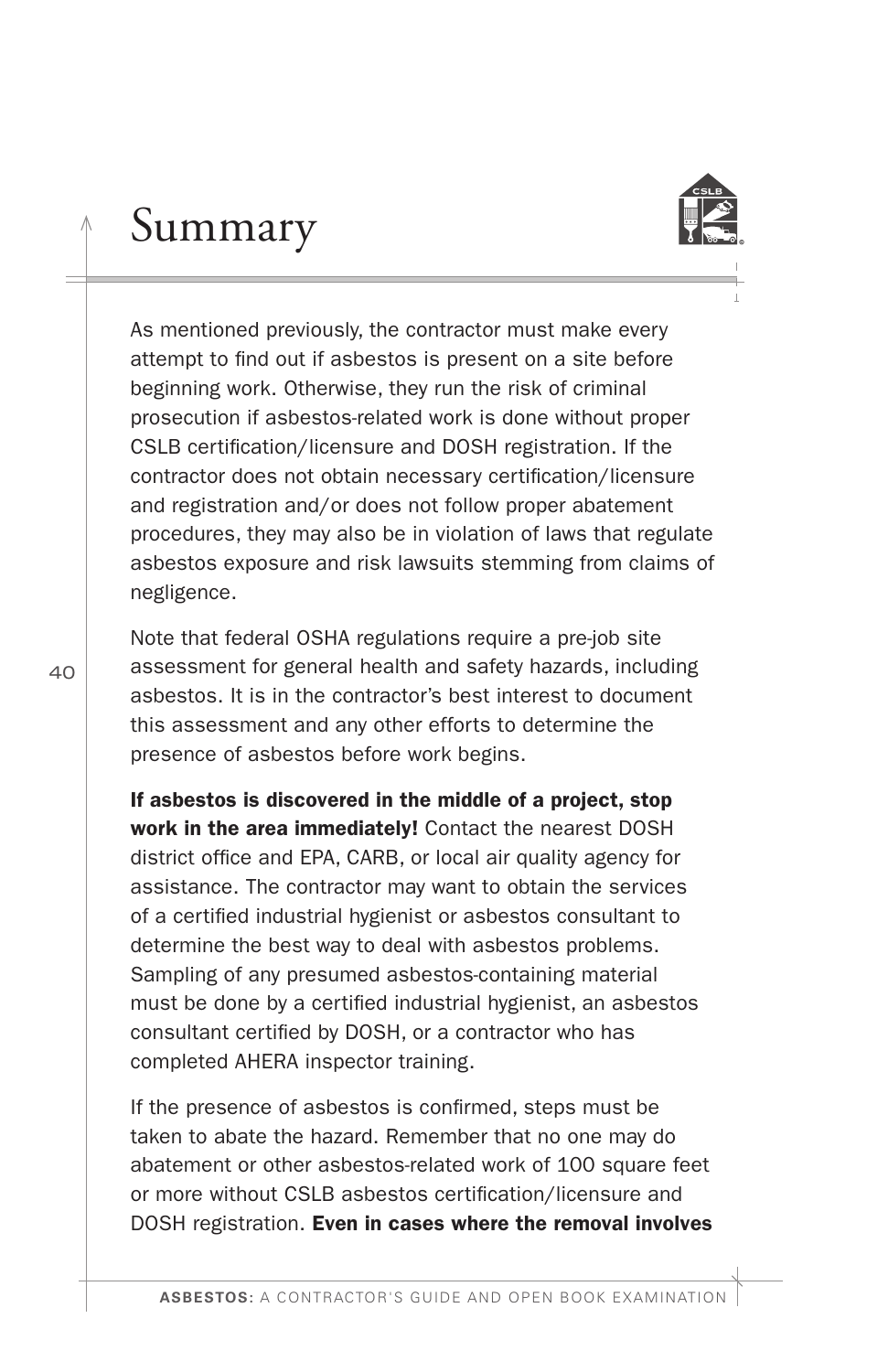<span id="page-42-0"></span>less than 100 square feet of asbestos, DOSH training and reporting is still required, and Cal/OSHA worker protection rules and all federal, state, and local regulations must be followed! As such, it may be necessary (and most advisable) to subcontract the work to a certifed/licensed and DOSHregistered contractor.

If the contractor employs people to work on a site where asbestos is present, they are responsible to inform their employees about asbestos risks, proper work practices, including training, and control measures. If the contractor does not have employees at the job site, they still must ensure they follow proper work practices and control measures to minimize release of asbestos fibers. By fulfilling these responsibilities, everyone's health is protected, and contractors protect themselves against liability.

# **Reporting Incidents of Exposure**

DOSH requires that employers notify any employee exposed to asbestos above the permissible exposure limit (PEL) within five days of the discovery that the exposure has occurred. A report must also be made to the nearest DOSH district office within 15 days of the known exposure. Cal/OSHA (DOSH) requires that employees must be notifed in writing as soon as possible of the results of monitoring, either individually or by posting in an accessible place.

# **Contract Protection**

To protect against the costs and damages associated with delays if asbestos is discovered after work is already in progress, the contractor should include a "changes and extras" clause in any contract for repair and renovation of existing facilities. Such a clause should notify owners of their obligation to determine if the structure contains asbestos.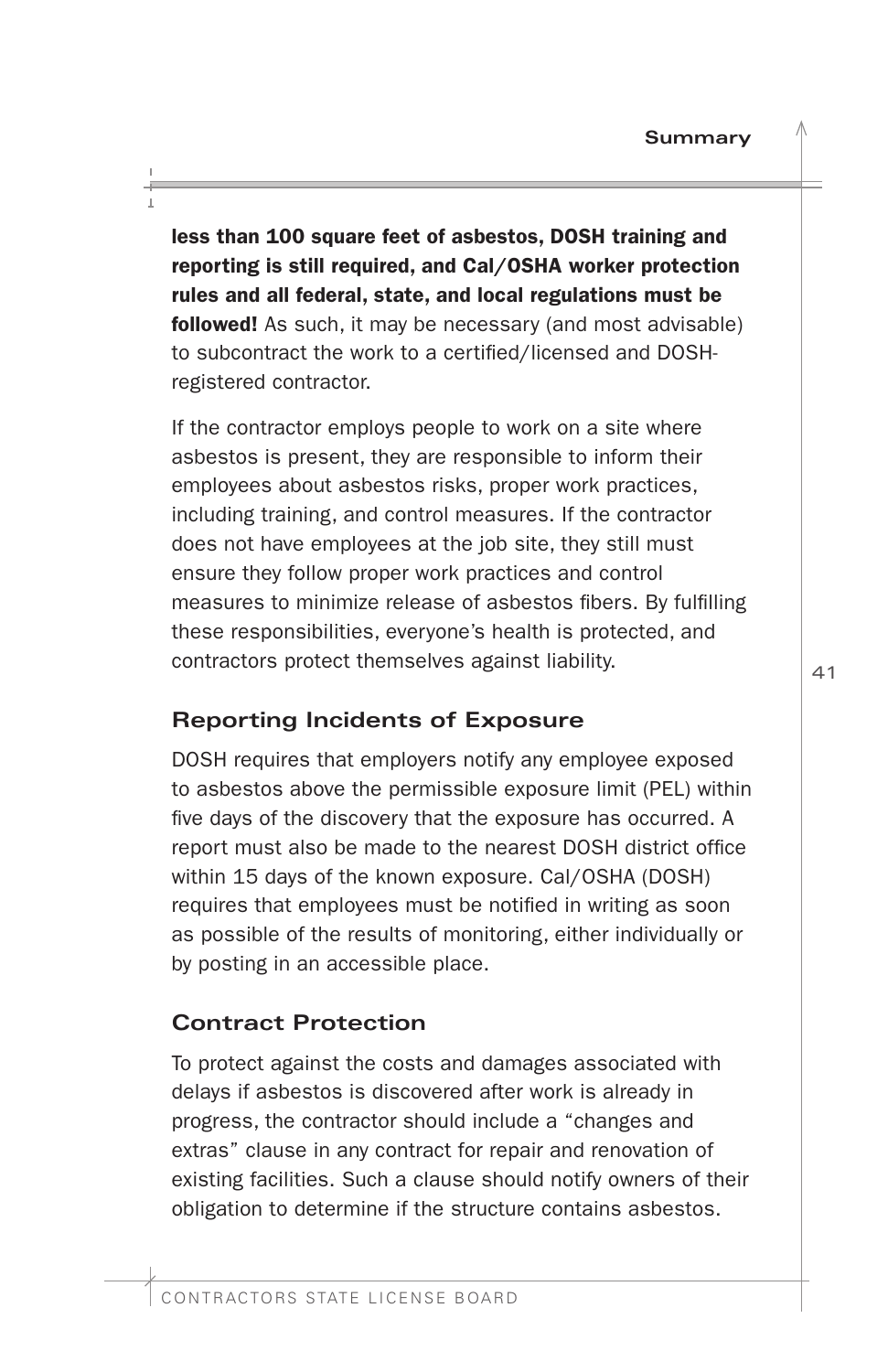#### **Summary**

The clause should provide for increased compensation and an increase in time for completion if physical conditions at the site are different from those described in the plans and specifcations. Any new conditions, such as asbestos discovered mid-project, would then trigger a "claim" or "extra" negotiation between the contractor and the owner. Without such a clause, the contractor should increase the initial bid to cover unforeseen hazards or additional work that may only be discovered once work begins; otherwise the contractor runs the risk of paying for any such additional work.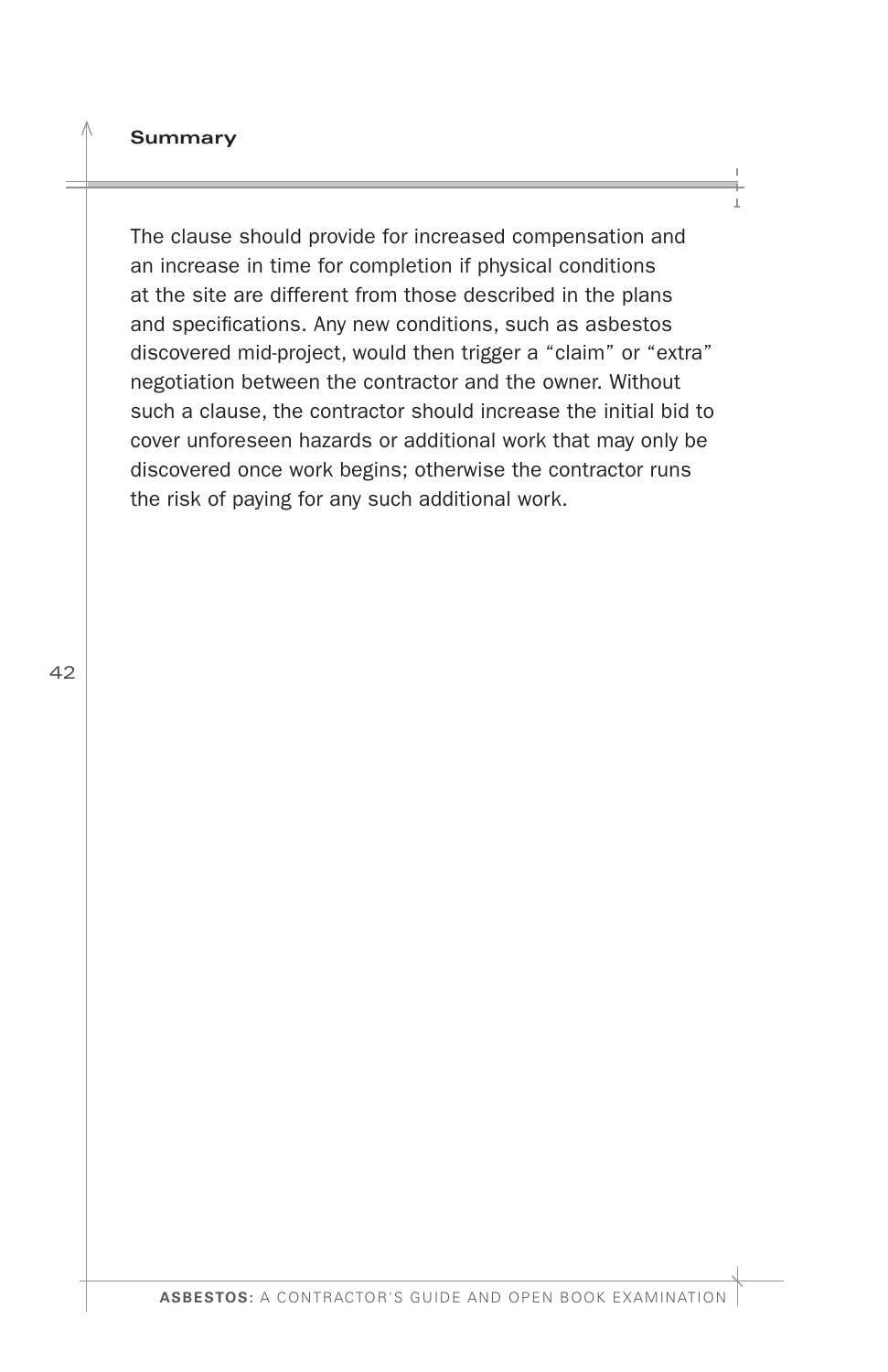<span id="page-44-0"></span>

# **Resources**

# **Environmental Protection Agency**

Region 9 Environmental Public Information Center 415.947.8000 or 866.372.9378 <www.epa.gov/ca>

# **Cal/OSHA**

Division of Occupational Safety and Health (DOSH) Asbestos and Carcinogen Unit 916.574.2993 <www.dir.ca.gov/DOSH/asbestos.html>

DOSH – Asbestos Contractors' Registration Unit 916.574.2993 <www.dir.ca.gov/dosh/ACRU/ACRUhome.htm>

# **Contacts for Lists of Qualifed Help in Asbestos-Related Work**

American Industrial Hygiene Association 703.849.8888 <www.aiha.org>

National Institute for Standards and Technology 301.975.2000 <www.nist.gov>

National Institute for Occupational Safety and Health (NIOSH) 800.232.4636 <www.cdc.gov/NIOSH>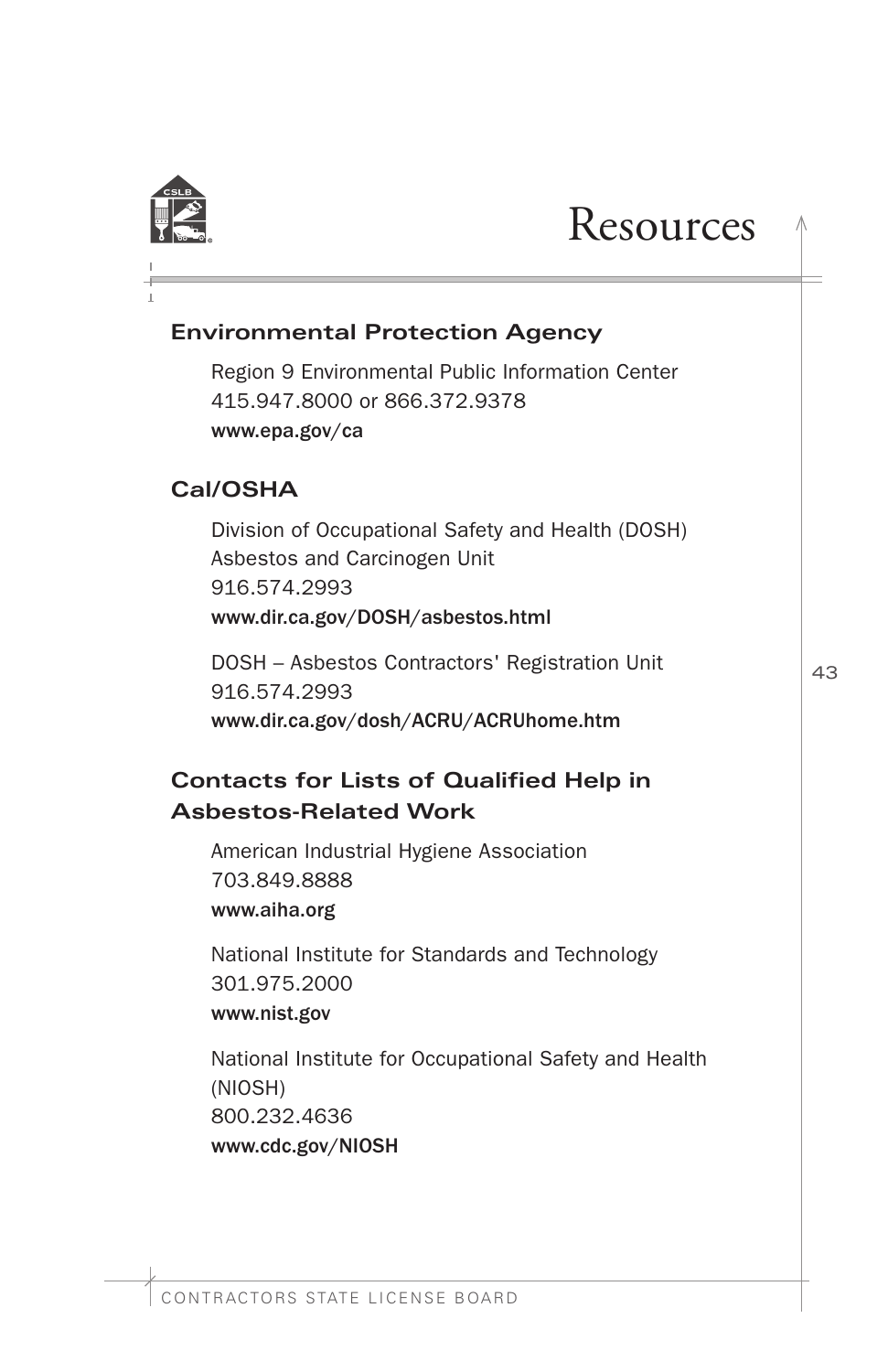**Resources** 

Asbestos Consultant Certifcation and Trainer Approval Unit 916.574.2993 <www.dir.ca.gov>

Contractors State License Board (CSLB) 800.321.2752 <www.cslb.ca.gov>

### **Additional Training**

Cal/OSHA website listing all certifed training providers <www.dir.ca.gov/databases/doshcaccsst/DOSH> ApprovedTrainingCoursesProviders.pdf

#### **Health Issues**

American Lung Association 800.586.4872 <www.lung.org>

Consumer Product Safety Commission 800.638.2772 <www.cpsc.gov>

#### **Disposal Procedures**

California Department of Toxic Substances Control 800.728-6942 <www.dtsc.ca.gov>

Department of Resources Recycling and Recovery Waste Permitting, Compliance, and Mitigation Division 916.341.6360 <www.calrecycle.ca.gov>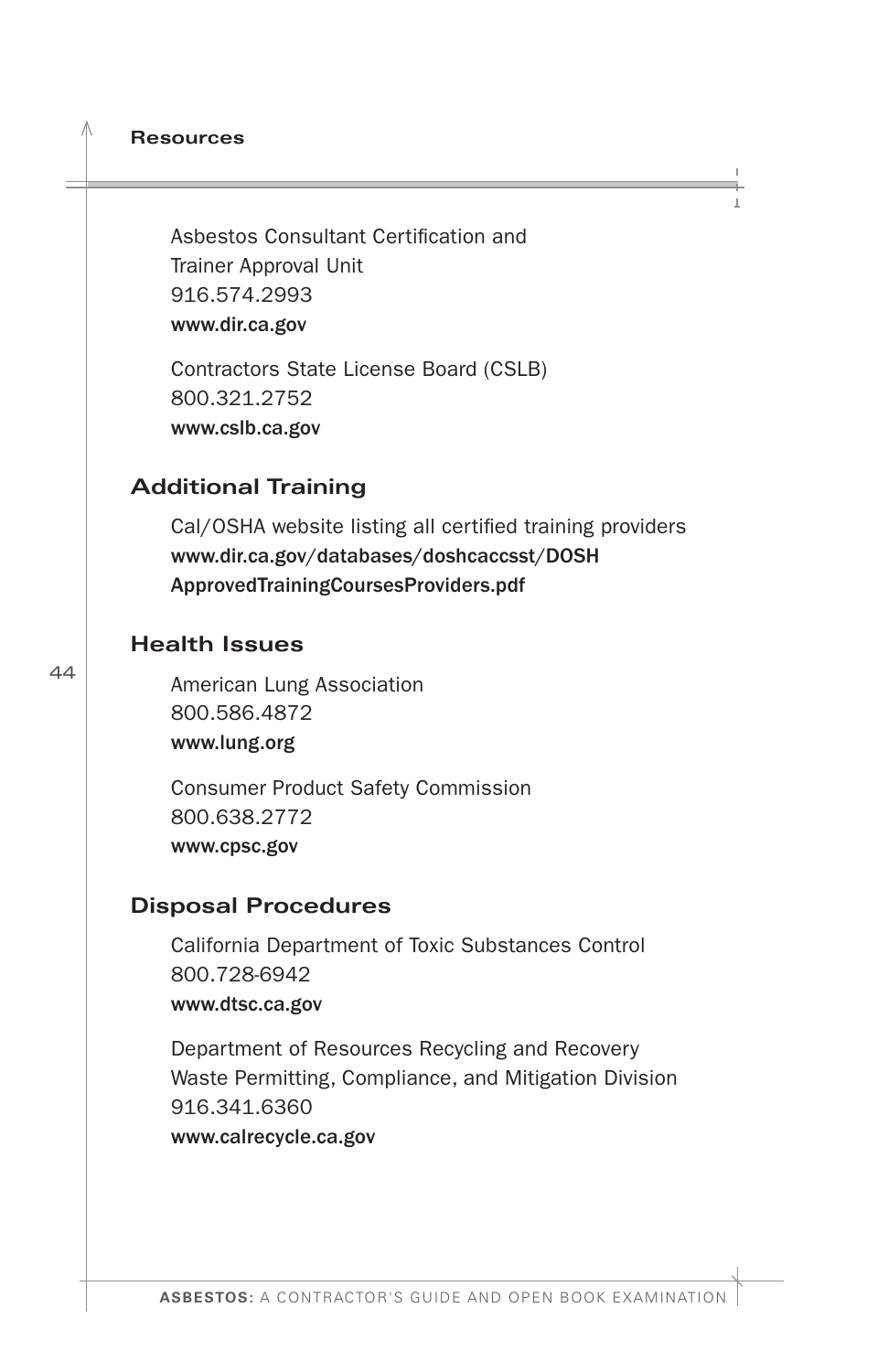# **Air Quality**

California Air Resources Board (CARB) 800.242.4450 <www.arb.ca.gov>

Local Air District Directory: <www.arb.ca.gov/capcoa/roster.htm>

### **Miscellaneous**

Toxic Substances Control Act 202.554.1404 <www.epa.gov>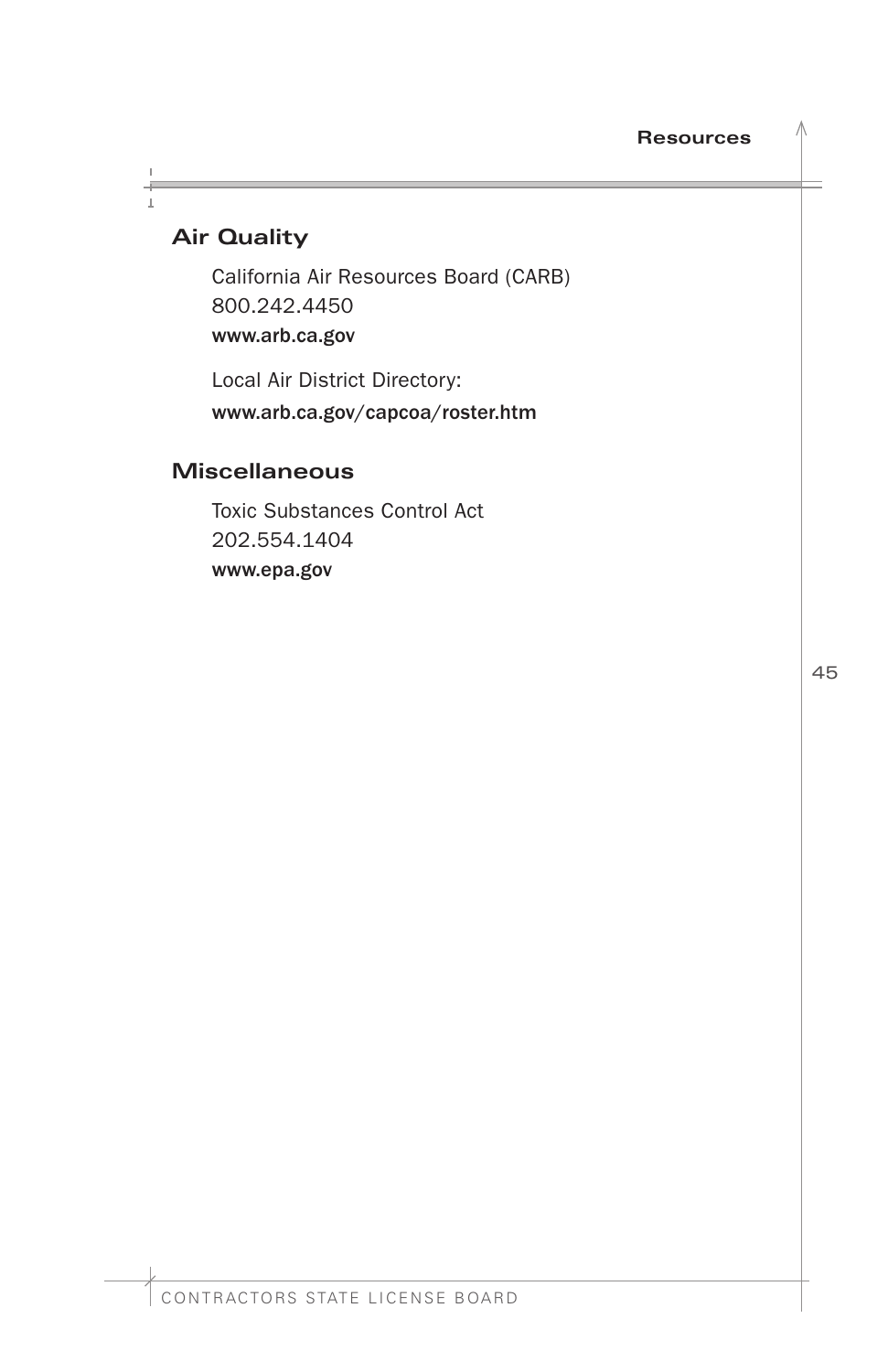# <span id="page-47-0"></span>Asbestos Open Book Exam



Please use the answer sheet to record your answers on page 53.

- 1. According to Cal/OSHA regulations, in cases where there is **less** than 100 square feet of asbestos material, which of the following requirements must an uncertifed, non-C-22 contractor complete before performing any asbestos-related work?
	- a. CSLB certifcation and DOSH registration
	- b. DOSH notification and Cal/OSHA training
	- c. Cal/OSHA training and DOSH registration
	- d. CSLB certifcation and Cal/OSHA training
- 2. Before performing asbestos abatement that involves 100 square feet or **more**, what must a contractor have?
	- a. CSLB certifcation/licensure and DOSH registration
	- b. DOSH registration and a completed EPA notifcation
	- c. EPA certifcation and a completed CSLB notifcation
	- d. EPA registration and a completed NIOSH notifcation
- 3. How many years will it usually take before asbestosrelated disease appears?
	- a. 1–5 years
	- b. 6–10 years
	- c. 10–30 years
	- d. 40–50 years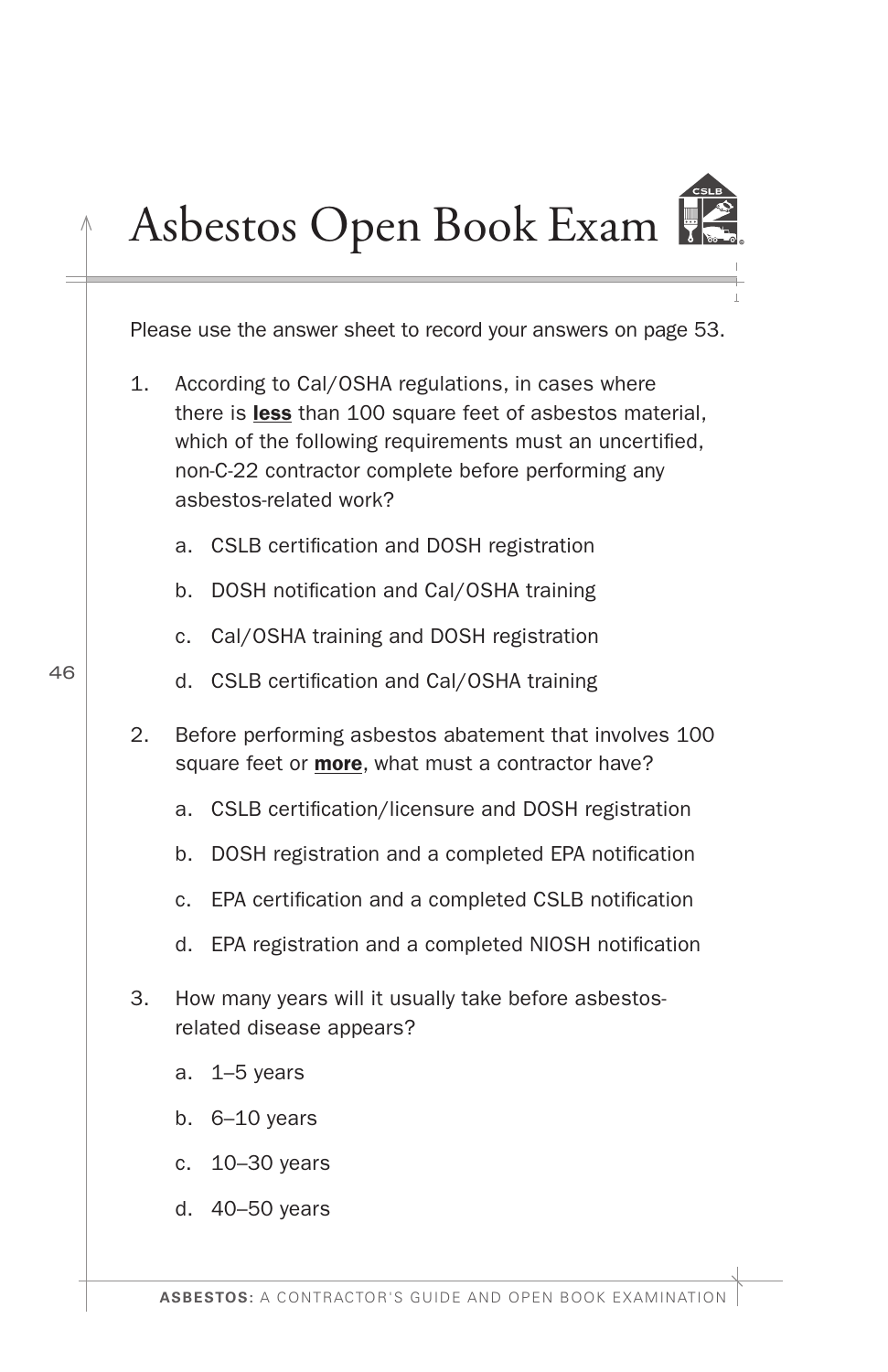- 4. Which of the following asbestos products is most easily damaged by vibration and impact?
	- a. Roofing shingles
	- b. Floor tile
	- c. Pre-molded pipe coverings
	- d. Sprayed-on insulation and acoustical products
- 5. What agency does the contractor have to notify if performing a demolition or renovation job where regulated quantities of asbestos are to be removed on a building?
	- a. NESHAP (EPA)
	- b. DOSH
	- c. CSLB
	- d. CDPH
- 6. If a smoker and a non-smoker are both heavily exposed to asbestos, how much more likely is the smoker compared to the non-smoker to develop lung cancer?
	- a. 10 to 15 times more likely
	- b. 15 to 30 times more likely
	- c. 20 to 40 times more likely
	- d. 30 to 90 times more likely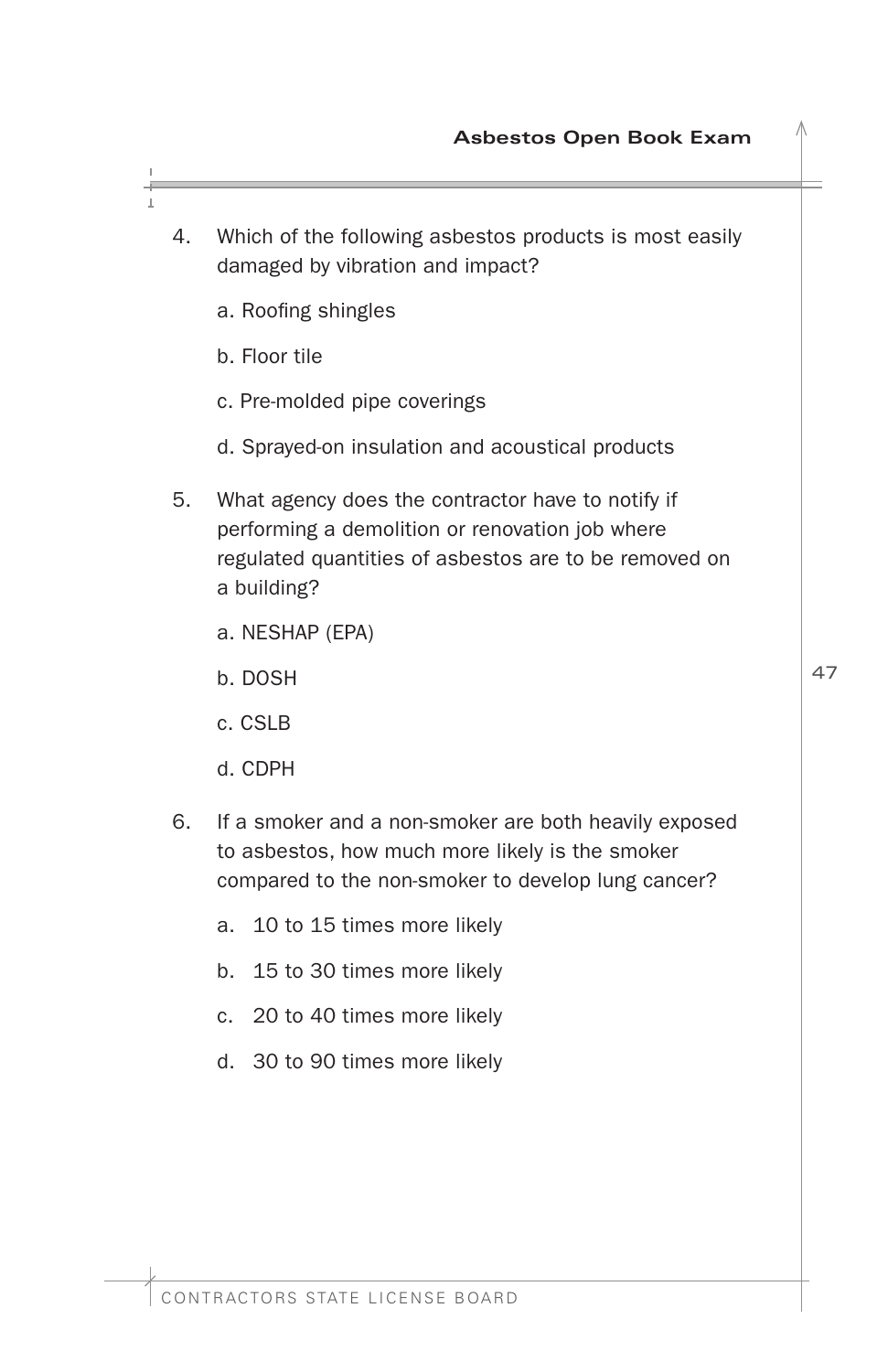- **Asbestos Open Book Exam**
- 7. Which of the following deadly cancers may occur from relatively light exposure to asbestos?
	- a. Asbestosis
	- b. Lung cancer
	- c. Stomach cancer
	- d. Mesothelioma
- 8. An uncertifed, non-C-22 contractor who is cited by CSLB for engaging in asbestos-related work of more than 100 square feet may receive which of the following fines for the first offense?
	- a. \$1,000 to \$3,000
	- b. \$3,000 to \$5,000
	- c. \$10,000 to \$20,000 for each violation
	- d. \$25,000 per day per violation
- 9. If removing less than 100 square feet of asbestoscontaining materials on a job, what agency does the contractor need to notify?
	- a. DOSH
	- b. Local Air Quality District
	- c. NESHAP (EPA)
	- d. CSLB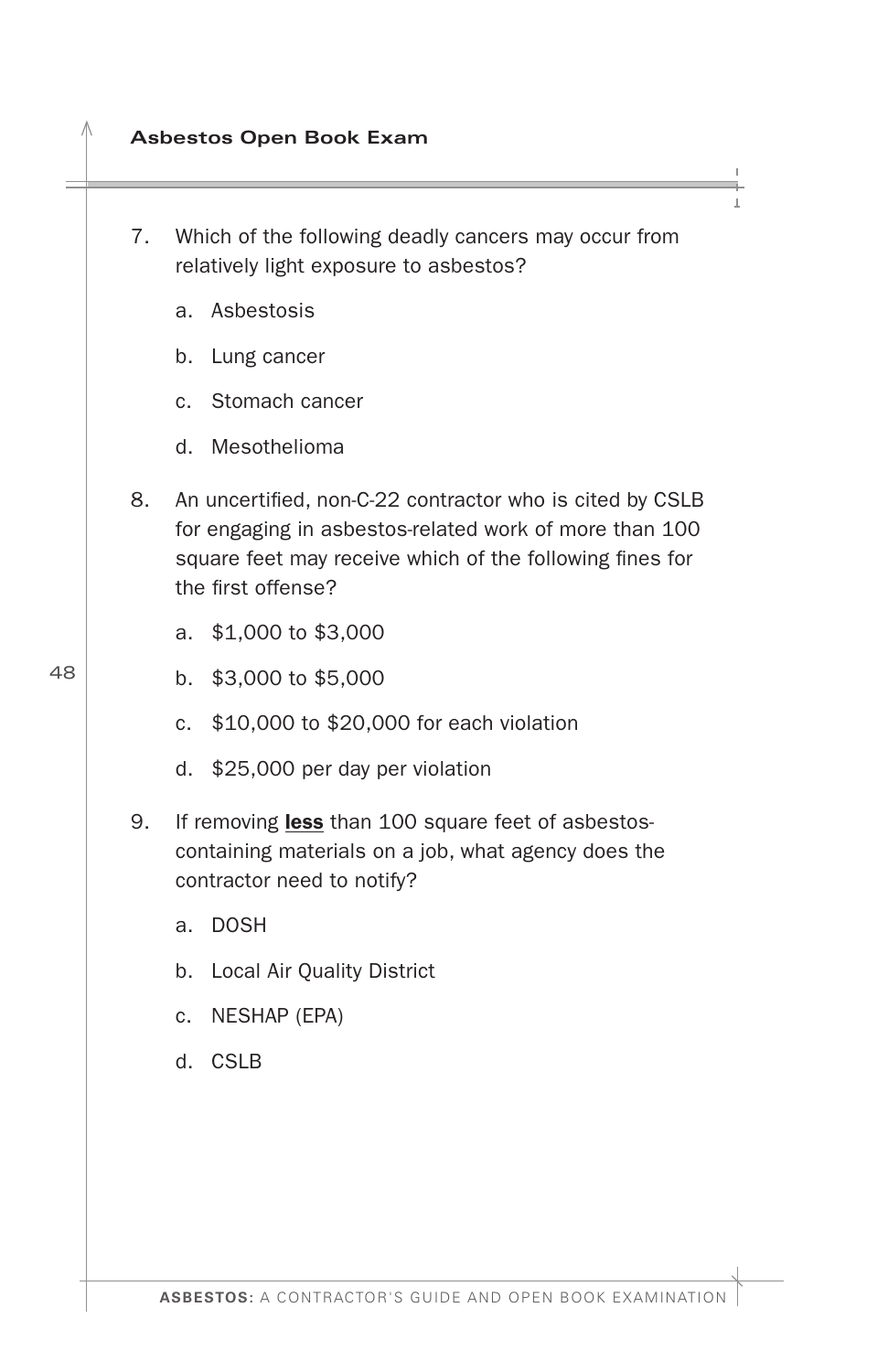- 10. While each asbestos encounter is handled on a case-bycase basis, when possible, which of the following is the preferred method for dealing with an asbestos-related problem?
	- a. Removal
	- b. Enclosure
	- c. Encapsulation
	- d. Encasing
- 11. Which of the following agencies have regulations that are often more strict than Cal/OSHA regulations?
	- a. EPA
	- b. CSLB
	- c. Local air district
	- d. Department of Occupational Safety and Health
- 12. Although each asbestos project is different, when possible, the preferred method for abating asbestoscontaining materials is encasement.

TRUE

FALSE

13. The asbestos contractor must provide a copy of his or her Cal/OSHA (DOSH) registration to the prime/general contractor and any other employers at the site before the commencement of any asbestos-related work.

**TRUE** 

**FALSE**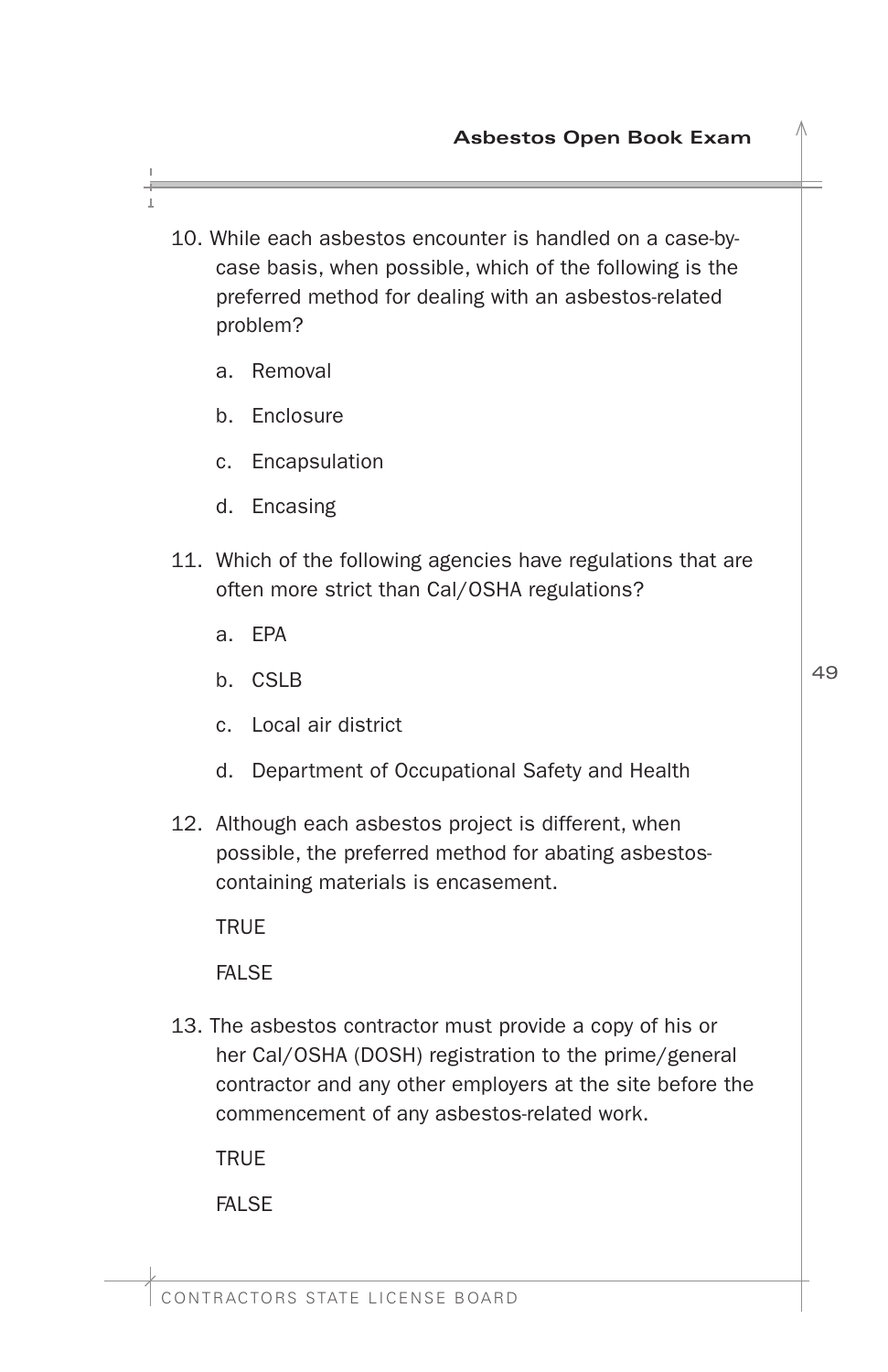- **Asbestos Open Book Exam**
- 14. Asbestosis is a serious, chronic, non-cancerous respiratory disease that occurs when asbestos fibers become lodged in the lungs.

**TRUE** 

**FALSE** 

15. Exposure to asbestos is thought to result in cancers of the esophagus, larynx, stomach, colon, rectum, and gastrointestinal tract.

TRUE

**FALSE** 

16. EPA has banned all asbestos-containing products since 1990.

**TRUF** 

FALSE

17. Friable asbestos-containing material should be handled as hazardous material.

**TRUE** 

FALSE

18. Contractors cited for violations by EPA can be assessed for civil penalties of up to \$25,000 per day per violation.

**TRUE** 

FALSE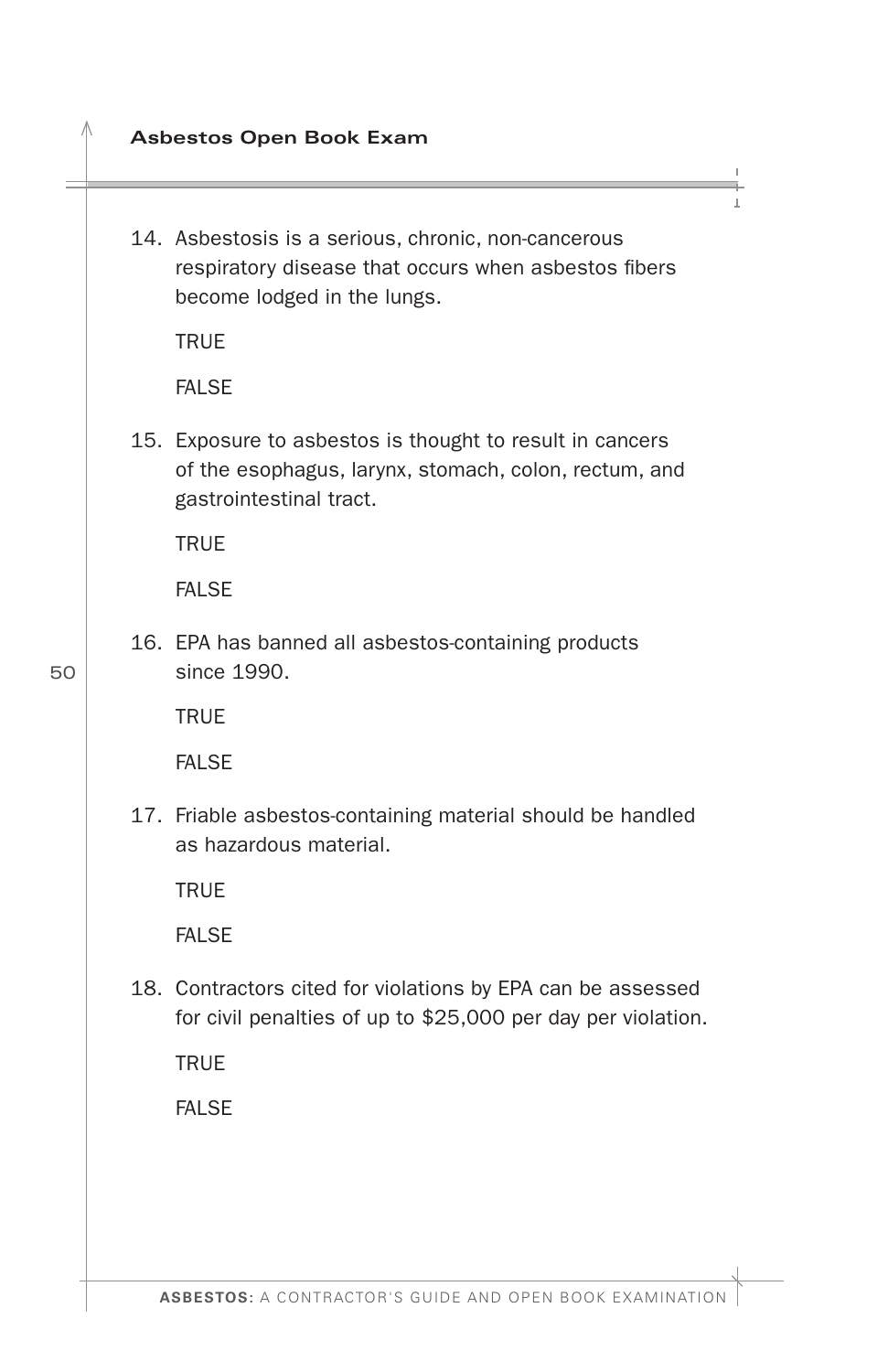19. Asbestos-containing material enclosed in a labeled airtight bag can be disposed of in a public dumpster.

**TRUE** 

FALSE

20. Buildings scheduled for renovation constructed after 1980 do not need to be tested for asbestos.

TRUE

FALSE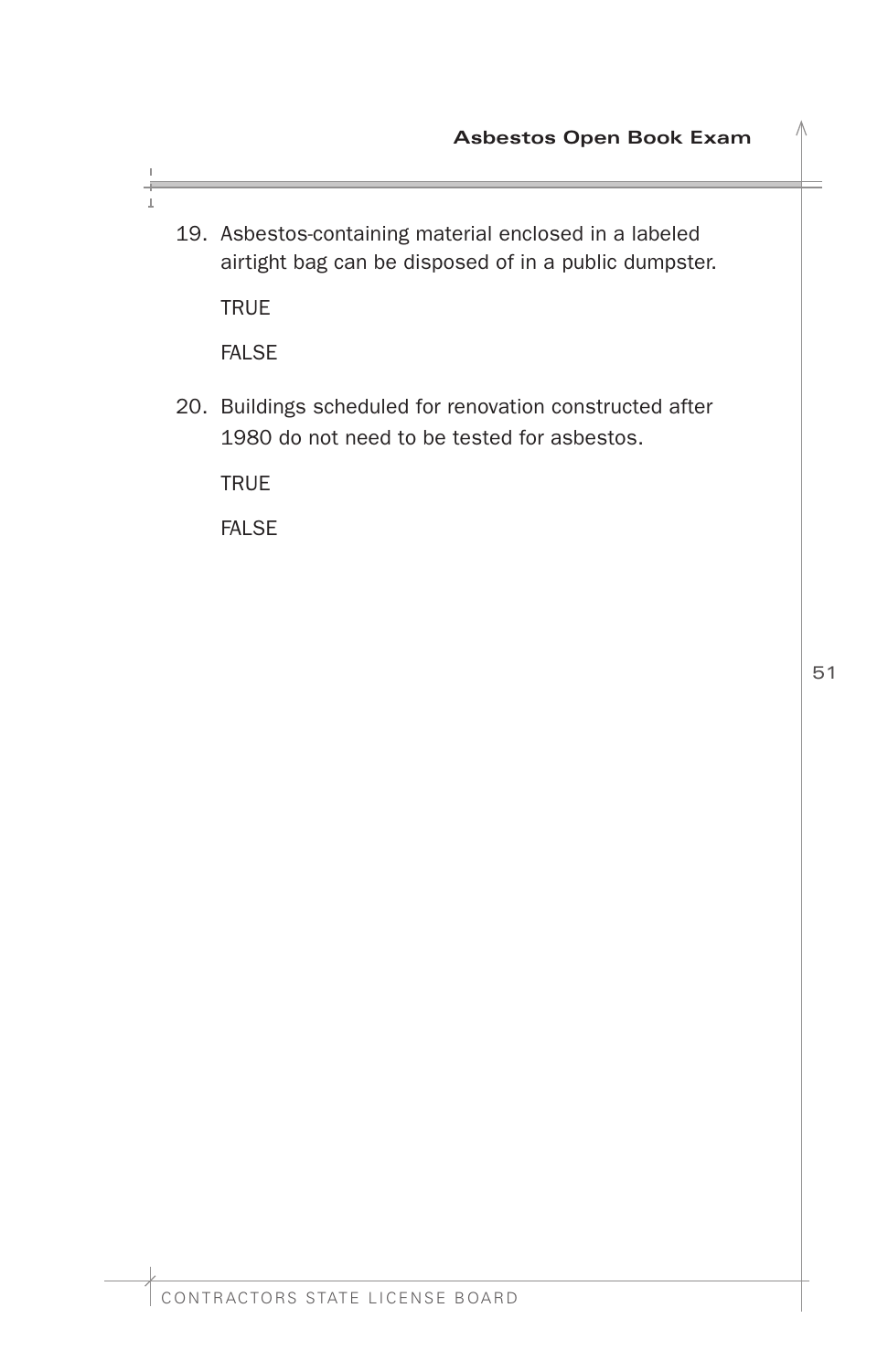# <span id="page-53-0"></span>Verifcation Form



### **IMPORTANT:**

52

- 1. Complete the open book examination using the answer sheets on the other side of this page.
- 2. Sign this page as noted.
- 3. Tear out pages 52-55 and submit them with your bond and fee notice.

I understand that the Open Book Examination is required to be completed and submitted with my bond and fee. I further understand that this Open Book Examination does *NOT*  certify me to engage in asbestos-related work pursuant to section 7058.5 of the Business and Professions Code, nor license me to do so pursuant to Title 16, California Code of Regulations, section 832.22.

APPLICANT/LICENSEE SIGNATURE (SIGNATURE OF OWNER, PARTNER, OR OFFICER)

PRINT APPLICANT/LICENSEE NAME

QUALIFIER'S SIGNATURE (SIGNATURE OF RME/RMO OR QUALIFYING PARTNER)

PRINT QUALIFIER'S NAME

QUALIFIER'S SIGNATURE (SIGNATURE OF RME/RMO FOR ADDITIONAL CLASSIFICATIONS)

PRINT QUALIFIER'S NAME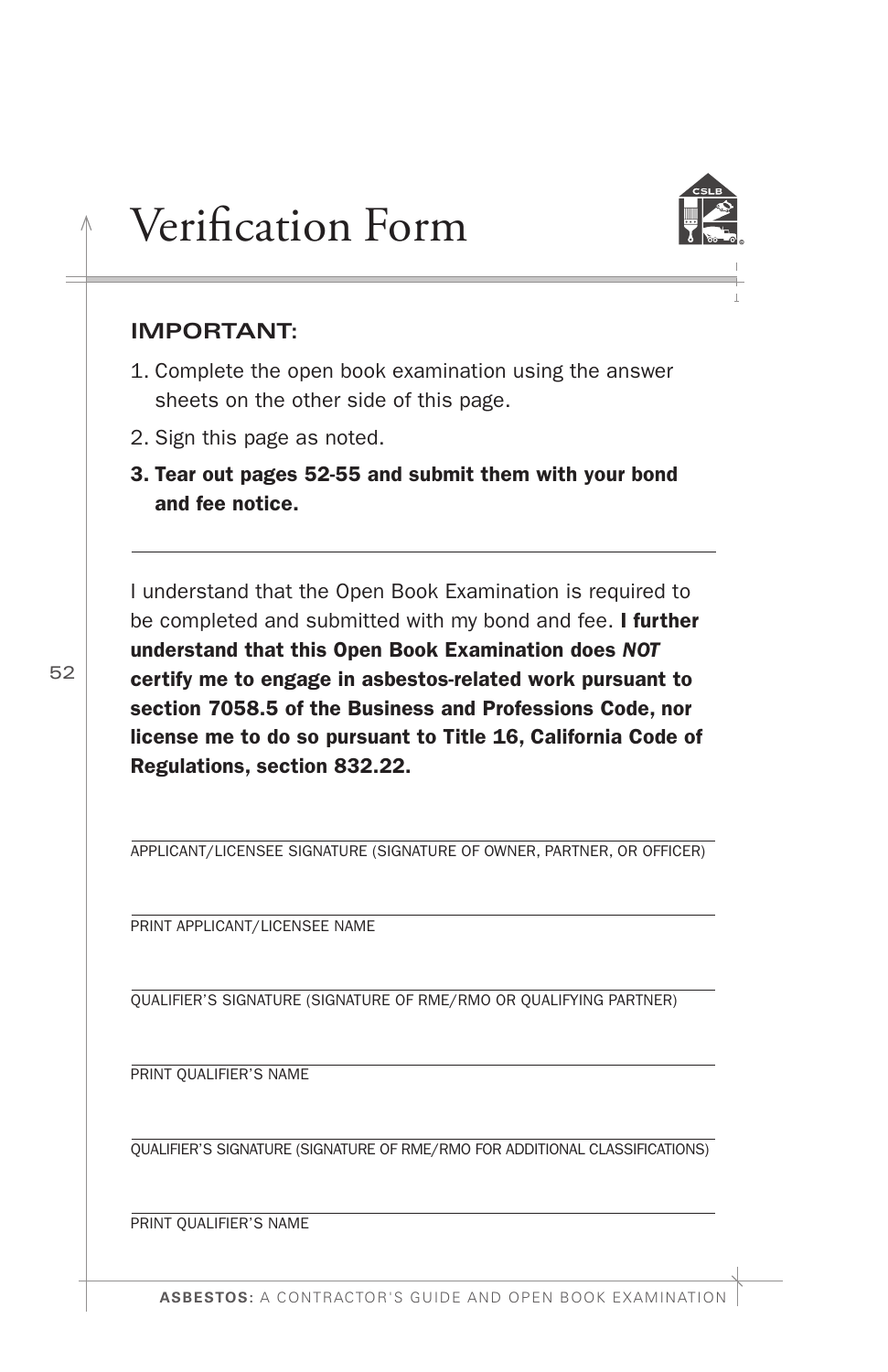<span id="page-54-0"></span>

# Answer Sheet <sup>1</sup>

Circle the letter that corresponds to the choice that best completes questions 1 through 11.

| 1.  | a | b           | $\mathsf{C}$ | d |
|-----|---|-------------|--------------|---|
| 2.  | a | $\mathsf b$ | C            | d |
| 3.  | a | $\mathsf b$ | C            | d |
| 4.  | a | b           | $\mathsf{C}$ | d |
| 5.  | a | b           | $\mathsf{C}$ | d |
| 6.  | a | $\mathsf b$ | $\mathsf{C}$ | d |
| 7.  | a | $\mathsf b$ | $\mathbf{C}$ | d |
| 8.  | a | b           | $\mathsf{C}$ | d |
| 9.  | a | b           | $\mathsf{C}$ | d |
| 10. | a | $\mathsf b$ | C            | d |
| 11. | a | $\mathsf b$ | $\mathsf{C}$ | d |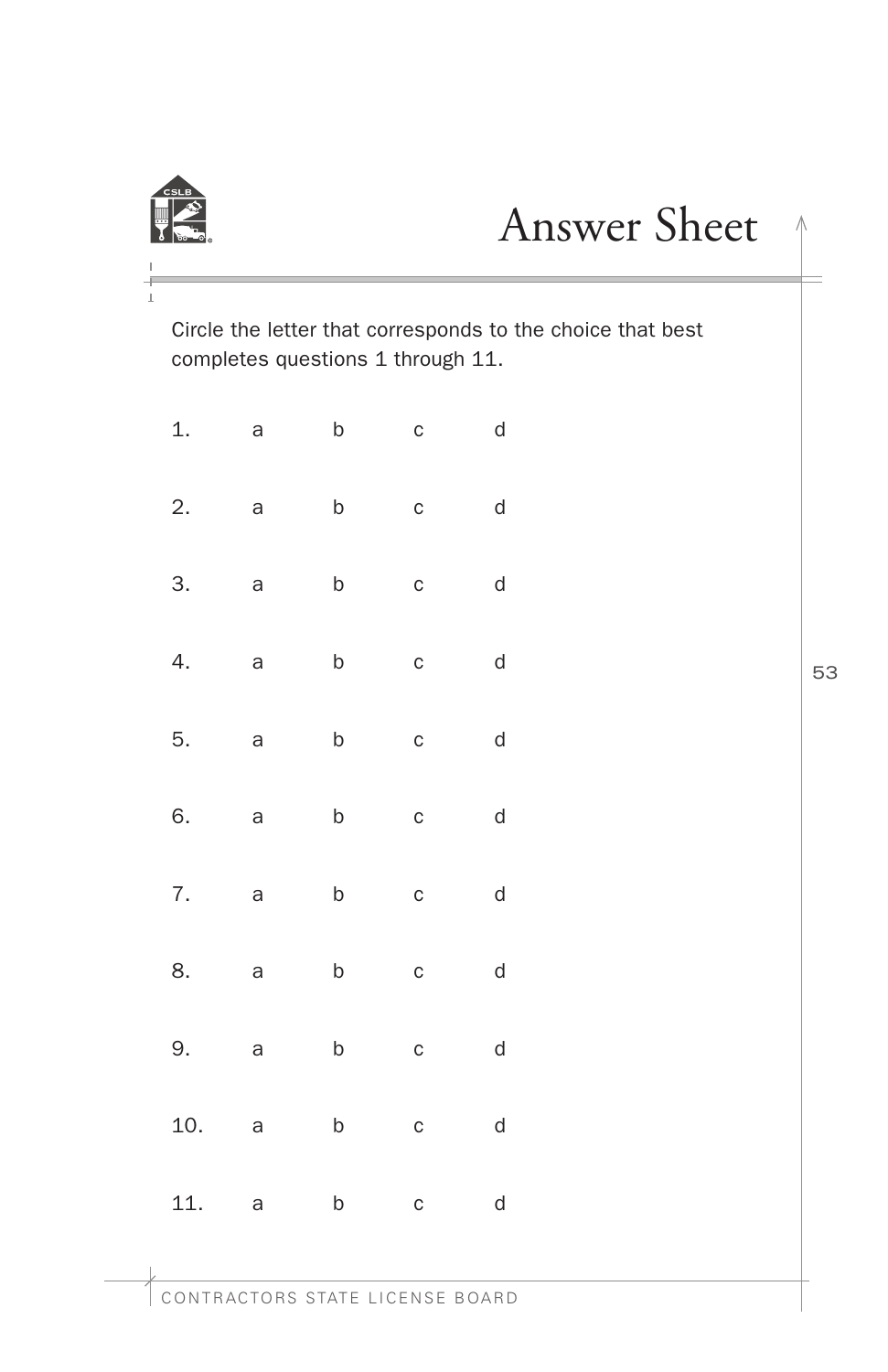# Answer Sheet

Circle T (true) or F (false) for questions 12 through 20.

| 12. | T.     | F |
|-----|--------|---|
| 13. | $\top$ | F |
| 14. | T      | F |
| 15. | T      | F |
| 16. | T      | F |
| 17. | T      | F |
| 18. | T      | F |
| 19. | T      | F |
| 20. | T      | F |
|     |        |   |
|     |        |   |
|     |        |   |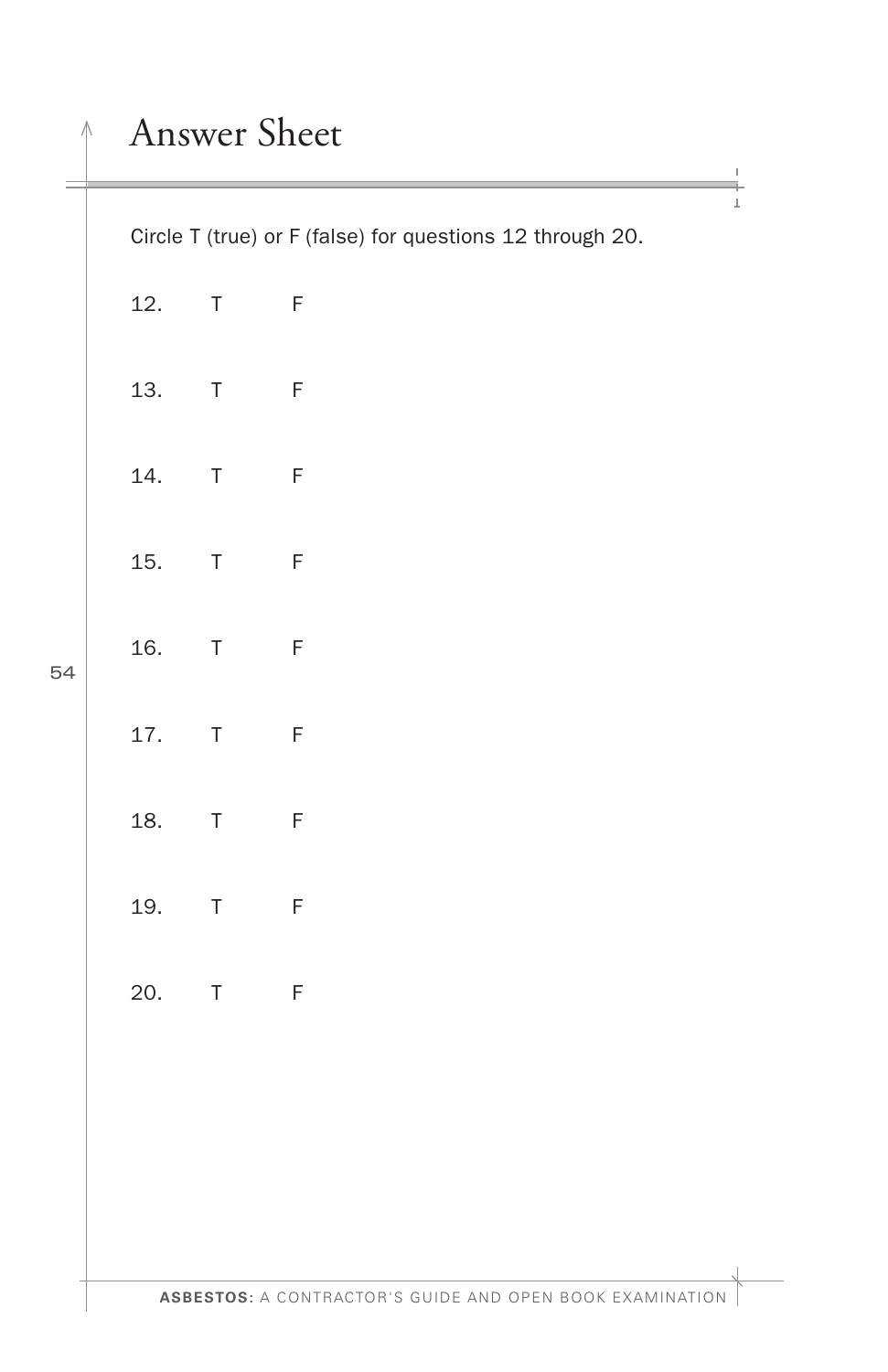# Answers  $\uparrow$

<span id="page-56-0"></span>

| $\, \vert \,$ |       |       |    |
|---------------|-------|-------|----|
| $\frac{1}{4}$ | 1. b  | 13. T |    |
|               | 2. a  | 14. T |    |
|               | 3. c  | 15. T |    |
|               | 4. d  | 16. F |    |
|               | 5. a  | 17. T |    |
|               | 6. d  | 18. T | 55 |
|               | 7. d  | 19. F |    |
|               | 8. a  | 20. F |    |
|               | 9. a  |       |    |
|               | 10. a |       |    |
|               | 11. c |       |    |
|               | 12. F |       |    |
| $\mathbb{L}$  |       |       |    |
|               |       |       |    |